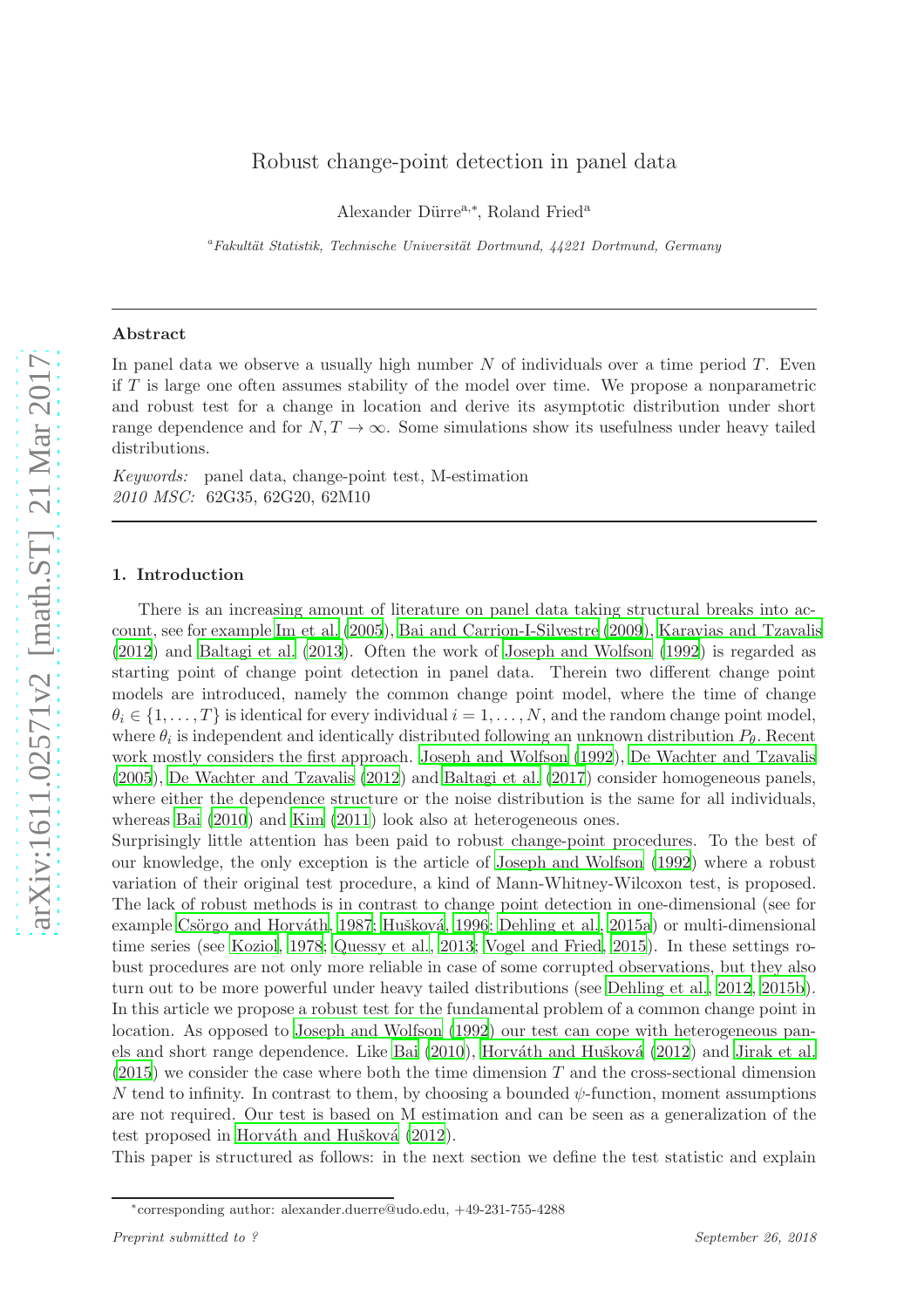how to choose the required tuning parameters. We present theoretical properties and conditions in Section 3. Section 4 contains a small simulation study showing the usefulness of the procedure and its finite sample performance. All proofs are deferred to an appendix.

## 2. Testing procedure

Let  $(X_{i,t})_{i\in\{1,\ldots,N\}, t\in\{1,\ldots,T\}}$  denote a panel where N is the number of individuals, which are observed at T equidistant time points. We assume the simple structure

$$
X_{i,t} = \eta_i + \delta_i I_{t>t_0} + \epsilon_{i,t}, \quad i = 1, ..., N, \ t = 1, ..., T,
$$

implying that the outcome only depends on an individual location  $\eta_i$ , an individual level-shift  $\delta_i$  at a common time point  $t_0$  and a random error  $\epsilon_{i,t}$ . In this setting we test the null hypothesis of a stationary panel

$$
H_0: \ \delta_1,\ldots,\delta_N=0
$$

against the alternative of a structural break at an unknown time point  $t_0$ :

$$
H_1: \exists i \in \{1, \ldots, N\} \text{ such that } \delta_i \neq 0.
$$

The individual error processes  $(\epsilon_{i,t})_{t=1,\dots,T}$ ,  $i = 1,\dots,N$  are supposed to be stationary and independent of each other. They are allowed to have different distributions and to be short range dependent. For technical assumptions on  $(\epsilon_{i,t})_{i\in\{1,\dots,N\}, t\in\{1,\dots,T\}}$  see Section 3. To avoid identification problems we set median $(\epsilon_{i,1}) = 0, i = 1, \ldots, N$ .

In the following paragraph we develop the proposed test procedure. If one is only interested in detecting a change in one individual  $i$  it is quite common to look at its CUSUM statistic

<span id="page-1-0"></span>
$$
Z_T^{(i)}(x) = \frac{1}{\sqrt{T}\nu_i} \left( \sum_{t=1}^{\lfloor Tx \rfloor} X_{i,t} - \frac{\lfloor Tx \rfloor}{T} \sum_{t=1}^T X_{i,t} \right), \quad x \in [0,1],
$$
 (1)

which basically compares the mean value of the first part with that of the second for every split point. A large absolute difference for any split point indicates a structural change. If there is serial dependence the CUSUM statistic [\(1\)](#page-1-0) depends on the so called long run variance

$$
\nu_i^2 = Var(X_{i,1}) + 2 \sum_{h=1}^{\infty} Cov(X_{i,1}, X_{i,1+h}).
$$

Since [\(1\)](#page-1-0) is a linear statistic it is sensitive regarding unusually small or large values. To bound the influence of outliers one can transform the observations with a so called Ψ−function

$$
Y_{i,t} = \Psi_i\left(\frac{X_{i,t} - \mu_i}{\sigma_i}\right), \quad i = 1, \dots, N, \ t = 1, \dots, T
$$

with  $\Psi_i : \mathbb{R} \to \mathbb{R}$ ,  $\mu_i \in \mathbb{R}$ ,  $\sigma_i > 0$ ,  $i = 1, \ldots, N$ . Two examples and their impact on a short time series are shown in Figure [1.](#page-2-0) In change-point analysis monotone Ψ−functions are preferred (Hušková and Marušiaková,  $2012$ ) since redescending ones not only limit the influence of unusual values, which can be a result of a large level shift, but also can shrink them to 0 as we can can see in Figure [1](#page-2-0) on the right.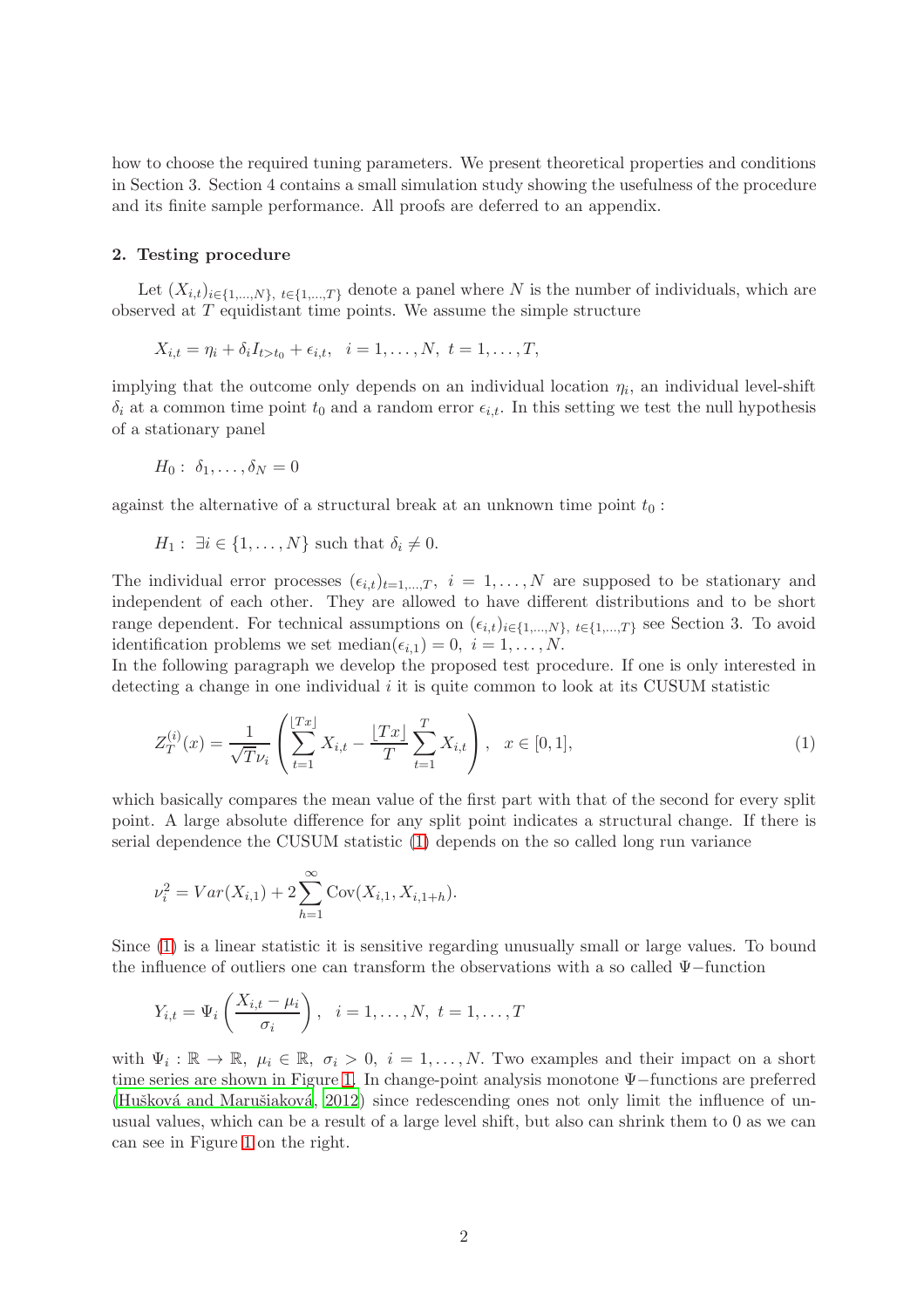

<span id="page-2-0"></span>Figure 1: Ψ-functions (left) and corresponding transformed time series (right) with a level shift at  $t = 11$ .

Usually the parameters  $\mu_i$ ,  $i = 1, ..., N$  describe the central location and  $\sigma_i$ ,  $i = 1, ..., N$ the scale. Their aim is to standardize the data such that outliers are treated independently of the scale and location of the underlying distribution. Regarding the change-point problem they can also be seen as tuning parameters, since the resulting test is valid under some restrictions we will state in Section 3 irrespective of their particular choice. But of course some choices are more suitable than others. If  $\sigma_i$  is too large, outliers are hardly downweighted, and if it is too small, a lot of information is lost, see Figure [2.](#page-2-1) An inappropriate value of  $\mu_i$  can heavily skew formerly symmetric data and even destroy the data completely, if  $\mu_i$  is far away from the observed data, see Figure [2](#page-2-1) on the right. We will show in Section 3 that under some regularity conditions we can choose  $\mu_i$  and  $\sigma_i$ ,  $i = 1, ..., N$  data adaptively. We recommend to use highly robust and computationally fast estimators for location respectively scale, like the median and the median absolute deviation (MAD).



<span id="page-2-1"></span>Figure 2: Transformed time series using the identity (solid), Huber (dashed) and bisquare (dotted) Ψ−function with  $\mu = 0$ ,  $\sigma = 10$  (left),  $\mu = 0$ ,  $\sigma = 0.1$  (middle) and  $\mu = 4$ ,  $\sigma = 1$  (right).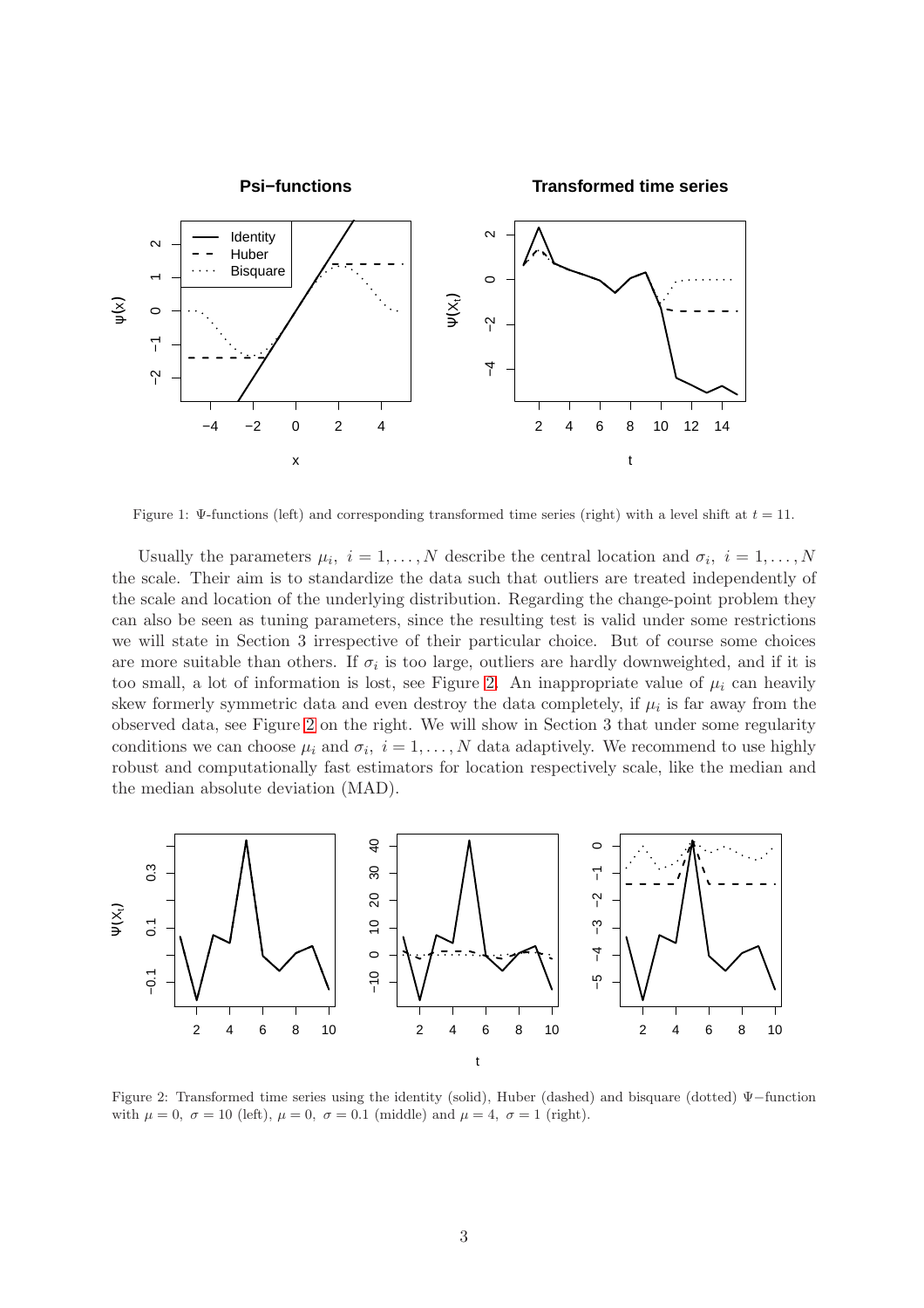The CUSUM statistic of the transformed panel is then defined as

$$
S_T^{(i)}(x) = \frac{1}{\sqrt{T}v_i} \left( \sum_{t=1}^{\lfloor Tx \rfloor} Y_{i,t} - \frac{\lfloor Tx \rfloor}{T} \sum_{t=1}^T Y_{i,t} \right), \quad x \in [0,1]
$$

with

$$
v_i^2 = Var(Y_{i,1}) + 2\sum_{h=1}^{\infty} Cov(Y_{i,1}, Y_{i,1+h}).
$$

In the one dimensional case  $N = 1$ , setting  $\sigma_1 = 1$  and choosing  $\mu_1$  as the M-estimator corresponding to the chosen Ψ−function this statistic was proposed by Hušková and Marušiaková [\(2012](#page-15-9)) for change point detection.

Assuming independence between the individuals the related multivariate Wald-type test for finite  $N$  equals

<span id="page-3-0"></span>
$$
\sum_{i=1}^{N} \left( S_T^{(i)}(x) \right)^2, \quad x \in [0, 1], \tag{2}
$$

which converges for  $T \to \infty$  under some regularity conditions to the sum of independent squared Brownian bridges. If additionally  $N \to \infty$  one has to normalize [\(2\)](#page-3-0):

$$
W_{N,T}(x) = \frac{1}{\sqrt{N}} \sum_{i=1}^{N} \left( \left( S_T^{(i)}(x) \right)^2 - \frac{\lfloor xT \rfloor (T - \lfloor xT \rfloor)}{T^2} \right), \quad x \in [0,1].
$$

Note that  $\frac{\lfloor xT\rfloor(T-\lfloor xT\rfloor)}{T^2}$  nearly equals the variance of a Brownian bridge and therefore approximates the mean of  $S_T^{(i)}$  $T(T)(x)$  for large T. Setting  $\Psi_i(x) = x$ ,  $i = 1, ..., N$ ,  $\mu_i$  cancels out,  $\sigma_i$  is absorbed into  $v_i$  and one arrives at the non-robust panel-cusum-statistic which was originally proposed by [Bai \(2010](#page-14-5)) and investigated theoretically by Horváth and Hušková (2012). If  $T$ tends faster to infinity than N (the accurate rates can be found in Section 3) and under some regularity conditions  $W_{N,T}(x)$  converges weakly to a Gaussian process  $\Gamma(x)$  defined by

$$
\mathbb{E}(\Gamma(x)) = 0
$$
 and  $\text{Cov}(\Gamma(x), \Gamma(y)) = x^2(1 - y^2), 0 \le x \le y \le 1.$ 

It is shown in Horváth and Hušková  $(2012)$  that such a process can be simulated based on a standard Brownian motion  $(B(t))_{0 \leq t \leq \infty}$  using the following relationship:

$$
\{\Gamma(x), \ 0 \le x \le 1\} \stackrel{D}{=} \left\{ \sqrt{2}(1-x)^2 B\left(\frac{x^2}{1-x^2}\right), \ 0 \le x \le 1 \right\}.
$$

One rejects the null hypothesis of a stationary panel if

$$
\sup_{0
$$

exceeds a certain quantile of  $\sup_{0 \le x \le 1} |\Gamma(x)|$ . A small selection of critical values can be found in Table [1.](#page-3-1)

| $\alpha$     | 0.9   | 0.95  | 0.975 | 0.99  | 0.995 |
|--------------|-------|-------|-------|-------|-------|
| $q_{\alpha}$ | 0.899 | 0.990 | 1.072 | 1.173 | 1.245 |

<span id="page-3-2"></span><span id="page-3-1"></span>Table 1: Quantiles of  $\sup_{0 \le x \le 1} |\Gamma(x)|$ .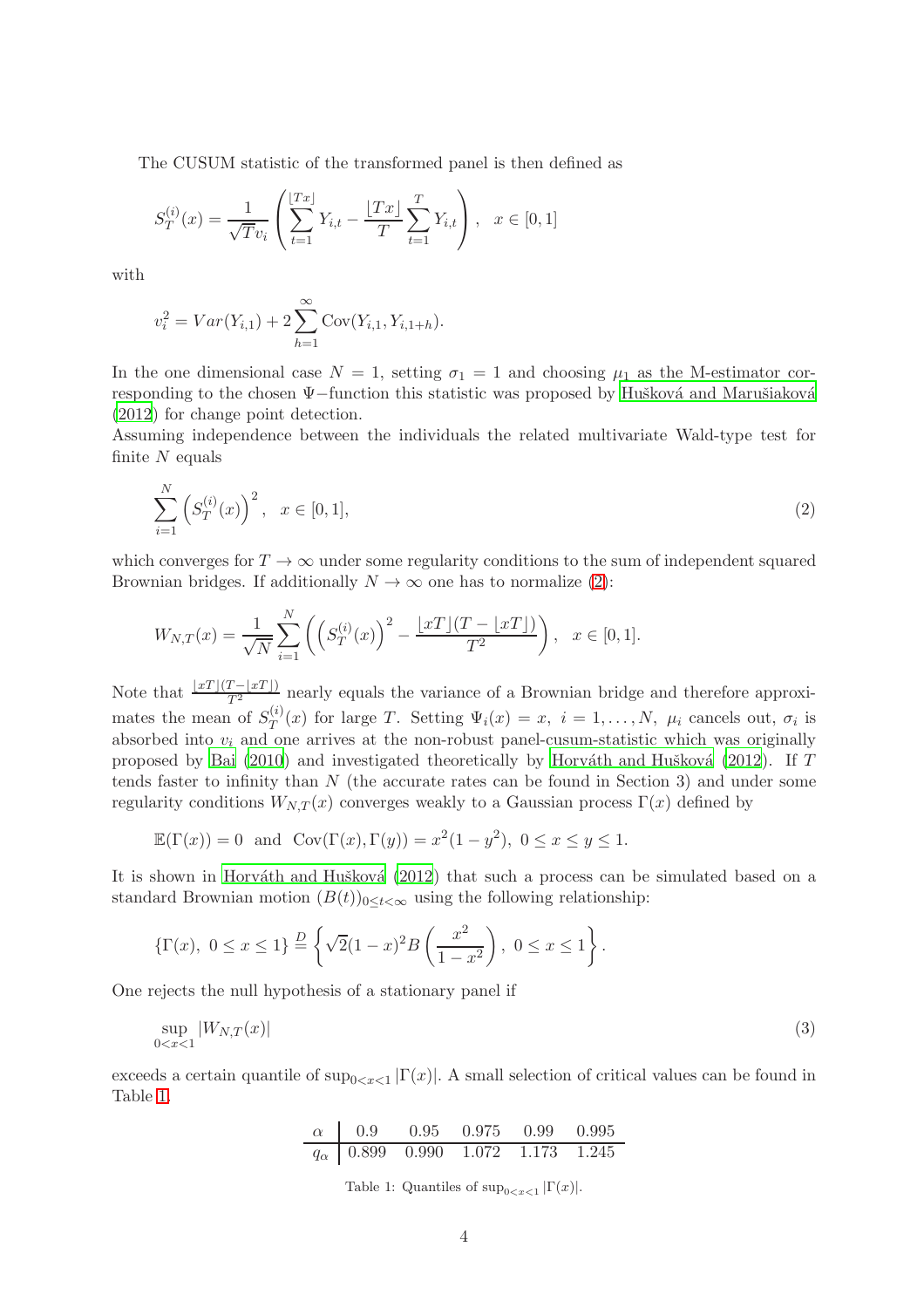The proposed test statistic [\(3\)](#page-3-2) has the largest power if the change occurs in the middle of the sample. If one needs a high power near the margins, one can look at other functionals of  $W_{N,T}(x)$ , for example  $\int_0^1 |W_{N,T}(x)| dx$ .

In practice  $v_i$ ,  $i = 1, ..., N$ , is unknown and has to be estimated. We propose to use a kernel estimator. Denote by

$$
\hat{\gamma}_i(h) = \frac{1}{T} \sum_{t=1}^{N-h} (Y_{i,t} - \overline{Y}_i) (Y_{i,t+h} - \overline{Y}_i)
$$

with  $\overline{Y}_i = \frac{1}{7}$  $\frac{1}{T}\sum_{t=1}^T Y_{i,t}$  the empirical autocovariance of  $(Y_{i,t})_{t=1,\dots,T}$  of lag  $h, h = 1,\dots,T-1$ . Let furthermore  $k : \mathbb{R} \to [-1, 1]$  be a kernel function and  $b_T$  a bandwidth, then

<span id="page-4-1"></span>
$$
\hat{v}_i = \hat{\gamma}_{i,0} + 2 \sum_{h=0}^{b_T} \hat{\gamma}_i(h) k\left(\frac{h}{b_T}\right) \tag{4}
$$

represents the related kernel estimator for  $v_i$ . Theoretical conditions on k and  $b_T$  can be found in the next section. Simulations in Section 4 indicate that the flat top kernel  $k = k_F$ 

<span id="page-4-0"></span>
$$
k_F(x) = \begin{cases} 1 & |x| \le 0.5 \\ 2 - 2|x| & 0.5 < |x| \le 1 \\ 0 & |x| > 1 \end{cases}
$$
 (5)

with  $b_T = T^{0.4}$  works well if the serial dependence is not very large.

### 3. Theoretical results

In this section we give theoretical justification of the testing procedure and compile all conditions which are necessary for the asymptotical results. We start by defining the type of short range dependence we impose on the error processes  $(\epsilon_{i,t})_{t=1,\dots,T}, i = 1,\dots,N$ . We assume that they are near epoch dependent in probability (P-NED) on an absolutely regular process.

**Definition 1.** i) Let  $A, B \subset F$  be two  $\sigma$ -fields on the probability space  $(\Omega, F, P)$ . Then the regularity coefficient of A and B is defined as

$$
\beta(A, B) = \mathbb{E}\left(\sup_{M \in A} |P(M|B) - P(M)|\right).
$$

ii) For a stationary process  $(Z_t)_{t\in\mathbb{Z}}$ , the absolute regularity coefficients are given by

$$
\beta_k = \sup_{n \in \mathbb{N}} \beta(F_1^n, F_{n+k}^\infty),
$$

where  $F_n^k = \sigma(Z_n, \ldots, Z_k)$  denotes the  $\sigma$ -field generated by  $Z_n, \ldots, Z_k$ . A process is called absolutely regular, if  $\beta_k \to 0$ .

iii) The process  $(X_t)_{t\in\mathbb{N}}$  is P-NED on the absolutely regular process  $(Z_t)_{t\in\mathbb{Z}}$ , if there is a sequence of approximating constants  $(a_k)_{k\in\mathbb{N}}$  fulfilling  $a_k \to 0$  for  $k \to \infty$ , a sequence of functions  $f_k: \mathbb{R}^k \to \mathbb{R}$  for  $k \in \mathbb{N}$  and a decreasing function  $\Phi: (0, \infty) \to (0, \infty)$  such that

$$
P(|X_0 - f_k(Z_{-k}, \dots, Z_k)| > \epsilon) \le a_k \Phi(\epsilon)
$$
\n<sup>(6)</sup>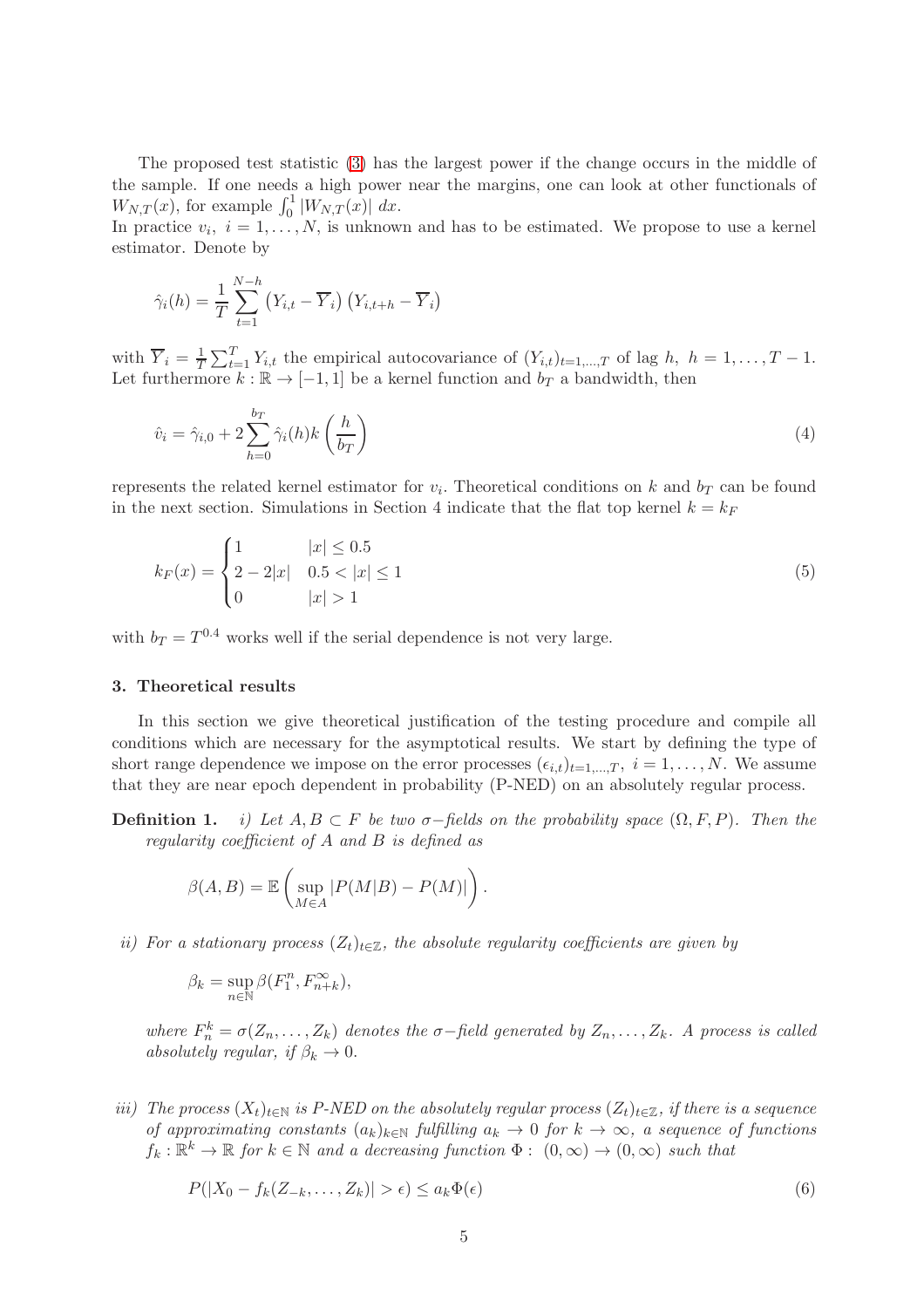- Remark 1. Looking at functionals of processes is quite natural, in fact ARMA and GARCH models are defined as functionals of iid sequences. Part iii) demands that the influence of observations of the underlying process  $(Z_t)_{t\in\mathbb{Z}}$ , corresponding to time points far away from the observed  $X_t$ , is small and even vanishes, if the time difference between them tends to infinity.
	- The underlying process  $(Z_t)_{t\in\mathbb{Z}}$  is sometimes assumed to be iid, see for example Hörmann [\(2008](#page-14-11)) and [Aue et al. \(2009\)](#page-14-12), and though this class would yet be quite general, this assumption is in our case more restrictive than necessary. A main component of our proofs are moment inequalities, which work fine for absolutely regular processes [\(Philipp](#page-15-10), [1986\)](#page-15-10).
	- The concept of near epoch dependence has a long history. It was introduced in [Ibragimov](#page-15-11) [\(1962](#page-15-11)) where the difference between the approximating functional  $f_k(Z_{-k},...,Z_k)$  and  $X_0$ was measured by the  $L_2$  norm, which requires existing second moments of  $(X_t)_{t\in\mathbb{N}}$ . With applications under heavy tailed distributions and robustness in mind this is somehow re-strictive, which was the reason [Bierens \(1981\)](#page-14-13) proposed substituting the so called  $L_0$  for the  $L_2$  norm. We use here the variation presented by [Dehling et al. \(2012](#page-14-8)) which adds the error function Φ.
	- Let  $\Psi$  be Lipschitz continuous with Lipschitz constant L, then it is easy to see that with  $(X_t)_{t\in\mathbb{N}}$  also  $(\Psi(X_t))_{t\in\mathbb{N}}$  is P-NED on the same underlying process  $(Z_t)_{t\in\mathbb{Z}}$  with approximating functionals  $\tilde{f}_k = \Psi \circ f_k$  and constants  $(a_k)_{k \in \mathbb{Z}}$ . For the error function corresponding to  $(\Psi(X_t))_{t\in\mathbb{N}}$  we have  $\tilde{\Phi}(x) = \Phi(x/L)$ . Furthermore, if  $\Psi$  is bounded by a constant c:  $\Phi(|2c + \epsilon|) = 0, \epsilon > 0.$

Before stating our first result, we compile some assumptions on the errors  $(\epsilon_{i,t})_{i=1,\dots,N, t=1,\dots,T}$ which we need repeatedly.

**Assumption 1.** Let  $(\epsilon_{i,t})_{t=1,\dots,T}$  be stationary processes, which are P-NED on absolutely regular processes  $(Z_{i,t})_{t\in\mathbb{Z}}$  with approximating constants  $(a_{k,i})_{k\in\mathbb{N}}$ , regularity coefficients  $(\beta_{k,i})_{k\in\mathbb{N}}$  and error functions  $\Phi_i$  for  $i = 1, ..., N$ , which fulfil

- 1)  $(\epsilon_{1,t})_{t=1,\dots,T}, \dots, (\epsilon_{N,t})_{t=1,\dots,T}$  are independent processes,
- $2)$  either a):
	- i) there exists  $c_1$  such that  $\sup_{i\in\mathbb{N}} |Y_{i,1}| < c_1$  a.s.,
	- ii) there exist  $c_2 > 0$  and  $b > 8$  such that  $\sup_{i \in \mathbb{N}} a_{k,i}, \beta_{k,i} \le c_2(1+k)^{-b}$ ,
	- iii) there exists  $\Phi : \mathbb{R}_+ \to \mathbb{R}_+$  with  $\sup_{i \in \mathbb{N}} \Phi_i(x) \leq \Phi(x) \forall x > 0$  such that  $\int_0^1 \Phi(x) dx < \infty$ ,

## or  $b$ ):

- i) there exist  $c_1 > 0$  and  $a \geq 8$  such that  $\sup_{i \in \mathbb{N}} \mathbb{E}(|Y_{i,1}|^a) < c_1$ ,
- ii) there exist  $c_2 > 0$ ,  $b > 8$  such that for  $sup_{i \in \mathbb{N}} a_{k,i} \le c_2(1+k)^{-\frac{b \cdot a}{a-7}}$  and  $sup_{i \in \mathbb{N}} \beta_{k,i} \le c_2$  $c_2(1+k)^{-\frac{b\cdot a}{a-8}},$
- iii) there exists  $\Phi: \mathbb{R}_+ \to \mathbb{R}_+$  with  $\sup_{i \in \mathbb{N}} \Phi_i(x) \leq \Phi(x) \forall x > 0$  such that  $\int_1^\infty x^{a-1} \Phi(x) dx <$  $\infty$  and  $\int_0^1 x^{\frac{a}{a-7}-1} \Phi(x) dx < \infty$ .

# Remark 2. • Assumption 1) is very strong but essential in the proof. Deriving asymptotics under dependence between panels is for this test statistic if at all only possible under very restrictive assumptions. For example Horváth and Hušková (2012) add dependence through common time effects, which need to shrink with increasing  $N$ . Another possibility could be to impose a spatial dependence structure like in [Jirak et al.](#page-15-8) [\(2015](#page-15-8)).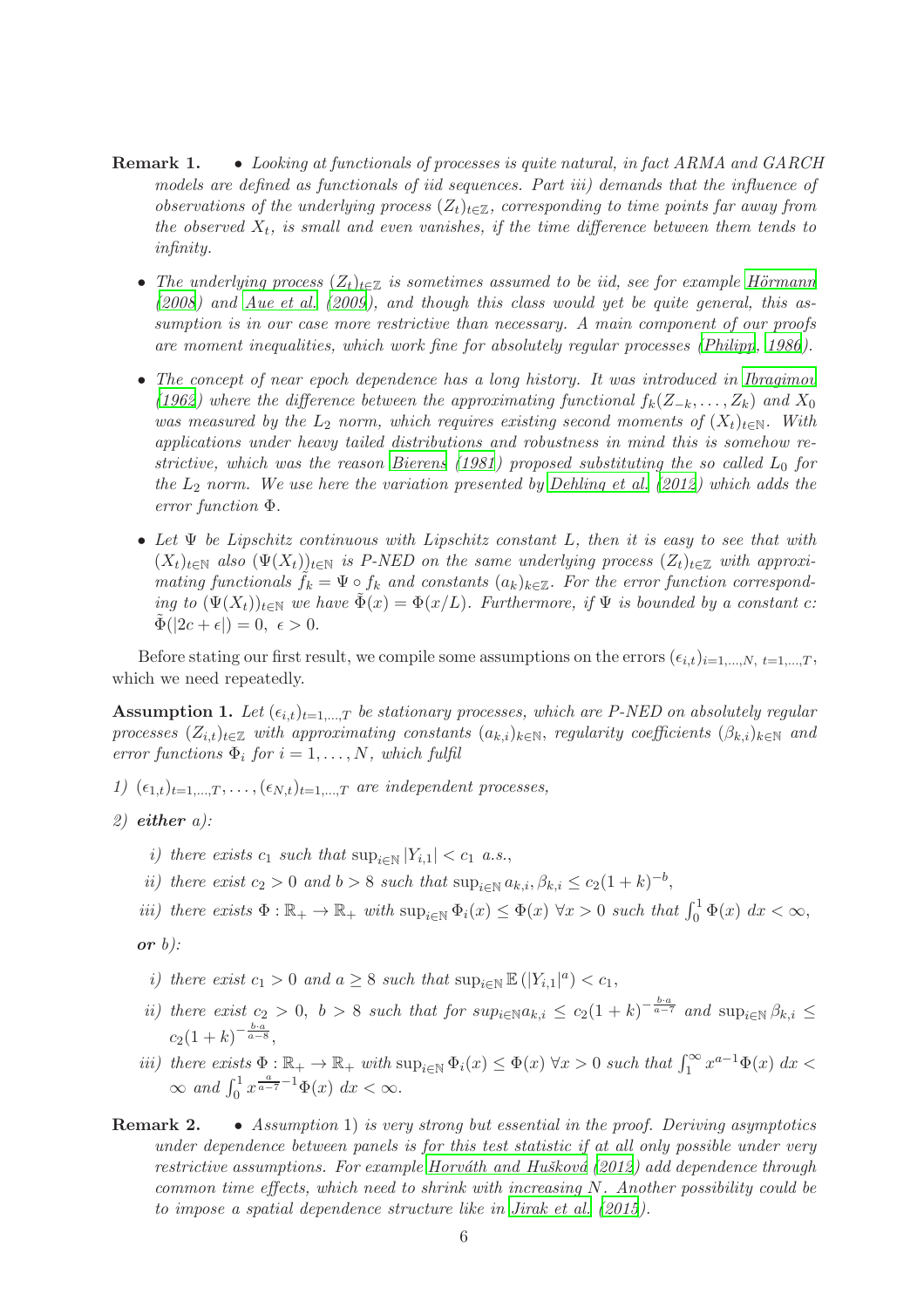- Assumption 2) differentiates depending on whether the transformed random variables  $Y_{i,t}$ are bounded or not. The former is the standard case for a robust procedure, since it requires bounded  $\Psi$ – functions. The later contains the non-robust test with  $\Psi_i(x) = x, i = 1, \ldots, N$ .
- If one uses finitely many bounded  $\Psi$ -functions assumption 2) a) i) is always fulfilled regardless of the underlying distribution. This is a major advantage of the robust method over the non-robust one which depends on finite moments of order 8, see also Horváth and Hušková [\(2012\)](#page-14-10).
- If  $|\Psi_i(\epsilon_{i,1})|$  is not bounded one needs at least finite eighth moments of the transformed time series. If higher moment exists, one can weaken the dependence condition 2) b) ii). Assumption 2) b) iii) is quite technical and implies some finite moments of the error of the P-NED approximation. Using the P-NED concept is quite artificial in this case. Nevertheless we will prove the results also under these assumptions since it generalizes the results of Horváth and Hušková  $(2012)$  to non-linear processes.
- Assumption 2 a)/b) ii) define that the dependence needs to decay uniformly. A similar condition can also be found in Horváth and Hušková  $(2012)$ .

In the following theorem we derive the asymptotic behaviour of  $W_{N,T}(x)$  if  $v_i$  is known and  $\sigma_i, \mu_i$  are fixed for  $i = 1, \ldots, N$ . Let for this purpose  $\stackrel{D[0,1]}{\rightarrow}$  denote weak convergence in the Skorokhod space D[0, 1].

<span id="page-6-0"></span>**Theorem 1.** Let  $(\epsilon_{i,t})_{i=1,\dots,N, t=1,\dots,T}$  fulfil Assumption 1 and furthermore

- i)  $N, T \rightarrow \infty$  with  $N/T \rightarrow 0$
- ii) the Ψ $-$ functions are Lipschitz continuous with constants  $L_i$  which are bounded from above  $by L$ ,
- iii) there exists  $\delta$  such that  $\inf_{i \in \mathbb{N}} v_i \geq \delta$ .
- iv) there exists  $\sigma_0$  such that  $\inf_{i\in\mathbb{N}} \sigma_i > \sigma_0$ ,

then

$$
(W_N, T(x))_{x \in [0,1]} \stackrel{D[0,1]}{\rightarrow} (\Gamma(x))_{x \in [0,1]}.
$$

- **Remark 3.** The special case  $\Psi_i(x) = x$  is treated by Horváth and Hušková (2012). Note that the functions  $(\Psi_i)_{i\in\mathbb{N}}$  do not interfere with the limiting distribution as long as they do not cut existing moments or lead to imploding variances.
	- Condition i) permits N to grow somewhat faster than T. Intuitively one might think that a large N always improves the asymptotics, but one needs to remember that the standardization by  $\frac{\lfloor xT\rfloor(T - \lfloor xT\rfloor)}{T^2}$  and  $v_i$  is only an approximation for large T. If N grows too fast these small errors sum up to something which is not negligible. In Horváth and Hušková [\(2012](#page-14-10)) only  $N/T^2 \rightarrow 0$  is required and it is not clear why we need this somewhat stronger assumption here, which is by the way only necessary for to verify tightness. A possible reason is our more flexible dependence structure of the errors. However, since the following Theorems also require  $N/T \rightarrow 0$ , we do not judge this more restrictive condition as a real drawback.
	- Assumption ii) implies some regularity conditions for the Ψ-functions. Similar conditions can be found in one dimensional change point detection, see Hušková and Marušiaková [\(2012](#page-15-9)). For usual  $\psi$  functions this is no restriction.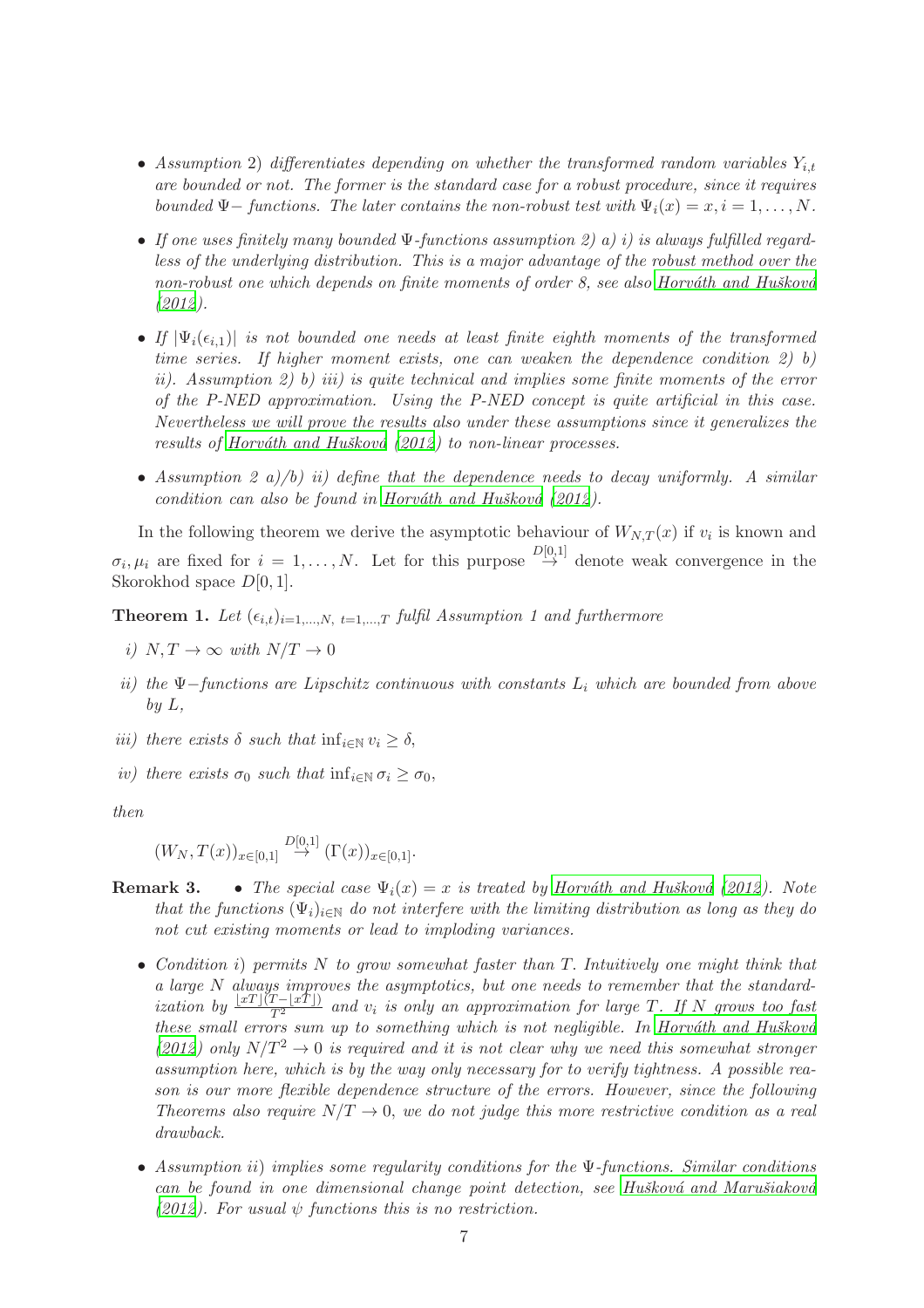• Condition iii) states that the variability within one individual should not tend to  $\theta$  and this condition can also be found in Horváth and Hušková  $(2012)$ . Though one has to mention that the condition is here formulated based on the transformed time series. Inappropriate choices of  $\mu_i$  and  $\sigma_i$  can shrink all values to a constant, see Figure [2,](#page-2-1) and so cause the assumption to be violated, though the original time series was permissible.

To actually apply the testing procedure, one has to find estimators for  $v_i$ ,  $i = 1, \ldots, N$ . As usual the asymptotics depend on the smoothness of the kernel  $k$  in 0. We need the following assumptions on the kernel.

Assumption 2. Let  $k : \mathbb{R} \to [-1,1]$  be a kernel function with

$$
i) \ k(0) = 1,
$$

- ii)  $k(-x) = x, x \ge 0$ ,
- iii)  $k(x) = 0, |x| > 1$
- iv)  $k(x) \leq R$ ,  $\forall x \in \mathbb{R}$ ,
- v) the first  $m 1 > 0$  derivatives of k in 0 are 0,
- $vi) \exists \epsilon, M > 0$  such that  $|k^{(m)}(x)| \leq M$ ,  $|x| \leq \epsilon$ , where  $k^{(m)}$  denotes the m−th derivative of k.
- Remark 4. While conditions i) and ii) are very conventional, see for example section 9.3.2. in [Anderson \(1971\)](#page-14-14), requirements iii) and iv) are more particular, though fulfilled for most kernels.
	- The number  $m$  characterizes the smoothness of the kernel in 0 which determines the bias of the kernel estimator, see also chapter 9.3.2 of [Anderson \(1971](#page-14-14)). The popular Daniell, Blackman-Tukey, Hanning, Hamming and Parzen kernels fulfil condition v) with  $m =$ 2, the flat top kernel [\(5\)](#page-4-0) even for arbitrary  $m \in \mathbb{N}$ . Since the Bartlett-Kernel is not differentiable in 0, it is not covered by the assumptions.
	- Condition vi) is fulfilled for all above mentioned kernels except the Bartlett kernel. Both assumption v) and vi) are additional requirements, not necessary in the usual one- or multidimensional time series context. We need them here to ensure uniform convergence over all individuals.

The next theorem deals with the case where the theoretical long run variances  $v_i$  are replaced by their kernel estimations [\(4\)](#page-4-1).

<span id="page-7-1"></span>**Theorem 2.** Let  $Y_{i,t} = \Psi_i \left( \frac{X_{i,t} - \mu_i}{\sigma_i} \right)$  $\sigma_i$  and denote  $\tilde S^{(i)}_T$  $T^{(i)}(x) = \frac{1}{\sqrt{T}\hat{v}_i}$  $\sqrt{ }$  $\mathcal{L}$  $\lfloor$  $\sum$  $Tx \rfloor$  $t=1$  $Y_{i,t} - \frac{\lfloor Tx \rfloor}{T}$  $\mathcal I$  $\sum$ T  $t=1$  $Y_{i,t}$  $\setminus$  $, x \in [0,1],$ 

the CUSUM-statistic with estimated long run variance using [\(4\)](#page-4-1) and

$$
\tilde{W}_{N,T}(x) = \frac{1}{\sqrt{N}} \sum_{i=1}^{N} \left( \left( \tilde{S}_T^{(i)}(x) \right)^2 - \frac{\lfloor xT \rfloor (T - \lfloor xT \rfloor)}{T^2} \right), \quad x \in [0,1].
$$

the related panel-CUSUM-statistic. Let additionally to the Assumptions of Theorem [1](#page-6-0)

<span id="page-7-0"></span>
$$
Nb_T/T \to 0 \text{ and } N/b_T^{2s} \to 0 \text{ where } s = \begin{cases} \min(m, b-1) & m \neq b-1 \\ m-1 & m = b-1 \end{cases}, \tag{7}
$$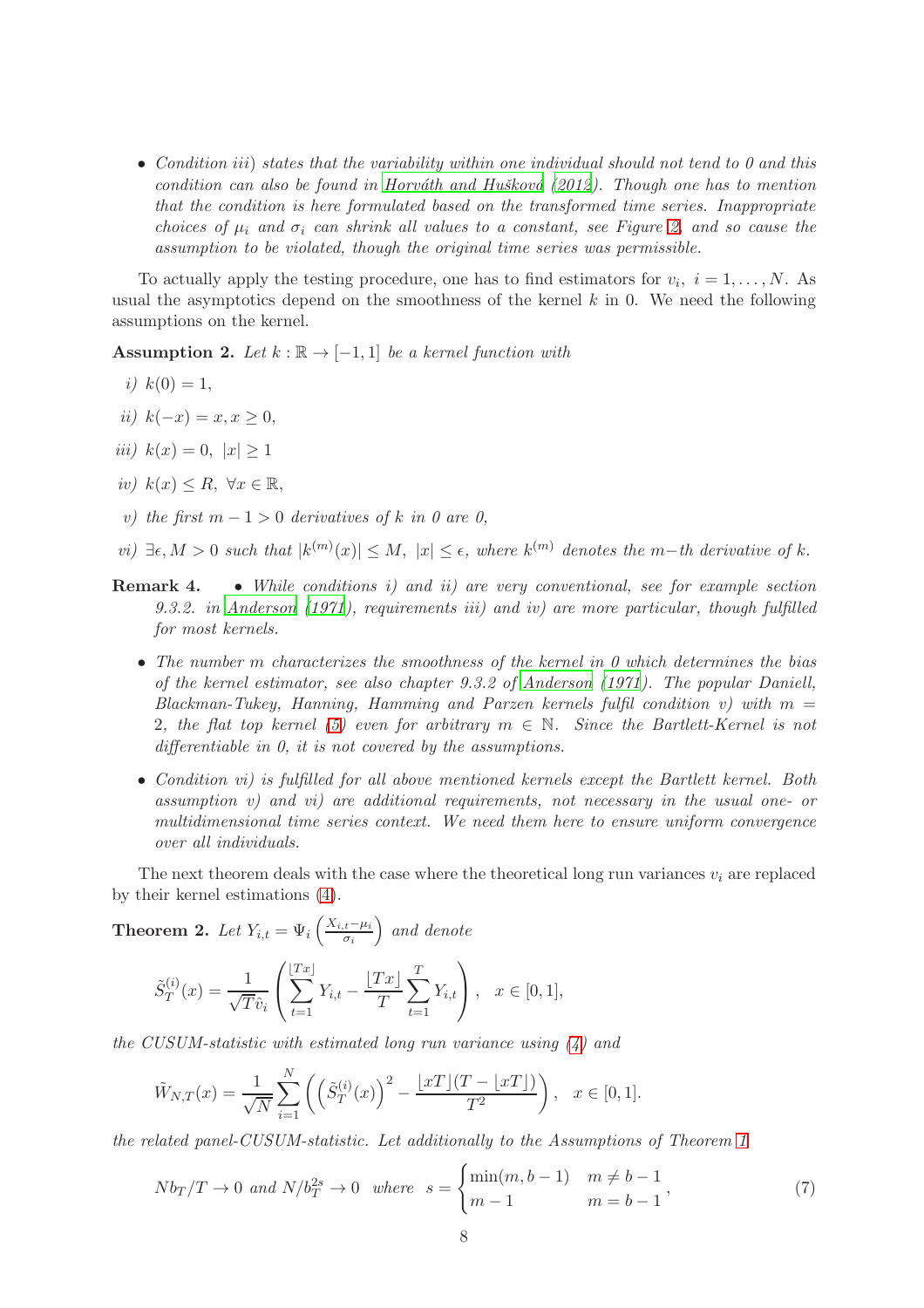then

sup  $\sup_{x \in [0,1]} |\tilde{W}_{N,T}(x) - W_{N,T}(x)| \to 0.$ 

- **Remark 5.** The assumption  $Nb_T/T \rightarrow 0$  seems to be stronger than necessary. In the same situation Horváth and Hušková (2012) only require  $Nb_T^2/T^2 \rightarrow 0$ . The reason seems to be a difference in the proofs. While at one point Horváth and Hušková  $(2012)$  consider the  $L_2$  norm, we choose the  $L_1$  norm to make the proof somewhat more feasible. Remember that we allow for a little more complicated dependence structure.
	- As usual for kernel estimators the rate of  $b_T$  should neither be too fast (large variance) nor too slow (large bias). This is reflected in [\(7\)](#page-7-0). Furthermore, we see that from the theoretical point of view the flat-top kernel is preferable. In this case the bias condition  $N/b_T^{2s} \to 0$ only depends on the strength of the serial dependence.

Now we want to prove that the tuning parameters  $\mu_i$  and  $\sigma_i$ ,  $i = 1 \dots, N$  can be chosen dataadaptively. Let therefore  $\mu(\cdot)$  denote a univariate location measure, which implies  $\mu(F^*) = a +$  $\mu(F)$  for  $a, b \in \mathbb{R}$  and any one-dimensional distribution F where  $F^*$  is the distribution of  $a + bX$ with  $X \sim F$ . Examples are the mean  $\mu_{mean}(F) = \mathbb{E}(X)$  and the more robust median  $\mu_{med}(F) =$ median(X). For a univariate scale measure  $\sigma(\cdot)$  we demand  $\sigma(F^*) = |a|\sigma(F)$ . Maybe the most popular representative is the standard deviation  $\sigma_{SD}(F) = \sqrt{\mathbb{E}(X - \mathbb{E}(X))^2}$ , which is of course not robust. A more appropriate choice here is the median absolute deviation  $\sigma_{MAD}(F)$  =  $c_F \cdot \text{median}(|X - \text{median}(X)|)$ , where often  $c_F = 1.4826$  so that  $\sigma_{SD}(F) = \sigma_{MAD}(F)$  if F is a normal distribution.

The related estimators  $\hat{\mu}$  are usually the measure  $\mu(\cdot)$  applied to the empirical distribution of the sample  $(X_1, \ldots, X_T)$ . Though there are sometimes differences. The standard deviation is for example often defined as  $\sqrt{\frac{1}{T-1}}$  $\frac{1}{T-1}\sum_{i=1}^{T}(X_i - \frac{1}{T})$  $\frac{1}{T} \sum_{i=1}^{T} X_i$ <sup>2</sup> instead of  $\sqrt{\frac{1}{T}}$  $\frac{1}{T} \sum_{i=1}^{T} (X_i - \frac{1}{T})$  $\frac{1}{T} \sum_{i=1}^{T} X_i$ )<sup>2</sup>. From now on we define the standardization parameters  $\mu_i$  and  $\sigma_i$  as

$$
\mu_i = \mu(F_i)
$$
 and  $\sigma_i = \sigma(F_i)$ ,  $i = 1, ..., N$ ,

where  $F_i$  is the marginal distribution of  $X_{1,t}$  for some location measure  $\mu(\cdot)$  and scale measure  $\sigma(\cdot)$ . The next Theorem gives conditions under which it is asymptotically negligible whether one knows these theoretical values or estimates them, as long as the estimators converge fast enough.

<span id="page-8-0"></span>Theorem 3. Denote by

$$
\check{S}_T^{(i)}(x) = \frac{1}{\sqrt{T}\check{v}_i} \left( \sum_{t=1}^{\lfloor Tx \rfloor} \Psi_i \left( \frac{X_{i,t} - \hat{\mu}_i}{\hat{\sigma}_i} \right) - \frac{\lfloor Tx \rfloor}{T} \sum_{t=1}^T \Psi_i \left( \frac{X_{i,t} - \hat{\mu}_i}{\hat{\sigma}_i} \right) \right), \quad x \in [0,1]
$$

the CUSUM-statistic with estimated location and scale parameter,  $\check{v}_i$  the long run variance estimation based on  $\hat{\mu}_i$  and  $\hat{\sigma}_i$  and

$$
\tilde{W}_{N,T}(x) = \frac{1}{\sqrt{N}} \sum_{i=1}^{N} \left( \left( \tilde{S}_T^{(i)}(x) \right)^2 - \frac{\lfloor xT \rfloor (T - \lfloor xT \rfloor)}{T^2} \right), \quad x \in [0,1].
$$

the related panel-CUSUM-statistic. Let additionally to the Assumptions of Theorem 4 hold that

i)  $\Psi_i$  is  $m+1$  times continuously differentiable with derivatives  $\Psi_i^{(1)}$  $\mathfrak{y}_{i}^{(1)}, \ldots, \mathfrak{y}_{i}^{(m+1)}$  $\binom{m+1}{i}$  and there exists c such that  $\sup_{i \in \mathbb{N}} |\Psi_i^{(k)}|$  $\int_{i}^{(k)} (x) x^{k} |_{\infty} < c, \text{ for } k = 1, \ldots, m,$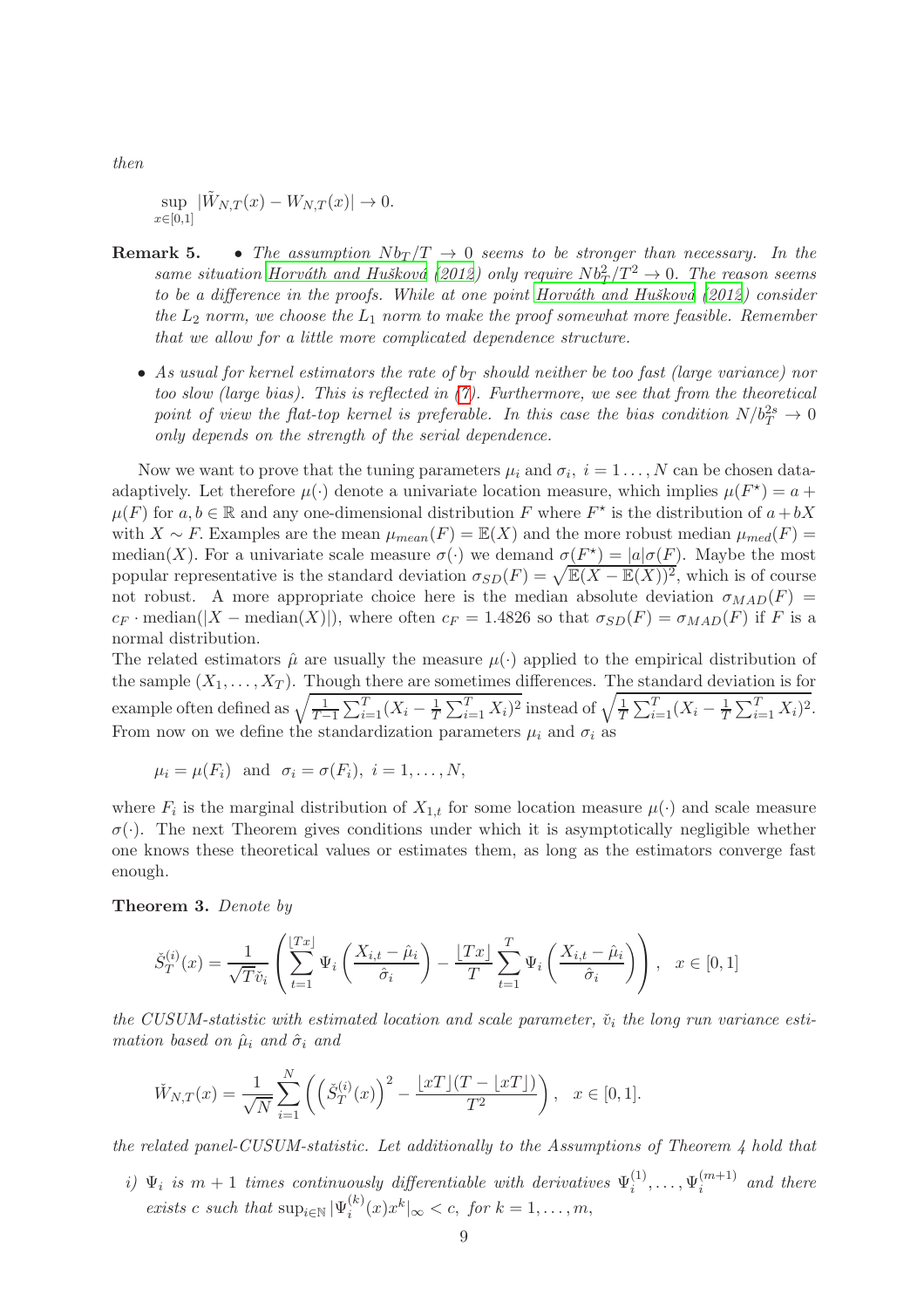- ii) there exist  $d, \epsilon, \delta > 0$  such that  $\sup_{i \in \mathbb{N}} |\Psi_i^{(m+1)}|$  $\int_{i}^{(m+1)} (x(1+y) + z)x^{k}|_{\infty} \leq d \forall |y| \leq \epsilon, |z| \leq \delta,$  $k \leq m+1$ ,
- iii) there exists  $c_1, c_2, \alpha, \beta > 0$  such that for all  $T \in \mathbb{N}$ :

$$
\sup_{i\in\mathbb{N}} P(|\hat{\mu}_i - \mu_i| > c_1 T^{-\beta}) \le c_2 T^{-\alpha} \quad \text{and} \quad \sup_{i\in\mathbb{N}} P(|\hat{\sigma}_i - \sigma_i| > c_1 T^{-\beta}) \le c_2 T^{-\alpha},
$$

iv)  $N/T^{2\beta} \to 0$ ,  $N/T^{\alpha} \to 0$  and  $N/T^{2\beta(m+1)-1} \to 0$ ,

then

$$
\sup_{x \in [0,1]} |\check{W}_{N,T}(x) - W_{N,T}(x)| \to 0.
$$

**Remark 6.** • Assumption i) is often not fulfilled for standard  $\Psi$ -functions. The Huber Ψ−function is for example only continuous but in two points not differentiable. This assumption may be relaxed to the case where the function is differentiable in all but a finite number of points at least as the error distribution is continuous. This would be fulfilled for all common Ψ−functions. Nevertheless the current condition is not a restriction in practice, since one can always find  $m + 1$ -times differentiable modifications which hardly differ from the original  $\Psi$ −function.

The existence of the upper bounds c and d are also no substantial restriction, since  $\Psi$ -functions are usually constant for large values (and so its derivatives are 0).

- Assumption iii) is the main restriction of the theorem. We will show in the next Theorem that one can find such tail probability bounds for median and MAD. Note that the parameter  $\alpha$  and  $\beta$  determine the rate of convergence as can be seen in Assumption iv).
- Additionally to the persisting conditions on the ratio of  $N$  and  $T$ , we get the assumptions  $N/T^{2\beta} \rightarrow 0$ ,  $N/T^{\alpha} \rightarrow 0$  and  $N/T^{\beta(m+1)-1} \rightarrow 0$ . If exponential inequalities for  $\mu_i$  and  $\hat{\sigma}_i$ ,  $i = 1, \ldots, N$  are available and  $\Psi_i$  is 2 times continuously differentiable,  $i = 1, \ldots, N$ this boils down to  $N/T^{1-\epsilon} \to 0$  for some  $\epsilon > 0$ . So T has to grow a little faster than N.

Finally we want to investigate if our proposed estimators median and MAD fulfil assumption iii) of Theorem [3](#page-8-0) and how the parameters  $\alpha$  and  $\beta$  depend on the properties of the observed processes. We formulate the result for a one dimensional time series  $(X_t)_{t\in\mathbb{N}}$  respectively its transformation  $(Y_t)_{t \in \mathbb{N}}$  with  $Y_t = |X_t - \mu_{med}|, t \in \mathbb{N}$ .

**Theorem 4.** Let  $(X_t)_{t\in\mathbb{N}}$  be stationary and P-NED on an absolutely regular process  $(Z_t)_{t\in\mathbb{Z}}$  with approximation constants  $(a_k)_{k\in\mathbb{N}}$ , functionals  $(f_k)_{k\in\mathbb{N}}$ , error function  $\Phi$  and absolutely regularity coefficients  $(\beta_k)_{k \in \mathbb{N}}$ . Furthermore

- i) there exist  $\kappa > 0$  and  $p \in \mathbb{N}$  even such that  $\sum_{k=1}^{\infty} (a_k \Phi(a_k^{\kappa}) + a_k^{\kappa}) k^p < \infty$  and  $\sum_{k=1}^{\infty} \beta_k k^p <$  $\infty$ ,
- ii)  $X_1$  is continuous with bounded density f and there exist  $M, \epsilon > 0$  with  $f(x) \geq M$  for  $x \in$  $(\mu_{med} - \epsilon, \mu_{med} + \epsilon),$

then there exists c such that

<span id="page-9-0"></span>
$$
P(|\hat{\mu}_{med} - \mu_{med}| > T^{-\beta}) \le cT^{-p/2 + p\beta} \ \forall T \in \mathbb{N}.
$$

If additionally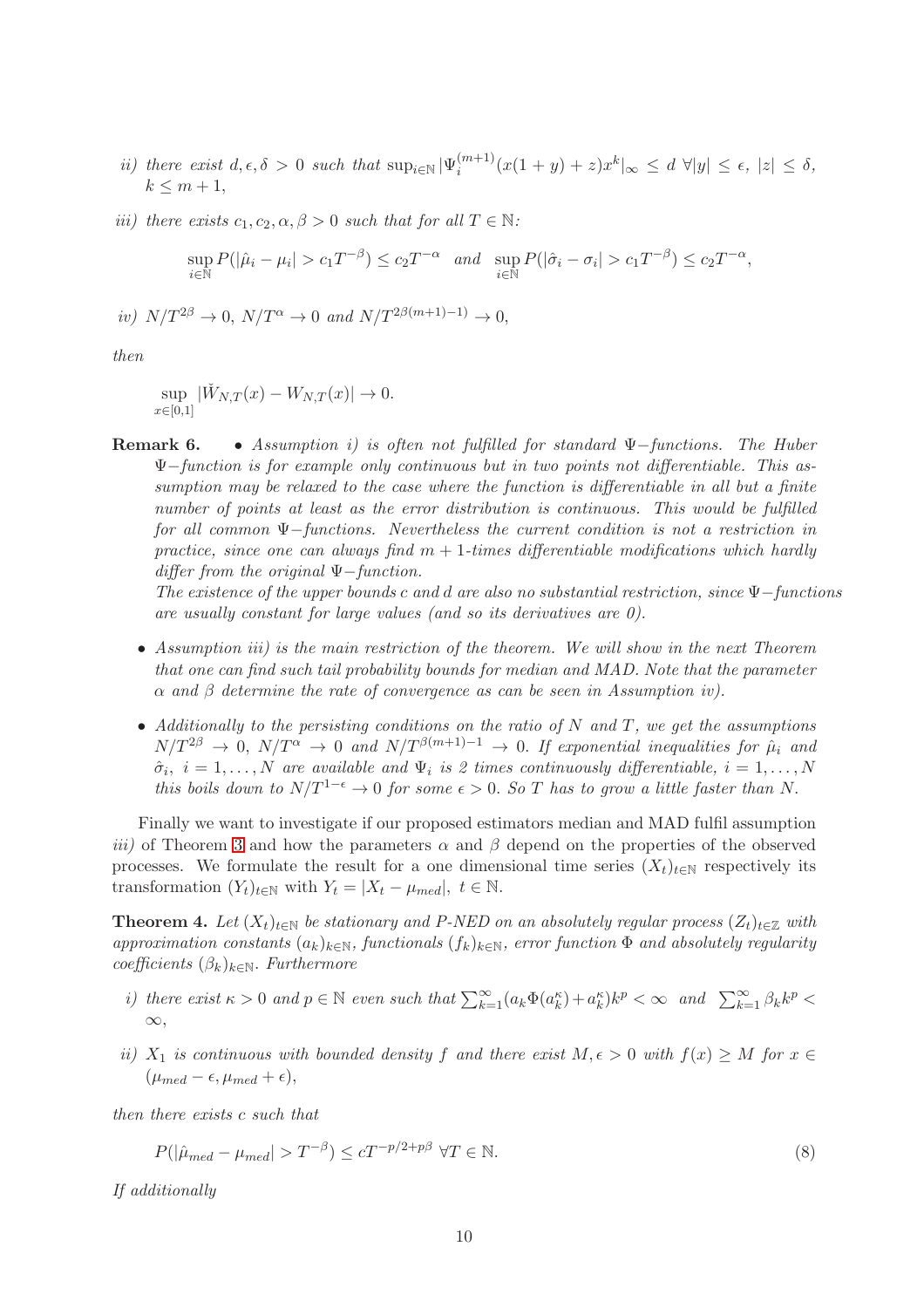iii) Y<sub>1</sub> is continuous with bounded density g and there exist  $M, \epsilon > 0$  with  $g(x) \ge M$  for  $x \in$  $(\sigma_{MAD}/c_F - \epsilon, \sigma_{MAD}/c_F + \epsilon),$ 

then there exists c such that

 $P(|\hat{\sigma}_{MAD} - \sigma_{MAD}| > T^{-\beta}) \le cT^{-p/2+p\beta} \ \forall T \in \mathbb{N}.$ 

- Remark 7. Under independence there exist exponential inequalities for the median and the MAD, see [Serfling and Mazumder \(2009](#page-15-12)). We are not aware such exponential inequalities under dependence, but looking at the proof in [Serfling \(1980](#page-15-13)) or [Serfling and Mazumder](#page-15-12) [\(2009\)](#page-15-12) it only depends on the existence of a Hoeffding inequality, which is proven under various dependence conditions, see [Kontorovich and Ramanan \(2008\)](#page-15-14) or [Kallabis et al.](#page-15-15) [\(2006\)](#page-15-15). However, proving such inequalities under the P-NED condition is not the objective of this paper.
	- The condition of a continuous distribution might be relaxed if one slightly redefines median and MAD, see also [Serfling and Mazumder \(2009](#page-15-12)).

### 4. Simulation

In this section we want to evaluate our proposed test statistic concerning two aspects: The size under the null hypothesis and the power under the alternative. There are quite different simulation scenarios possible, since we allow for quite diverse serial dependence structures and distributions of the individuals. For thee reason of comparison we orientate ourselves at the  $AR(1)$  models considered in Horváth and Hušková (2012)

$$
X_{i,t} = \rho \cdot X_{i,t-1} + a_{i,t}, \ t = 1, \ldots, T, \ i = 1, \ldots, N.
$$

We compare the non robust panel CUSUM statistic proposed by Horváth and Hušková (2012) with our robust alternative. We use a two times continuously differentiable version of Hubers-Ψ−function which is shown in Figure [3.](#page-11-0) Furthermore we choose the flat top kernel [\(5\)](#page-4-0) with a bandwidth  $b_T = T^{0.4}$  for both estimators. Note that Horváth and Hušková (2012) originally use a rather small value of  $b_T$  varying between 2.5 and 5 which is, however, not appropriate in our simulations where we also look at relatively large  $T$ . Simulation results are based on 1000 runs each.

We first look at finite sample properties under the null hypothesis. In the case of  $\rho = 0$ , where we have no serial dependence, both tests need at least  $T = 200$  to work properly as one can see in Table [2.](#page-11-1) Furthermore the simulations confirm the theoretical results that  $N$  must not grow much faster than T. We also notice that there is basically no difference between the tests under Gaussianity.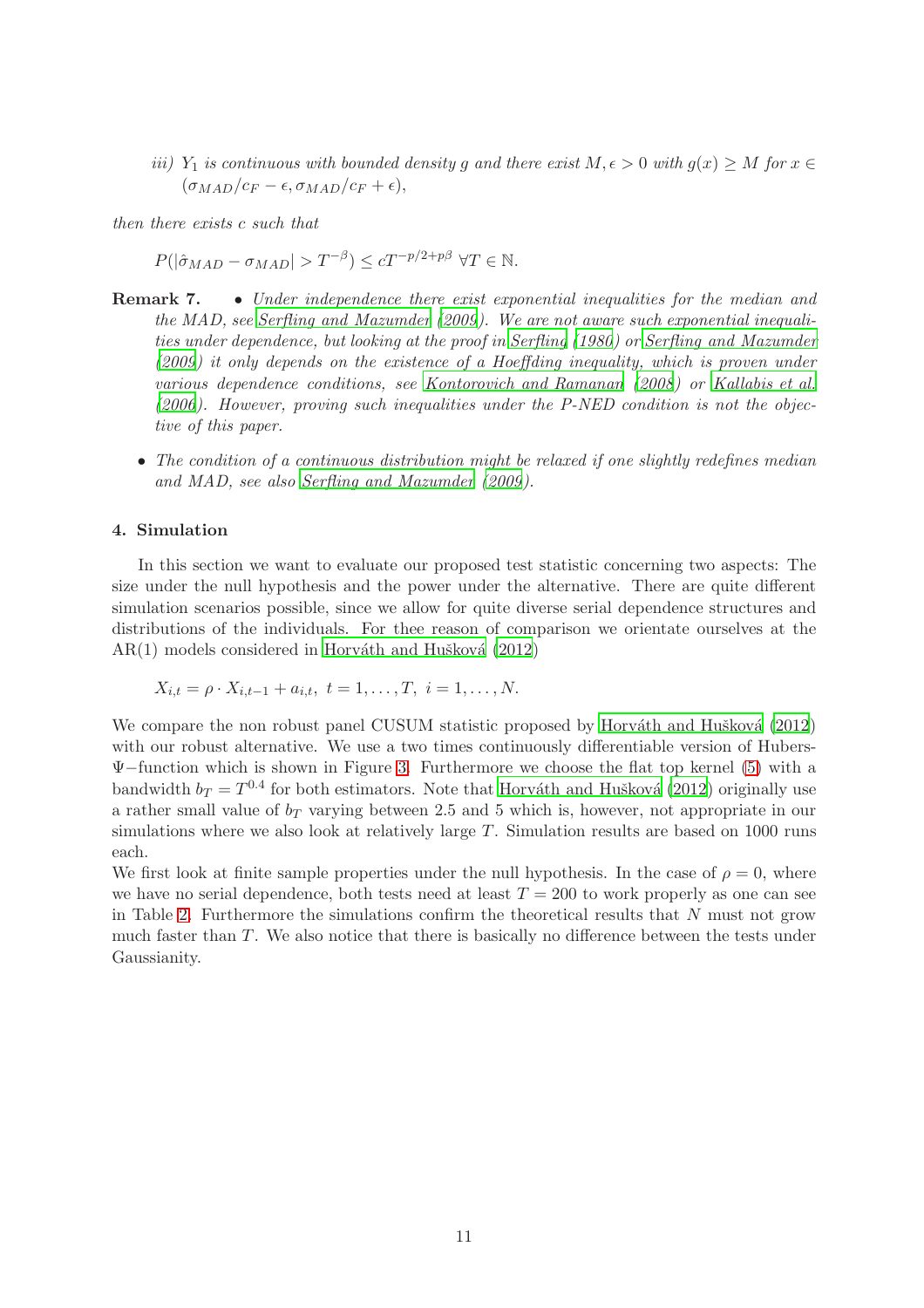|            | non-robust test |                                                                         |             |  |  | robust test |  |                      |  |     |
|------------|-----------------|-------------------------------------------------------------------------|-------------|--|--|-------------|--|----------------------|--|-----|
| N T        | $50-$           |                                                                         | 100 200 400 |  |  |             |  | 800   50 100 200 400 |  | 800 |
| 50         |                 | $0.33$ $0.13$ $0.07$ $0.07$ $0.04$   $0.33$ $0.14$ $0.07$ $0.06$ $0.04$ |             |  |  |             |  |                      |  |     |
|            |                 | $100$   $0.52$ 0.14 0.06 0.07 0.06   0.55 0.15 0.07 0.06 0.06           |             |  |  |             |  |                      |  |     |
| <b>200</b> |                 |                                                                         |             |  |  |             |  |                      |  |     |
| 400        |                 | $0.97$ $0.40$ $0.18$ $0.08$ $0.08$ $0.97$ $0.41$ $0.17$ $0.07$ $0.08$   |             |  |  |             |  |                      |  |     |
| 800 -      |                 | $\vert$ 1.00 0.65 0.28 0.13 0.06 1.00 0.66 0.28 0.13 0.07               |             |  |  |             |  |                      |  |     |

<span id="page-11-1"></span>Table 2: Empirical size under  $\rho = 0$ , normal innovations and a significance level of 0.05.



<span id="page-11-0"></span>Figure 3: Two times continuously differentiable version of Hubers Ψ−function used in the simulations.

In case of a more heavy tailed distribution like a t-distribution with 3 degrees of freedom, results do not change much, as one can see in Table [3.](#page-11-2) The non robust test seems to work well under the null hypothesis though its assumptions (finite 8-th moments) are violated.

|     | non-robust test |  |  |  |  | robust test |                                                                                                                 |  |  |     |  |
|-----|-----------------|--|--|--|--|-------------|-----------------------------------------------------------------------------------------------------------------|--|--|-----|--|
| N T | 50              |  |  |  |  |             | 100 200 400 800 50 100 200 400                                                                                  |  |  | 800 |  |
| 50  |                 |  |  |  |  |             | $\vert 0.30 \quad 0.11 \quad 0.05 \quad 0.08 \quad 0.06 \vert 0.34 \quad 0.10 \quad 0.05 \quad 0.08 \quad 0.06$ |  |  |     |  |
|     |                 |  |  |  |  |             | $100$   0.47 0.15 0.08 0.06 0.06   0.54 0.16 0.08 0.06 0.06                                                     |  |  |     |  |
|     |                 |  |  |  |  |             | $200$   0.74 0.19 0.10 0.06 0.05   0.77 0.25 0.11 0.07 0.06                                                     |  |  |     |  |
|     |                 |  |  |  |  |             | $400$   0.97 0.36 0.12 0.08 0.06   0.97 0.41 0.15 0.09 0.06                                                     |  |  |     |  |
| 800 |                 |  |  |  |  |             | $0.65$ $0.23$ $0.14$ $0.08$   1.00 $0.68$ $0.26$ $0.15$ $0.08$                                                  |  |  |     |  |

<span id="page-11-2"></span>Table 3: Empirical size under  $\rho = 0$ ,  $t_3$  distributed innovations and a significance level of 0.05.

Somewhat surprisingly the results get better under serial correlation ( $\rho = 0.5$ ) where we get reasonable empirical sizes already for  $T = 100$ . This can be partly explained by the relatively large bandwidth which better fits the case  $\rho = 0.5$  than  $\rho = 0$ .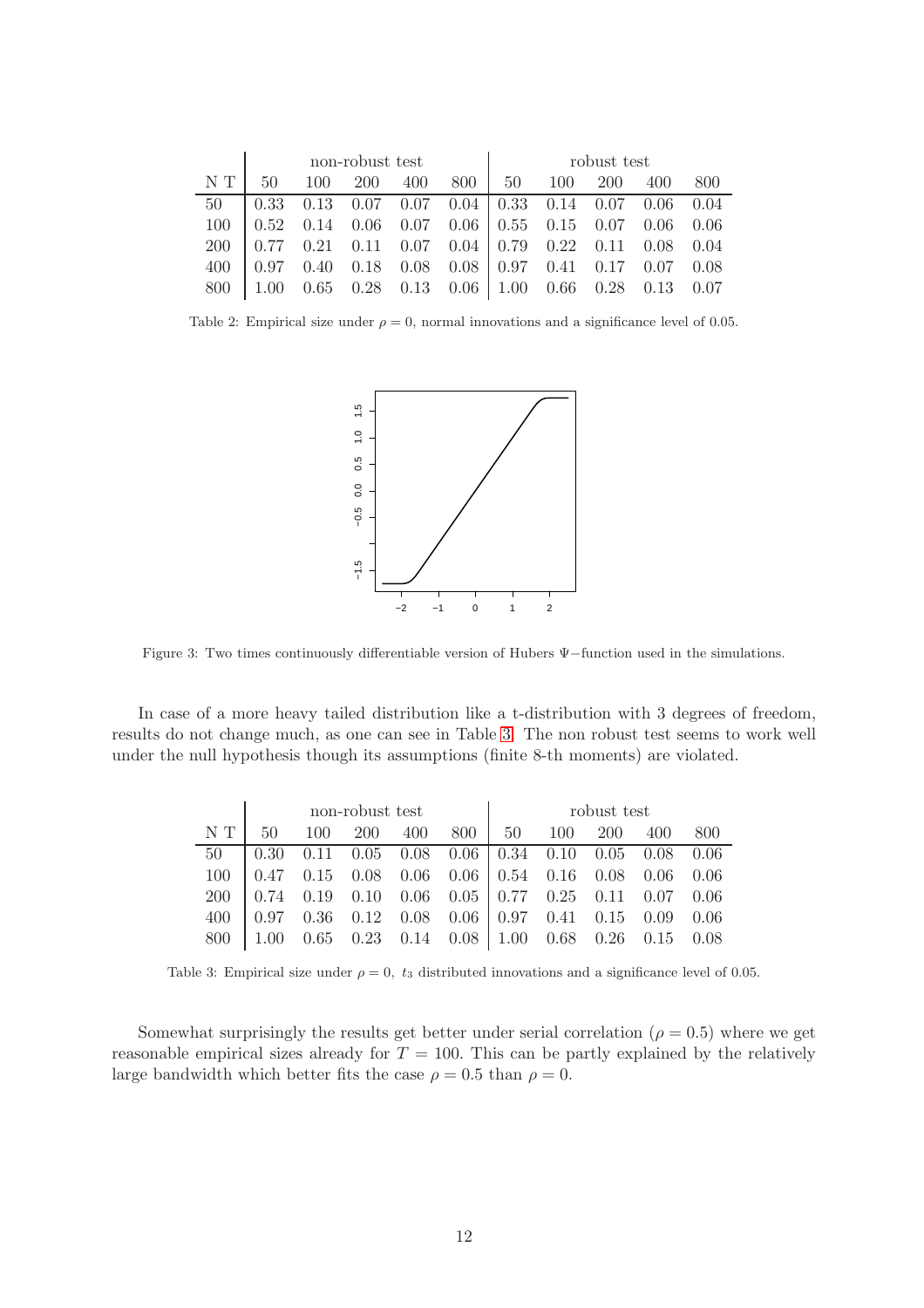|            | non-robust test |                                                                                                                 |  |         |  | robust test |     |            |     |     |
|------------|-----------------|-----------------------------------------------------------------------------------------------------------------|--|---------|--|-------------|-----|------------|-----|-----|
| N T        | 50              | 100                                                                                                             |  | 200 400 |  | 800   50    | 100 | <b>200</b> | 400 | 800 |
| 50         |                 | $0.07$ $0.06$ $0.05$ $0.04$ $0.03$   $0.08$ $0.05$ $0.05$ $0.05$ $0.03$                                         |  |         |  |             |     |            |     |     |
| 100        |                 | $\vert 0.12 \quad 0.07 \quad 0.04 \quad 0.04 \quad 0.05 \vert 0.12 \quad 0.07 \quad 0.04 \quad 0.04 \quad 0.06$ |  |         |  |             |     |            |     |     |
| <b>200</b> |                 | $0.24$ 0.10 0.05 0.04 0.04 0.26 0.11 0.05 0.05 0.04                                                             |  |         |  |             |     |            |     |     |
| 400        |                 | $0.53$ 0.16 0.07 0.06 0.04 0.54 0.17 0.07 0.05 0.04                                                             |  |         |  |             |     |            |     |     |
| 800        |                 | $0.90$ $0.36$ $0.13$ $0.07$ $0.05$ $0.90$ $0.37$ $0.13$ $0.07$ $0.05$                                           |  |         |  |             |     |            |     |     |

Table 4: Empirical size under  $\rho = 0.5$ , normal innovations and a significance level of 0.05.

It is maybe preferable to use a data dependent bandwidth  $b<sub>T</sub>$  as proposed in [Andrews \(1991](#page-14-15)) or [Politis \(2011](#page-15-16)). In this case one can either calculate a global bandwidth which is used for every individual or customized bandwidths  $b_{T,i}$ ,  $i = 1, \ldots, N$ . For the latter on has to ensure that the conditions [\(7\)](#page-7-0) are also fulfilled for the infimum respectively the supremum of the bandwidths. However, automatic bandwidth choices are also questioned since they can produce very large bandwidths under the alternative of a level shift which considerably decrease the power of CUSUM tests. They can even lead to non monotonic power curves, see for example [Vogelsang](#page-15-17) [\(1999](#page-15-17)) and [Crainiceanu and Vogelsang \(2007](#page-14-16)).

Now we turn our focus at the behaviour under the alternative. Therefore we choose  $\rho = 0.25$ , set  $T = 400$ ,  $N = 200$  and add a jump at  $t_0 = 200$ . Its height is generated for each individual independently by a normal distribution with mean 0 and standard deviation  $\Delta$  varying between 0 and 0.2. Results for normal and t-distributed innovations with various degrees of freedom can be found in Figure [4.](#page-13-0) We see that there is no visual difference between the tests under the alternative in case of normal data. This changes as the innovations get more heavy tailed. The robust test statistic performs superior in case of  $t<sub>5</sub>$  distributed innovations. This advantage increases if one looks at more heavy tailed distributions. Under  $t_1$  innovations the power of the non robust test even does not exceed its size.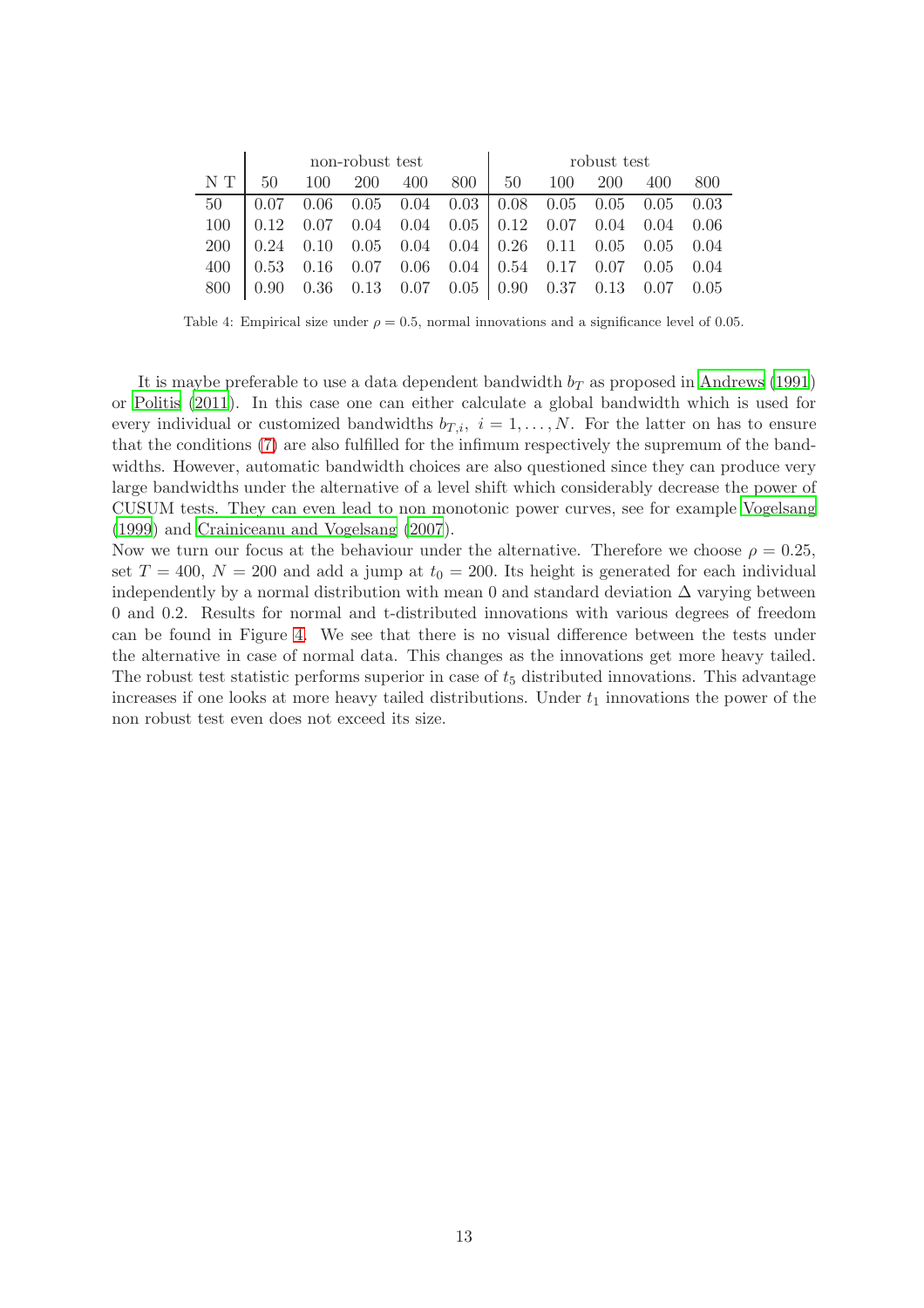

<span id="page-13-0"></span>Figure 4: Empirical power under  $\rho = 0.25$ , different distributed innovations,  $N = 200$ ,  $T = 400$  and a jump at  $T = 200$  which is generated by a normal distribution with mean 0 and standard deviation  $\Delta$ .

To sum up, the robust test performs comparably to the non robust one in the Gaussian case and clearly outperforms it under heavy tailed distributions.

### 5. Summary

We have proposed a robust test for change-point detection in panel data where the number of individuals and the time horizon is large. The procedure is based on residuals which are robustly transformed via a Ψ-function. The null distribution is derived under very weak conditions, allowing for arbitrary heavy tailed distributions and heterogeneous serial dependence. To the best of our knowledge this is the first contribution in the robust change-point literature considering a data dependent choice of the tuning parameters  $\sigma_i, i = 1, \ldots, N$ , which allows to combine high robustness and efficiency.

A simulation study illustrates that the robust procedure outperforms the non robust one under heavy tails and moreover indicates that there is little loss under Gaussian data. This at first glance surprising observation is not unusual for robust methods applied in the high dimensional setting. For instance, it is observed that the Pitman asymptotic efficiency under Gaussianity of the spatial median approaches 1 if the dimension  $N$  is large (Möttönen et al., 1997). Asymptotic variances of robust scatter estimators like the Tyler shape matrix, MCD, M- and S-estimators tend to that of the empirical covariance matrix under multivariate normal distributions for large N (see e.g. [Croux and Haesbroeck](#page-14-17), [1999;](#page-14-17) [Taskinen et al., 2006](#page-15-19)). Relative efficiencies of sign tests for uniformity on the unit sphere, independence against serial dependence and multivariate independence tend to 1 under normality and growing dimension compared to classical Gaussian competitors (see e.g. [Paindaveine et al.](#page-15-20), [2016\)](#page-15-20). With regard to these results it is interesting to know whether one can prove similar results in the panel context.

There are also some limitations of our testing procedure. First there are no covariates (apart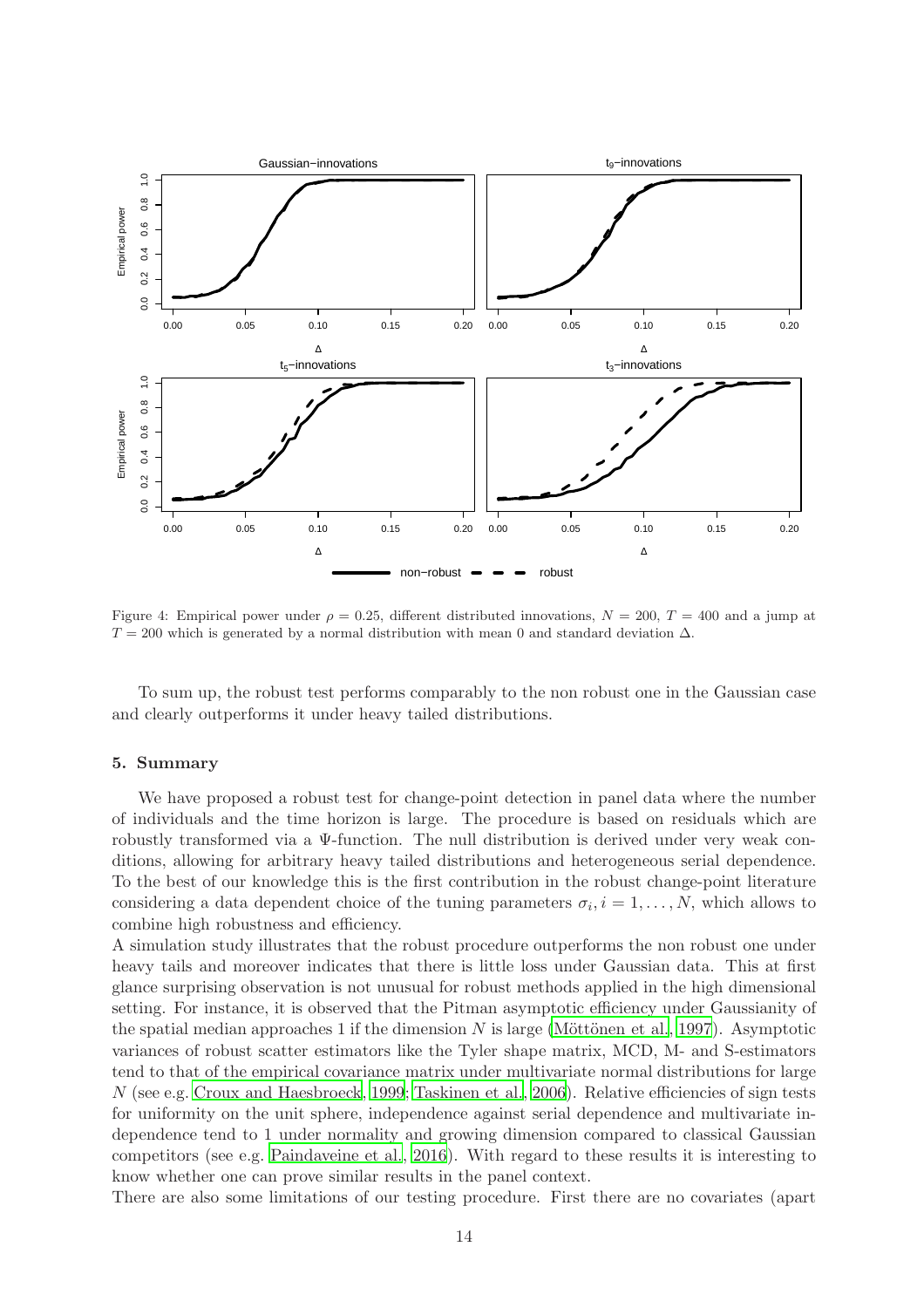from an individual mean) in the considered model. The test statistic uses robustly transformed observations based on prior location- and scale-estimates. The intuitive generalisation would be to substitute regression residuals (from a robust regression) for the standardized residuals. However it is not clear under which conditions the asymptotic distribution is still the same as in the much simpler panel model considered here. Another limitation is the exclusion of cross sectional dependence. Promising in this regard looks the projection approach proposed by [Aston and Kirch \(2014](#page-14-18)), which allows for an arbitrary dependence structure between the individuals. The main challenge here, also in the non-robust case, is the choice of the projection, since the power of the test crucially depends on it. Finally our test requires that the time dimension T is large. It enables us to allow under some regularity conditions for arbitrary serial dependence which can even differ between the individuals. If  $T$  is small one has to be more restrictive in this regard and it is also more complicated to allow for different distributions of the particular individuals.

#### References

- <span id="page-14-14"></span>T. W. Anderson. *The statistical analysis of time series*. John Wiley & Sons, 1971.
- <span id="page-14-15"></span>D. W. Andrews. Heteroskedasticity and autocorrelation consistent covariance matrix estimation. *Econometrica: Journal of the Econometric Society*, pages 817–858, 1991.
- <span id="page-14-18"></span>J. A. Aston and C. Kirch. Change points in high dimensional settings. *arXiv preprint arXiv:1409.1771*, 2014.
- <span id="page-14-12"></span>A. Aue, S. Hörmann, L. Horváth, and M. Reimherr. Break detection in the covariance structure of multivariate time series models. *The Annals of Statistics*, 37(6B):4046–4087, 2009.
- <span id="page-14-5"></span>J. Bai. Common breaks in means and variances for panel data. *Journal of Econometrics*, 157(1):78–92, 2010.
- <span id="page-14-0"></span>J. Bai and J. L. Carrion-I-Silvestre. Structural changes, common stochastic trends, and unit roots in panel data. *The Review of Economic Studies*, 76(2):471–501, 2009.
- <span id="page-14-1"></span>B. H. Baltagi, Q. Feng, C. Kao, et al. Estimation of heterogeneous panels with structural breaks. Technical report, Syracuse University, 2013.
- <span id="page-14-4"></span>B. H. Baltagi, C. Kao, and L. Liu. Estimation and identification of change points in panel models with nonstationary or stationary regressors and error term. *Econometric Reviews*, 36(1-3):85–102, 2017.
- <span id="page-14-13"></span>H. J. Bierens. *Robust methods and asymptotic theory in nonlinear econometrics*, volume 192. Springer, 1981.
- <span id="page-14-22"></span>P. Billingsley. *Convergence of probability measures*. John Wiley & Sons, 1968.
- <span id="page-14-21"></span>S. Borovkova, R. Burton, and H. Dehling. Limit theorems for functionals of mixing processes with applications to -statistics and dimension estimation. *Transactions of the American Mathematical Society*, 353(11):4261–4318, 2001.
- <span id="page-14-16"></span>C. M. Crainiceanu and T. J. Vogelsang. Nonmonotonic power for tests of a mean shift in a time series. *Journal of Statistical Computation and Simulation*, 77(6):457–476, 2007.
- <span id="page-14-17"></span>C. Croux and G. Haesbroeck. Influence function and efficiency of the minimum covariance determinant scatter matrix estimator. *Journal of Multivariate Analysis*, 71(2):161–190, 1999.
- <span id="page-14-6"></span>M. Csörgo and L. Horváth. Nonparametric tests for the changepoint problem. *Journal of Statistical Planning and Inference*, 17:1–9, 1987.
- <span id="page-14-19"></span>Y. A. Davydov. The invariance principle for stationary processes. *Theory of Probability & Its Applications*, 15 (3):487–498, 1970.
- <span id="page-14-2"></span>S. De Wachter and E. Tzavalis. Monte carlo comparison of model and moment selection and classical inference approaches to break detection in panel data models. *Economics Letters*, 88(1):91–96, 2005.
- <span id="page-14-3"></span>S. De Wachter and E. Tzavalis. Detection of structural breaks in linear dynamic panel data models. *Computational Statistics & Data Analysis*, 56(11):3020–3034, 2012.
- <span id="page-14-8"></span>H. Dehling, D. Vogel, M. Wendler, and D. Wied. Testing for changes in the rank correlation of time series. *arXiv preprint arXiv:1203.4871*, 2012.
- <span id="page-14-7"></span>H. Dehling, R. Fried, I. Garcia, and M. Wendler. Change-point detection under dependence based on two-sample u-statistics. In *Asymptotic Laws and Methods in Stochastics*, pages 195–220. Springer, 2015a.
- <span id="page-14-9"></span>H. Dehling, R. Fried, and M. Wendler. A robust method for shift detection in time series. *arXiv preprint arXiv:1506.03345*, 2015b.
- <span id="page-14-20"></span>C. M. Deo. A note on empirical processes of strong-mixing sequences. *The Annals of Probability*, pages 870–875, 1973.
- <span id="page-14-11"></span>S. Hörmann. Augmented GARCH sequences: Dependence structure and asymptotics. *Bernoulli*, pages 543–561, 2008.
- <span id="page-14-10"></span>L. Horváth and M. Hušková. Change-point detection in panel data. *Journal of Time Series Analysis*, 33(4): 631–648, 2012.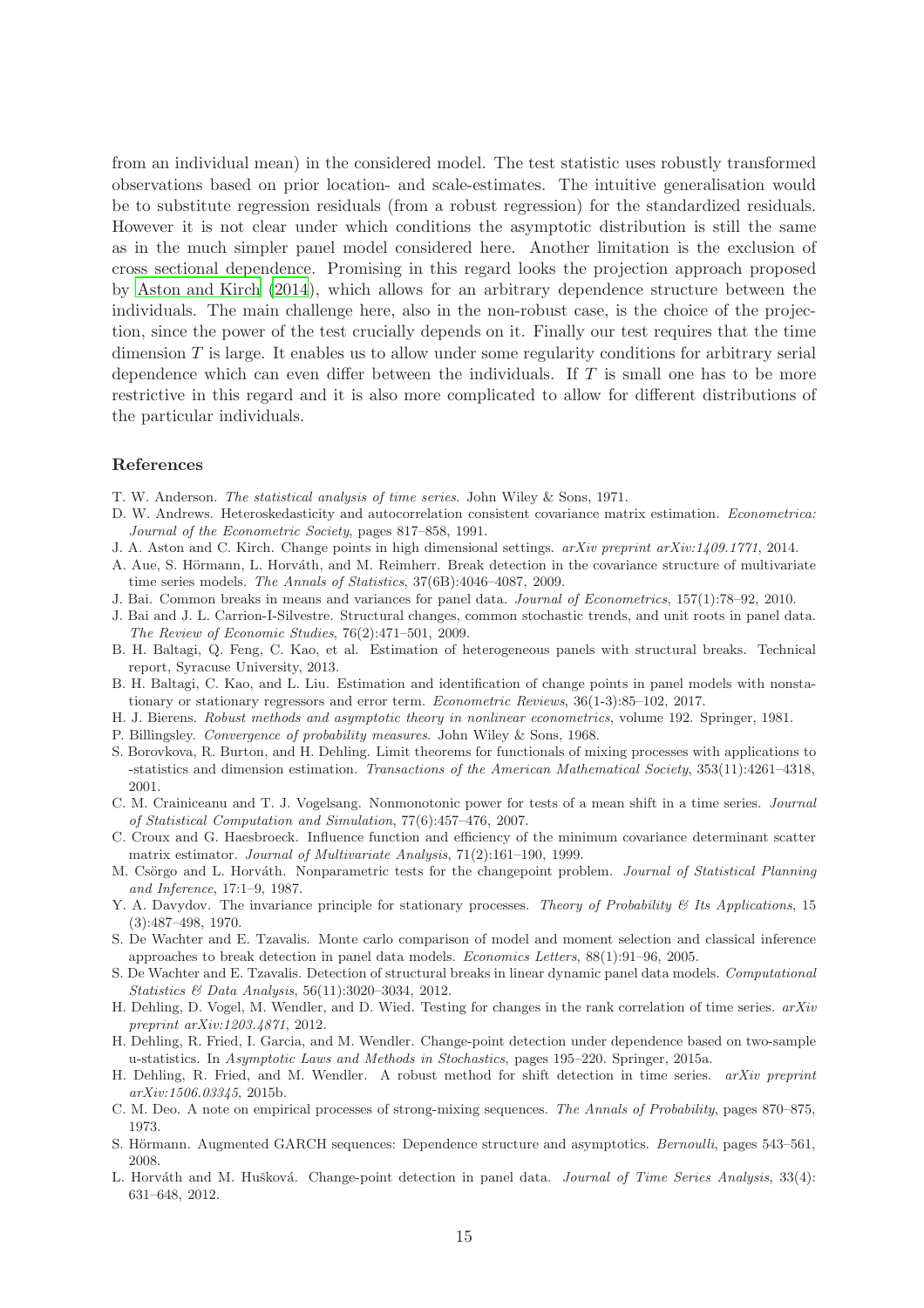- <span id="page-15-4"></span>M. Hušková. Tests and estimators for the change point problem based on M-statistics. *Statistics & Risk Modeling*, 14(2):115–136, 1996.
- <span id="page-15-9"></span>M. Hušková and M. Marušiaková. M-procedures for detection of changes for dependent observations. *Communications in Statistics-Simulation and Computation*, 41(7):1032–1050, 2012.
- <span id="page-15-11"></span>I. A. Ibragimov. Some limit theorems for stationary processes. *Theory of Probability & Its Applications*, 7(4): 349–382, 1962.
- <span id="page-15-0"></span>K.-S. Im, J. Lee, and M. Tieslau. Panel lm unit-root tests with level shifts. *Oxford Bulletin of Economics and Statistics*, 67(3):393–419, 2005.
- <span id="page-15-8"></span>M. Jirak et al. Uniform change point tests in high dimension. *The Annals of Statistics*, 43(6):2451–2483, 2015.
- <span id="page-15-2"></span>L. Joseph and D. B. Wolfson. Estimation in multi-path change-point problems. *Communications in Statistics-Theory and Methods*, 21(4):897–913, 1992.
- <span id="page-15-15"></span>R. S. Kallabis, M. H. Neumann, et al. An exponential inequality under weak dependence. *Bernoulli*, 12(2): 333–350, 2006.
- <span id="page-15-1"></span>Y. Karavias and E. Tzavalis. Generalized fixed-T panel unit root tests allowing for structural breaks. *Discussion paper*, 2012.
- <span id="page-15-3"></span>D. Kim. Estimating a common deterministic time trend break in large panels with cross sectional dependence. *Journal of Econometrics*, 164(2):310–330, 2011.
- <span id="page-15-14"></span>L. A. Kontorovich and K. Ramanan. Concentration inequalities for dependent random variables via the martingale method. *The Annals of Probability*, 36(6):2126–2158, 2008.
- <span id="page-15-5"></span>J. A. Koziol. Multivariate signed rank statistics for shift alternatives. *Statistics: A Journal of Theoretical and Applied Statistics*, 9(4):549–562, 1978.
- <span id="page-15-22"></span>M. Lo`eve. *Probability Theory I*. Springer-Verlag, New York, 4th edition, 1977.
- <span id="page-15-18"></span>J. Möttönen, H. Oja, J. Tienari, et al. On the efficiency of multivariate spatial sign and rank tests. The Annals *of Statistics*, 25(2):542–552, 1997.
- <span id="page-15-20"></span>D. Paindaveine, T. Verdebout, et al. On high-dimensional sign tests. *Bernoulli*, 22(3):1745–1769, 2016.
- <span id="page-15-10"></span>W. Philipp. Invariance principles for independent and weakly dependent random variables. In *Dependence in Probability and Statistics (Proc. Conf. Oberwolfach. 1985). Boston*, pages 225–268, 1986.
- <span id="page-15-16"></span>D. N. Politis. Higher-order accurate, positive semidefinite estimation of large-sample covariance and spectral density matrices. *Econometric Theory*, 27(04):703–744, 2011.
- <span id="page-15-6"></span>J.-F. Quessy, M. Sa¨ıd, and A.-C. Favre. Multivariate Kendall's tau for change-point detection in copulas. *Canadian Journal of Statistics*, 41(1):65–82, 2013.
- <span id="page-15-12"></span>R. Serfling and S. Mazumder. Exponential probability inequality and convergence results for the median absolute deviation and its modifications. *Statistics & Probability Letters*, 79(16):1767–1773, 2009.
- <span id="page-15-13"></span>R. J. Serfling. *Approximation theorems of mathematical statistics*. John Wiley & Sons, 1980.
- <span id="page-15-19"></span>S. Taskinen, C. Croux, A. Kankainen, E. Ollila, and H. Oja. Influence functions and efficiencies of the canonical correlation and vector estimates based on scatter and shape matrices. *Journal of Multivariate Analysis*, 97(2): 359–384, 2006.
- <span id="page-15-7"></span>D. Vogel and R. Fried. Robust change detection in the dependence structure of multivariate time series. In *Modern Nonparametric, Robust and Multivariate Methods*, pages 265–288. Springer, 2015.
- <span id="page-15-17"></span>T. J. Vogelsang. Sources of nonmonotonic power when testing for a shift in mean of a dynamic time series. *Journal of Econometrics*, 88(2):283–299, 1999.

### Appendix A. Proofs

The main component of our proofs are moment inequalities, which are based on coupling arguments. More in detail we use the following result by [Philipp \(1986\)](#page-15-10) which describes how dependent random variables can be substituted by independent ones.

<span id="page-15-21"></span>**Proposition 1.** (Theorem 3.4 in [Philipp \(1986\)](#page-15-10)): Let  $\{B_k, m_k, k \geq 1\}$  be a sequence of Polish spaces. Let  $\alpha_k$  denote the Borel field over  $B_k$ , let  $\{X_k, k \geq 0\}$  be a sequence of random variables with values in  $B_k$  and let  $\{\gamma_k, k \geq 0\}$  be a sequence of non-decreasing  $\sigma$ -fields such that  $X_k$  is  $\gamma_k$ −measurable. Suppose that for some sequence { $\beta_k$  k ≥ 0} of non-negative numbers

$$
\mathbb{E} \sup_{A \in \alpha_k} (|P(X_k \in A | \gamma_{k-1}) - P(X_k \in A)|) \le \beta_k
$$

for all  $k \geq 1$ . Denote by  $F_k$  the distribution of  $X_k$  and let  $\{G_k, k \geq 0\}$  be a sequence of distributions on  $(B_k, \alpha_k)$  such that

$$
F_k(A) \le G_k(A^{\rho_k}) + \sigma_k \quad \forall \ A \in \alpha_k
$$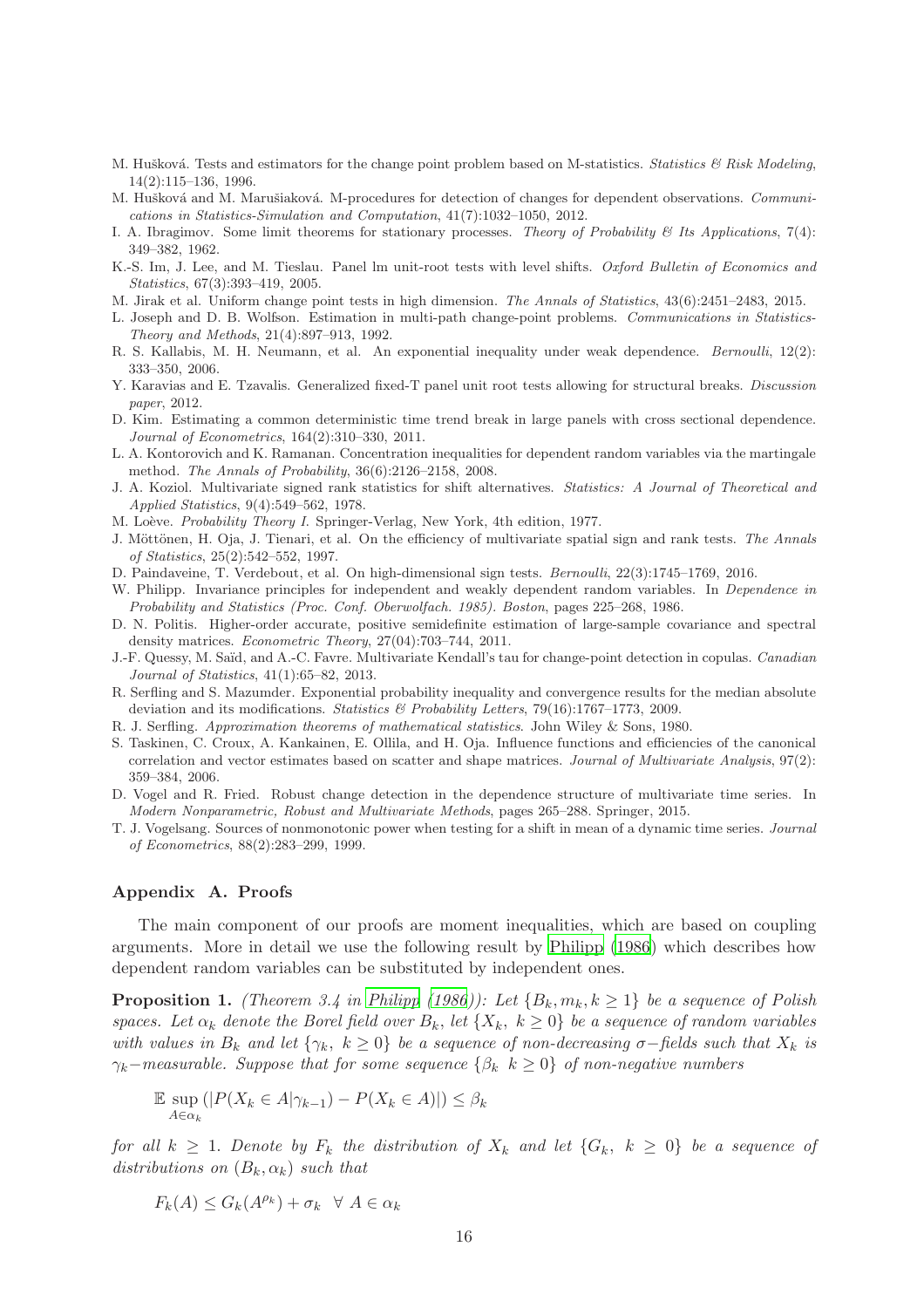with  $\rho_k$ ,  $\sigma_k \geq 0$  and  $A^{\epsilon} = \bigcup_{x \in A} \{y : m_k(x, y) \leq \epsilon\}$ . Then without changing its distribution, one can redefine the sequence  $\{X_k, k \geq 0\}$  on a richer probability space on which there exists a sequence  ${Y_k, k \geq 1}$  of independent random variables with distribution  $G_k$  such that for all  $k > 1$ :

 $P(m_k(X_k, Y_k) > \rho_k) \leq \beta_k + \sigma_k$ .

We use Proposition [1](#page-15-21) to derive covariance inequalities for processes which are P-NED. Similar inequalities are already proofed for processes which are strong mixing (see [Davydov](#page-14-19), [1970](#page-14-19); [Deo](#page-14-20), [1973\)](#page-14-20) or  $L_1$ -NED (see [Borovkova et al., 2001](#page-14-21)).

<span id="page-16-0"></span>**Proposition 2.** Let  $(X_t)_{t\in\mathbb{N}}$  be stationary and P-NED on an absolutely regular process  $(Z_t)_{t\in\mathbb{Z}}$ with approximation constants  $(a_k)_{k\in\mathbb{N}}$ , functions  $(f_k)_{k\in\mathbb{N}}$ , error function  $\Phi$  and absolutely regularity coefficients  $(\beta_k)_{k\in\mathbb{N}}$ . Furthermore there exists  $a > p \geq 2$  with  $\mathbb{E}(|X_1|^a) < \infty$ ,  $\int_0^1 x^{\frac{a}{a-p+1}-1} \Phi(x) dx < \infty$ ,  $\int_1^\infty x^{a-1} \Phi(x) dx < \infty$ , then there are  $D_1$  and  $D_2$  independent of m such that

<span id="page-16-2"></span>
$$
|\mathbb{E}(X_{i_1}\dots X_{i_k}X_{i_{k+1}}\dots X_{i_p}) - \mathbb{E}(X_{i_1}\dots X_{i_k})\mathbb{E}(X_{i_{k+1}}\dots X_{i_p})| \le D_1 a_{\lfloor m/3 \rfloor}^{\frac{a-p+1}{a}} + D_2 \beta_{\lfloor m/3 \rfloor}^{\frac{a-p}{p}}\tag{A.1}
$$

where  $1 \leq i_1 \leq \ldots \leq i_p \leq T$  and  $m = i_{k+1} - i_k$ .

Proof of Proposition [2.](#page-16-0) The proof follows the ideas of [Borovkova et al. \(2001](#page-14-21)). First we build independent blocks  $\tilde{W}_1 = \tilde{Z}_{i_1 - \lfloor m/3 \rfloor}, \ldots, \tilde{Z}_{i_k + \lfloor m/3 \rfloor}$  and  $\tilde{W}_2 = \tilde{Z}_{i_{k+1} - \lfloor m/3 \rfloor}, \ldots, \tilde{Z}_{i_p + \lfloor m/3 \rfloor}$  where the functions  $f_m$  will work. Denote the original blocks by  $W_1 = Z_{i_1 - \lfloor m/3 \rfloor}, \ldots, Z_{i_k + \lfloor m/3 \rfloor}$  and  $W_2 = Z_{i_{k+1}-\lfloor m/3 \rfloor}, \ldots, Z_{i_p+\lfloor m/3 \rfloor}$ . We apply Proposition [1](#page-15-21) with  $X_1 = W_1$  and  $X_2 = W_2$  as well as  $\rho_k = \sigma_k = 0$  for  $k = 1, 2$ . Then  $B_1 = \mathbb{R}^{i_k - i_1 + 2\lfloor m/3 \rfloor + 1}$  and  $B_2 = \mathbb{R}^{i_p - i_{k+1} + 2\lfloor m/3 \rfloor + 1}$  are polish spaces,  $\gamma_1 = \sigma(\ldots, Z_{i_k + \lfloor m/3 \rfloor}), \, \gamma_2 = \sigma(\ldots, Z_{i_p + \lfloor m/3 \rfloor})$  and

$$
\mathbb{E} \sup_{A \in \alpha_r} (|P(W_r \in A | \gamma_{r-1}) - P(W_r \in A)|) \leq \beta_{m-2\lfloor m/3 \rfloor} \leq \beta_{\lfloor m/3 \rfloor} \ r = 1, 2
$$

since both blocks are separated by  $m - 2/m/3$ . Proposition [1](#page-15-21) then guarantees the existence of independent blocks  $\tilde{W}_1$  and  $\tilde{W}_2$  which are distributed as  $W_1$  and  $W_2$  such that:

$$
P(\tilde{W}_i \neq W_i) \leq \beta_{\lfloor m/3 \rfloor} \text{ for } i = 1, 2
$$

which entails that the corresponding functionals  $f_{\lfloor m/3 \rfloor}(\tilde{Z}_{l-\lfloor m/3 \rfloor}, \ldots, \tilde{Z}_{l+\lfloor m/3 \rfloor}) =: \tilde{X}_l$  and  $f_{\lfloor m/3\rfloor}(\tilde{Z}_{n-\lfloor m/3\rfloor},\ldots,\tilde{Z}_{n+\lfloor m/3\rfloor}) =: \tilde{X}_n$  are also independent as long as  $l \leq i_k$  and  $n \geq i_{k+1}$ . In the following we need a bound for the error between  $\tilde{X}_l$  and  $X_l$  for  $l \in i_1, \ldots, i_p$ . For  $i_1 \leq l \leq i_k$ one gets the following decomposition of the error

<span id="page-16-1"></span>
$$
\mathbb{E}(|X_l - \tilde{X}_l|^{\frac{a}{a-p+1}}) = \mathbb{E}(|(X_l - \tilde{X}_l)I_{W_1 = \tilde{W}_1}|^{\frac{a}{a-p+1}}) + \mathbb{E}(|(X_l - \tilde{X}_l)I_{W_1 \neq \tilde{W}_1}|^{\frac{a}{a-p+1}}).
$$
 (A.2)

For the first term one can use the P-NED property iii)

$$
\mathbb{E}(|(X_l - \tilde{X}_l)I_{W_1 = \tilde{W}_1}|^{\frac{a}{a-p+1}}) \le a_{\lfloor m/3 \rfloor} \int_0^\infty e^{\frac{a}{a-p+1} - 1} \Phi(\epsilon) d\epsilon \le a_{\lfloor m/3 \rfloor} \cdot C_1
$$

where  $C_1$  only depends on  $\Phi$ . Using the  $c_r$  inequality (see Loève, [1977](#page-15-22), p. 157) and Hölder inequality we get

$$
\mathbb{E}(|(X_{l} - \tilde{X}_{l})I_{W_{1} \neq \tilde{W}_{1}}|^{\frac{a}{a-p+1}})
$$
\n
$$
\leq 2^{\frac{a}{a-p+1}} \left( \mathbb{E}(|X_{l}I_{W_{1} \neq \tilde{W}_{1}}|^{\frac{a}{a-p+1}}) + \mathbb{E}(|\tilde{X}_{l}I_{W_{1} \neq \tilde{W}_{1}}|^{\frac{a}{a-p+1}}) \right)
$$
\n
$$
\leq 2^{\frac{a}{a-p+1}} \left( \left[ \mathbb{E}(|X_{l}|^{a})]^{\frac{1}{a-p+1}} P(W_{1} \neq \tilde{W}_{1})^{\frac{a-p}{a-p+1}} + \left[ \mathbb{E}(|\tilde{X}_{l}|^{a})]^{\frac{1}{a-p+1}} P(W_{1} \neq \tilde{W}_{1})^{\frac{a-p}{a-p+1}} \right) \right).
$$
\n
$$
\leq 2^{\frac{a}{a-p+1}} \beta^{\frac{a-p}{a-p+1}}_{[m/3]} \left( \left[ \mathbb{E}(|X_{l}|^{a})]^{\frac{1}{a-p+1}} + \left[ \mathbb{E}(|\tilde{X}_{l}|^{a})]^{\frac{1}{a-p+1}} \right) \right)
$$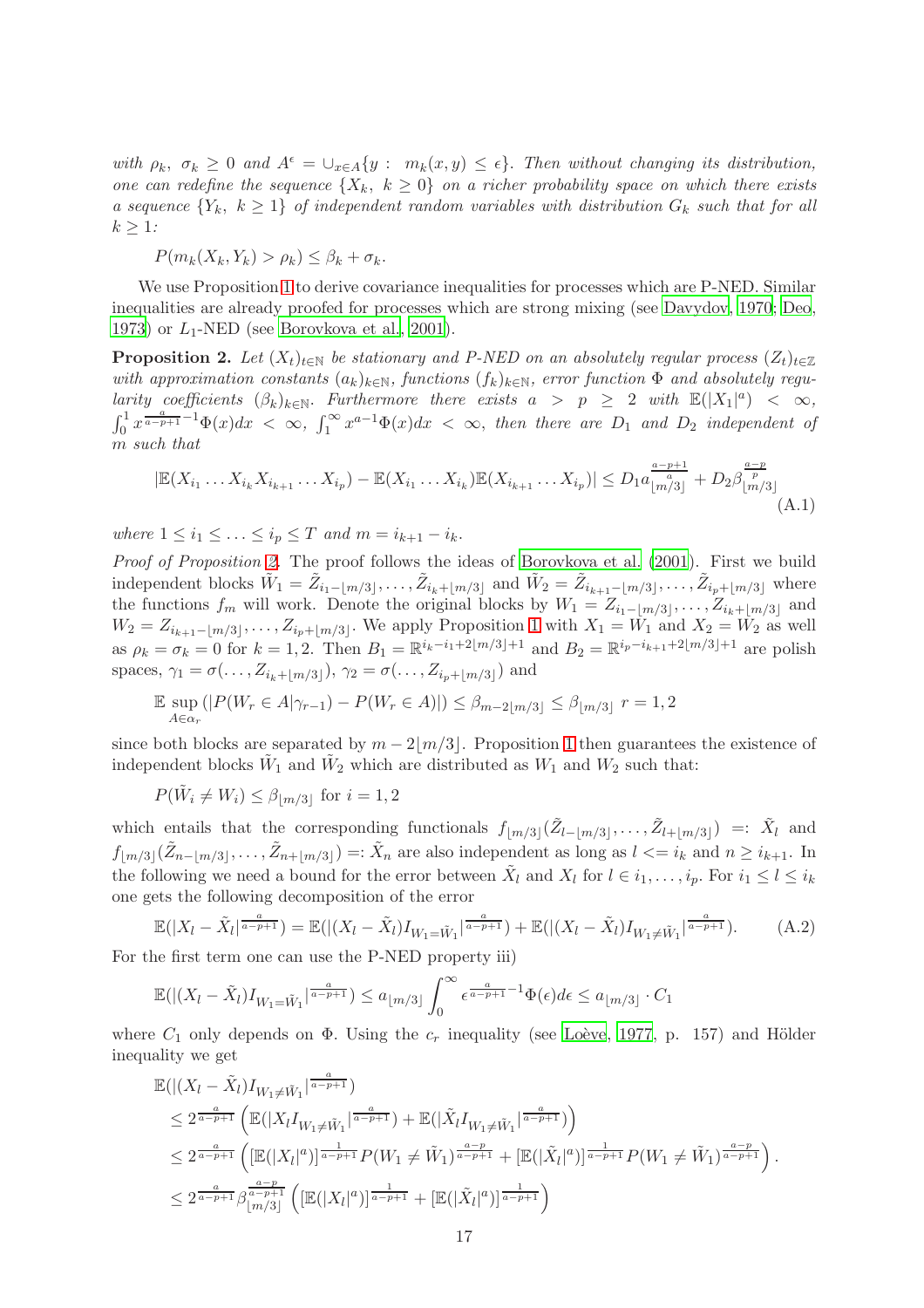and since  $\tilde{W}_1$  is distributed as  $W_1$  we have

<span id="page-17-2"></span>
$$
\mathbb{E}(|\tilde{X}_l|^a) = \mathbb{E}(|f_{\lfloor m/3 \rfloor}(Z_{l-\lfloor m/3 \rfloor}, \dots, Z_{l-\lfloor m/3 \rfloor})|^a) \n\le 2^{a-1} (\mathbb{E}(|f(Z_{l-\lfloor m/3 \rfloor}, \dots, Z_{l-\lfloor m/3 \rfloor}) - X_l|^a) + \mathbb{E}(|X_l|^a) \n\le 2^{a-1} (a_{\lfloor m/3 \rfloor} C_1 + \mathbb{E}(|X_l|^a)).
$$
\n(A.3)

Therefore [\(A.2\)](#page-16-1) is bounded by

<span id="page-17-0"></span>
$$
\mathbb{E}(|X_l - \tilde{X}_l|^{\frac{a}{a-p+1}}) \le C_2(a_{\lfloor m/3 \rfloor} + \beta_{\lfloor m/3 \rfloor}^{\frac{a-p}{a-p+1}})
$$
\n(A.4)

which also holds for  $i_{k+1} \leq l \leq i_p$ . To derive covariance inequalities, we need a bound for the error between products of random variables and its copies

<span id="page-17-1"></span>
$$
\mathbb{E}(|X_{i_1} \dots X_{i_p} - \tilde{X}_{i_1} \dots \tilde{X}_{i_p}|)
$$
\n
$$
\leq \mathbb{E}(|(X_{i_1} - \tilde{X}_{i_1})(X_{i_2} \dots X_{i_p})|) + \sum_{j=2}^{p-1} \mathbb{E}(|\tilde{X}_{i_1} \dots \tilde{X}_{i_{j-1}})(X_{i_j} - \tilde{X}_{i_j})(X_{i_{j+1}} X_{i_p}|)
$$
\n
$$
+ \mathbb{E}(|(\tilde{X}_{i_1} \dots \tilde{X}_{i_{p-1}})(X_{i_p} - \tilde{X}_{i_p})|).
$$
\n(A.5)

Using the generalized Hölder inequality and  $(A.4)$  one can bound the first summand on the right hand-side of [\(A.5\)](#page-17-1) by

$$
\mathbb{E}(|(X_{i_1} - \tilde{X}_{i_1})(X_{i_2} ... X_{i_p})|)
$$
\n
$$
\leq \left[ \mathbb{E} \left( |(X_{i_1} - \tilde{X}_{i_1})|^{\frac{a}{a-p+1}} \right) \right]^{\frac{a-p+1}{a}} \left[ \mathbb{E} \left( |X_{i_2}|^a \right) \right]^{\frac{1}{a}} \cdots \left[ \mathbb{E} \left( |X_{i_p}|^a \right) \right]^{\frac{1}{a}}
$$
\n
$$
\leq C_4 (a_{\lfloor m/3 \rfloor} + \beta_{\lfloor m/3 \rfloor}^{\frac{a-p}{a-p+1}})^{\frac{a-p+1}{a}}.
$$

Similar bounds for the other summands in  $(A.5)$  can be derived using  $(A.4)$  and  $(A.3)$  which results eventually in

<span id="page-17-3"></span>
$$
\mathbb{E}(|X_{i_1}\dots X_{i_p} - \tilde{X}_{i_1}\dots \tilde{X}_{i_p}|) \leq C_5 a \frac{a-p+1}{\lfloor m/3 \rfloor} + C_6 \beta \frac{a-p}{\lfloor m/3 \rfloor}.
$$
\n(A.6)

Analogously one gets

<span id="page-17-4"></span>
$$
\mathbb{E}(|X_{i_1} \dots X_{i_k} - \tilde{X}_{i_1} \dots \tilde{X}_{i_k}|) \leq C_7 a \frac{a - k + 1}{\lfloor m/3 \rfloor} + C_8 \beta \frac{a - k}{\lfloor m/3 \rfloor} \tag{A.7}
$$

and

<span id="page-17-5"></span>
$$
\mathbb{E}(|X_{i_1}\dots X_{i_k} - \tilde{X}_{i_1}\dots \tilde{X}_{i_k}|) \leq C_9 a \frac{a-p+k+1}{\lfloor m/3 \rfloor} + C_{10} \beta \frac{a-p+k}{\lfloor m/3 \rfloor} \tag{A.8}
$$

Finally we prove the covariance inequality [A.1.](#page-16-2) Denote  $A = X_{i_1} \dots X_{i_j}$ ,  $B = X_{i_{j+1}} \dots X_{i_p}$ ,  $\tilde{A} = \tilde{X}_{i_1} \dots \tilde{X}_{i_k}$  and  $\tilde{B} = \tilde{X}_{i_{k+1}} \dots \tilde{X}_{i_p}$  then we get by [\(A.6\)](#page-17-3), [\(A.7\)](#page-17-4) and [\(A.8\)](#page-17-5)

$$
|\mathbb{E}(AB) - \mathbb{E}(A)\mathbb{E}(B)| = |\mathbb{E}(AB) - \mathbb{E}(A - \tilde{A} + \tilde{A})\mathbb{E}(B - \tilde{B} + \tilde{B})|
$$
  
\n
$$
\leq \mathbb{E}(|AB - \tilde{A}\tilde{B}|) + \mathbb{E}(|\tilde{A}|)\mathbb{E}(|B - \tilde{B}|)
$$
  
\n
$$
+ \mathbb{E}(|\tilde{B}|)\mathbb{E}(|A - \tilde{A}|) + \mathbb{E}(|A - \tilde{A}|)\mathbb{E}(|B - \tilde{B}|)
$$
  
\n
$$
\leq C_{11}a_{\lfloor m/3 \rfloor}^{\frac{a-p+1}{a}} + C_{12}\beta_{\lfloor m/3 \rfloor}^{\frac{a-p}{a}}
$$

which completes the proof.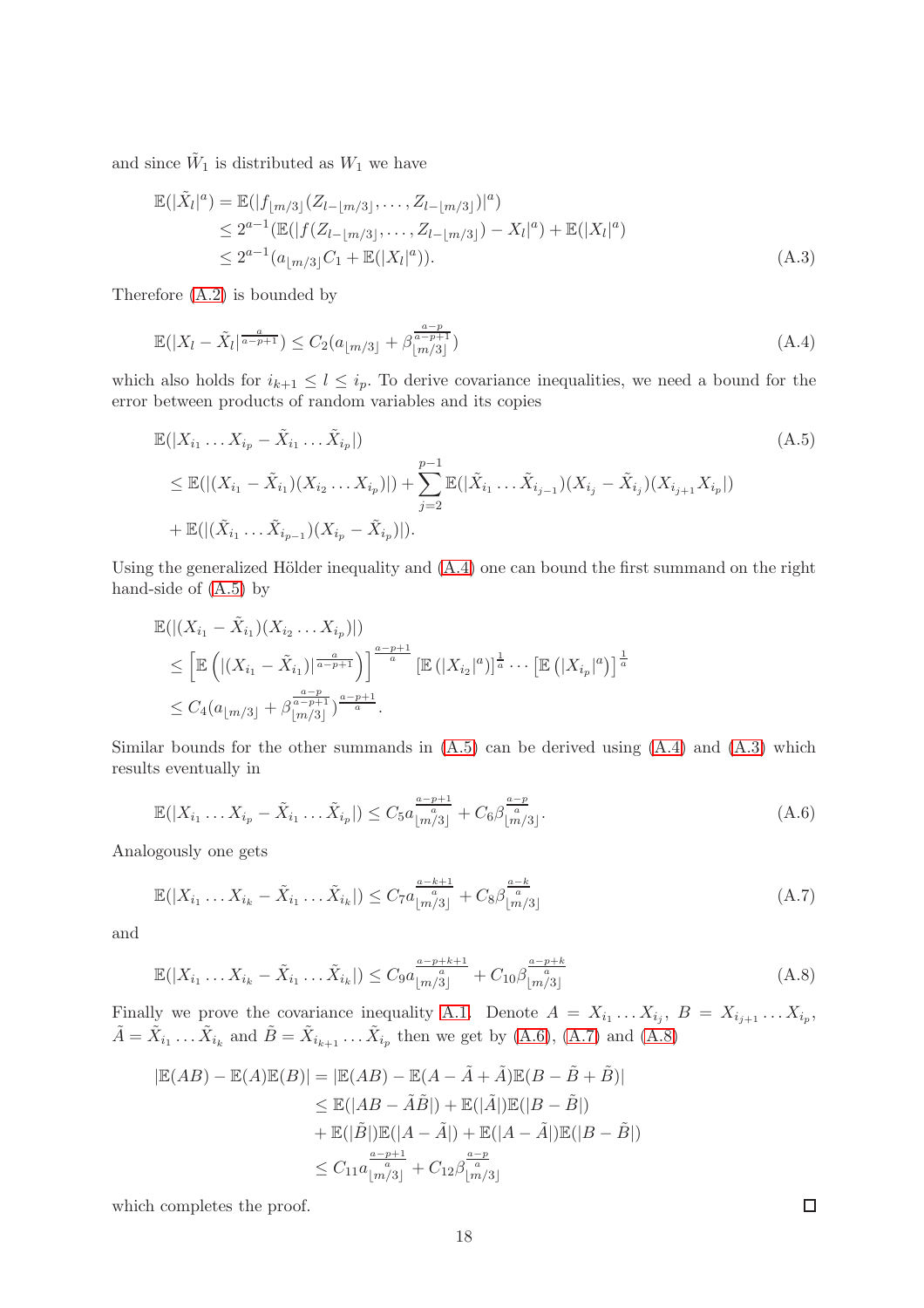The result is a little sharper if the process is bounded.

<span id="page-18-0"></span>**Proposition 3.** Let  $(X_t)_{t\in\mathbb{N}}$  be stationary and P-NED on an absolutely regular process  $(Z_t)_{t\in\mathbb{Z}}$ with approximation constants  $(a_k)_{k\in\mathbb{N}}$ , functions  $(f_k)_{k\in\mathbb{N}}$ , error function  $\Phi$  and absolutely regularity coefficients  $(\beta_k)_{k \in \mathbb{N}}$ . Furthermore there exists D such that  $|X_1| \leq D$  a.s. and  $\int_0^\infty \Phi(x) dx$  $\infty$ , then there exists  $D_1$  independent of m such that

$$
|\mathbb{E}(X_{i_1}\ldots X_{i_k}X_{i_{k+1}}\ldots X_{i_p}) - \mathbb{E}(X_{i_1}\ldots X_{i_k})\mathbb{E}(X_{i_{k+1}}\ldots X_{i_p})| \le D_1(a_{\lfloor m/3 \rfloor} + \beta_{\lfloor m/3 \rfloor}),
$$

where  $1 \le i_1 \le ... \le i_p \le T$  and  $m = i_{k+1} - i_k$ .

The proof is analogous to that of Proposition [2.](#page-16-0) But instead of using the Hölder inequality one uses the boundedness of  $X_i$ , which enables us to extract the largest possible absolute value D out of the expectation.

The next theorem covers the case where one looks at transformations of the P-NED process. It is necessary for the consistency of the long run variance estimation under estimated tuning parameters.

<span id="page-18-5"></span>**Proposition 4.** Let  $(X_t)_{t\in\mathbb{N}}$  be stationary and P-NED on an absolutely regular process  $(Z_t)_{t\in\mathbb{Z}}$ with approximation constants  $(a_k)_{k\in\mathbb{N}}$ , functions  $(f_k)_{k\in\mathbb{N}}$ , absolutely regularity coefficients  $(\beta_k)_{k\in\mathbb{N}}$ and error function  $\Phi$  with  $\int_0^\infty \Phi(x)dx < \infty$ . Furthermore let  $g_1, \ldots, g_p : \mathbb{R} \to \mathbb{R}$  be bounded and Lipschitz continuous functions with universal Lipschitz constant c, then there exists  $D_1$  independent of m such that

$$
|\mathbb{E}[g_1(X_{i_1})...g_k(X_{i_k})g_{k+1}(X_{i_{k+1}})...g_p(X_{i_p})] - \mathbb{E}[g_1(X_{i_1})...g_k(X_{i_k})]\mathbb{E}[g_{k+1}(X_{i_{k+1}})...g_p(X_{i_p})]| \le D_1(a_{\lfloor m/3 \rfloor} + \beta_{\lfloor m/3 \rfloor}),
$$

where  $1 \le i_1 \le ... \le i_n \le T$  and  $m = i_{k+1} - i_k$ .

The proof is completely analogous to that of Proposition [3.](#page-18-0)

The next proposition is a Marcinkiewicz-Zygmund type inequality which bounds the p−th moment of the sum of the process.

<span id="page-18-1"></span>**Proposition 5.** Let  $(X_t)_{t\in\mathbb{N}}$  be stationary and P-NED on an absolutely regular process  $(Z_t)_{t\in\mathbb{Z}}$ with approximation constants  $(a_k)_{k\in\mathbb{N}}$ , functions  $(f_k)_{k\in\mathbb{N}}$ , error function  $\Phi$  and regularity coefficients  $(\beta_k)_{k\in\mathbb{N}}$ . Furthermore there exists  $a > p \in \mathbb{N}$  such that  $\mathbb{E}(|X_1|^a) < \infty$ ,  $\int_0^1 x^{\frac{a}{a-p+1}-1} \Phi(x) dx <$  $\infty$ ,  $\int_1^\infty x^{a-1} \Phi(x) dx < \infty$  and  $\sum_{i=1}^\infty a$  $\int_{i}^{\frac{a-p+1}{a}} i^{p-1}$  as well as  $\sum_{i=1}^{\infty} \beta$  $\int_{i}^{\frac{a-p}{a}} i^{p-1} < \infty$ , then there exist  $G_1$  and  $G_2$  such that

<span id="page-18-3"></span>
$$
|\mathbb{E}(\sum_{i=1}^{T} X_i)^p| \le TG_1 |\mathbb{E}(X_1)|^p + G_2 T^{\lfloor p/2 \rfloor}, \ \forall T \in \mathbb{N}.
$$
 (A.9)

Proof of Proposition [5.](#page-18-1) First notice that

<span id="page-18-2"></span>
$$
|\mathbb{E}(\sum_{i=1}^{T} X_i)^p| \le \sum_{i_1, \dots, i_p=1}^{T} |\mathbb{E} X_{i_1} \dots X_{i_p}|.
$$
\n(A.10)

We actually show the result by induction applied to the right hand side of  $(A.10)$ . For  $p = 1$  the right hand side of  $(A.10)$  is obviously bounded by the right hand side of  $(A.9)$ . For the induction step  $p \to p+1$  we want to split the expectations where the time difference is largest. Ordering of time indices yields

<span id="page-18-4"></span>
$$
\sum_{i_1,\dots,i_{p+1}=1}^T |\mathbb{E}(X_{i_1}\dots X_{i_{p+1}})| = \sum_{1 \le i_1 \le \dots \le i_{p+1}}^T |\mathbb{E}(X_{i_1}\dots X_{i_{p+1}})\gamma(i_1,\dots,i_{p+1})|
$$
(A.11)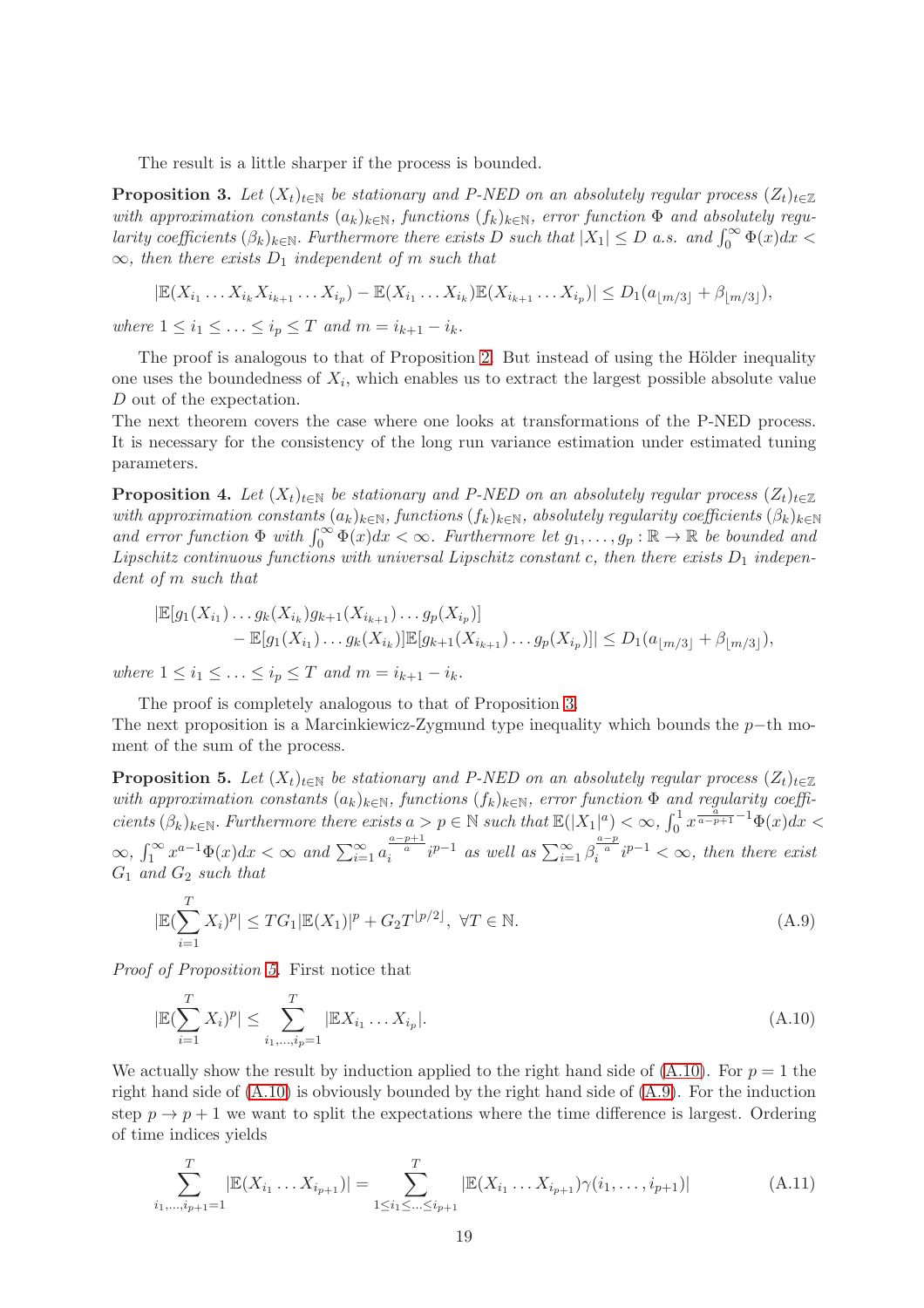where  $\gamma(i_1, \ldots, i_{p+1})$  denotes the number of possible permutations which is smaller or equal  $(p+1)!$ . Let  $j_s = i_s - i_{s-1}, s = 2, \ldots, p+1$  and  $j_1 = i_1$ , then  $(A.11)$  is bounded by

$$
(p+1)!\sum_{j_1,\dots,j_{p+1}\geq 0}^{T} \sum_{j_1+\dots+j_{p+1}\leq T} |\mathbb{E}(X_{j_1}X_{j_1+j_2}\dots X_{j_1+\dots+j_{p+1}})|. \tag{A.12}
$$

We divide the sum [\(A.12\)](#page-19-0) into  $A_1, \ldots, A_p$  where  $A_s$  contains all expectations in (A.12) where  $j_{s+1}$  $j_{s+1}$  $j_{s+1}$  is the maximum of  $j_2, \ldots, j_{p+1}$ <sup>1</sup> and denote  $I_s$  the related index set. If  $j_{s+1}$  is maximal the other indices can only assume the values  $0, \ldots, j_{s+1}$  resulting in less than  $(p+1)!T(j_{s+1}+1)^{p-1}$ summands for fixed  $j_{s+1}$ . Proposition [2](#page-16-0) yields

$$
|A_s| = (p+1)! \sum_{i_1, \dots, i_{p+1} \in I_s} |\mathbb{E}(X_{i_1} \dots X_{i_{p+1}})|
$$
  
\n
$$
\le (p+1)! \sum_{i_1, \dots, i_{p+1} \in I_s} |\mathbb{E}(X_{i_1} \dots X_{i_{s-1}})\mathbb{E}(X_{i_s} \dots X_{i_{p+1}})|
$$
\n(A.13)

+ 
$$
(p+1)!\n \sum_{j_s=0}^T \left( C_{13} a \frac{a-p+1}{\left|j_s/3\right|} + C_{14} \beta \frac{a-p}{\left|j_s/3\right|} \right) (j_s+1)^{p-1}
$$
 (A.14)

where the sum  $(A.14)$  is  $O(T)$  by assumption. We use the induction hypothesis for  $(A.13)$  to obtain

$$
(p+1)!\sum_{i_1,\dots,i_{s-1}=1}^{T} |\mathbb{E}(X_{i_1}\dots X_{i_{s-1}})| \sum_{i_s,\dots,i_{p+1}=1}^{T} |\mathbb{E}(X_{i_s}\dots X_{i_{p+1}})|
$$
  
\n
$$
\leq (p+1)!(G_1T^{s-1}|\mathbb{E}(X_1)|^{s-1} + G_2T^{\lfloor \frac{s-1}{2} \rfloor})(\tilde{G}_1T^{p+2-s}|\mathbb{E}(X_1)|^{p+2-s} + \tilde{G}_2T^{\lfloor \frac{p+2-s}{2} \rfloor})
$$
  
\n
$$
\leq (p+1)!\left(G_1\tilde{G}_1T^{p+1}|\mathbb{E}(X_1)|^{p+1} + G_2\tilde{G}_2T^{\lfloor \frac{p+1}{2} \rfloor}
$$
  
\n
$$
+G_1\tilde{G}_2T^{\lfloor \frac{p+2-s}{2} \rfloor}T^{s-1}|\mathbb{E}(X_1)|^{s-1} + \tilde{G}_1G_2T^{\lfloor \frac{s-1}{2} \rfloor}T^{p+2-s}|\mathbb{E}(X_1)|^{p+2-s}
$$
  
\n
$$
\leq \hat{G}_1T^{p+1}|\mathbb{E}(X_1)|^{p+1} + \hat{G}_2T^{\lfloor \frac{p+1}{2} \rfloor}
$$

<span id="page-19-3"></span><span id="page-19-2"></span><span id="page-19-0"></span> $\Box$ 

which completes the proof.

There is also a version for bounded processes.

<span id="page-19-4"></span>**Proposition 6.** Let  $(X_t)_{t\in\mathbb{N}}$  be stationary and P-NED on an absolutely regular process  $(Z_t)_{t\in\mathbb{Z}}$ with approximation constants  $(a_k)_{k\in\mathbb{N}}$ , functions  $(f_k)_{k\in\mathbb{N}}$ , error function  $\Phi$  and absolutely regularity coefficients  $(\beta_k)_{k\in\mathbb{N}}$ . Furthermore there exists  $D \in \mathbb{R}$  such that  $|X_1| < D$  a.s.,  $\int_0^\infty \Phi(x) dx <$  $\infty$  and  $\sum_{i=1}^{\infty} a_i i^{p-1}$  as well as  $\sum_{i=1}^{\infty} \beta_i i^{p-1} < \infty$ , then there exist  $G_1$  and  $G_2$ such that

$$
|\mathbb{E}(\sum_{i=1}^{N} X_i)^p| \le G_1(T|\mathbb{E}(X_1)|)^p + G_2T^{\lfloor p/2 \rfloor}, \ \forall T \in \mathbb{N}.
$$
\n(A.15)

The proof is completely analogous to that of Proposition [5](#page-18-1) using Proposition [3](#page-18-0) instead of Proposition [2.](#page-16-0)

The proof of Theorem [1](#page-6-0) consists of four steps

<span id="page-19-1"></span> $1^1$ To obtain a unique partition we add summands to the sum with the smallest index, if the maximum is attained more than once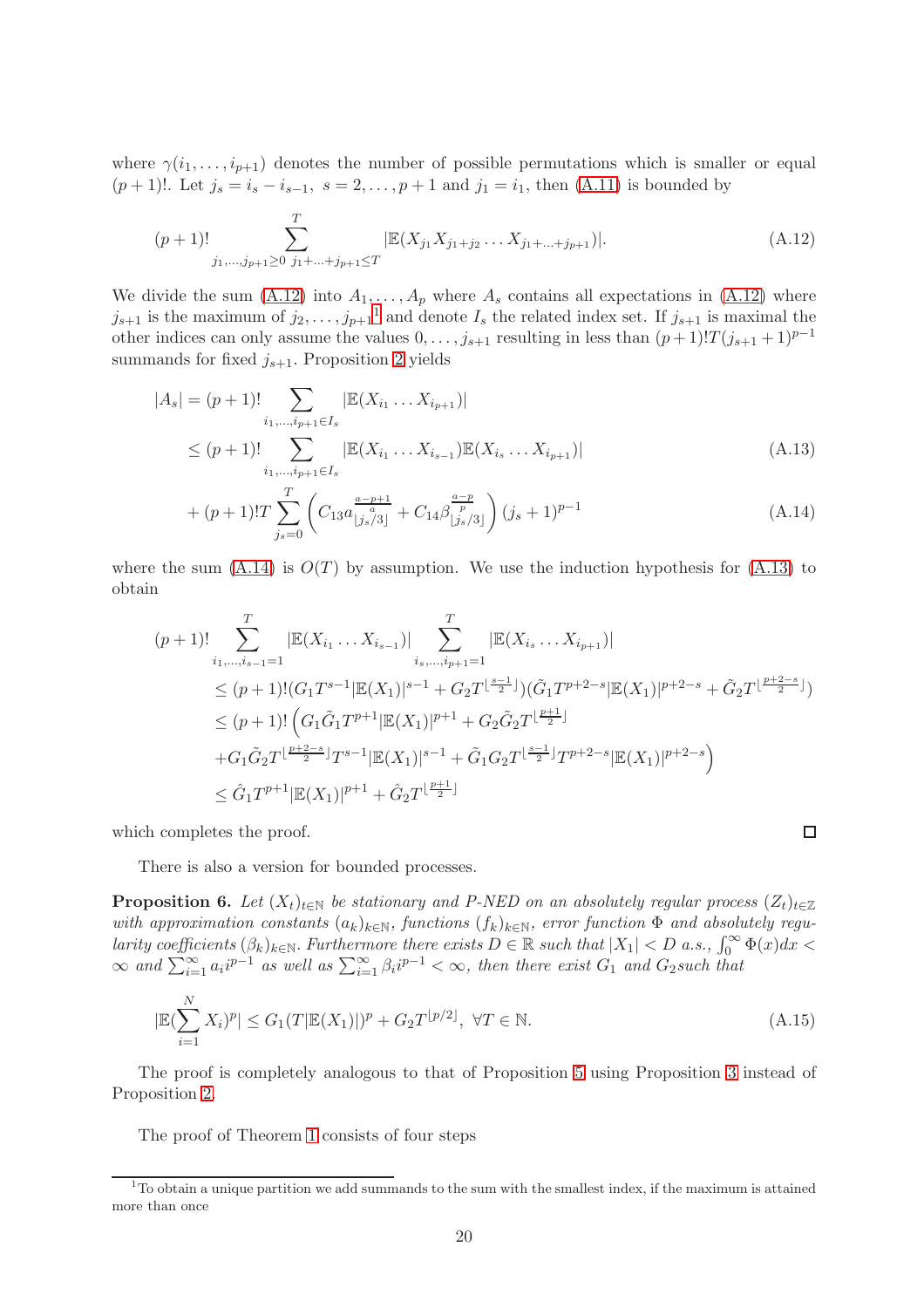- 1. the mean function of  $(W_{N,T}(x))_{x\in[0,1]}$  converges to that of  $(\Gamma(x))_{x\in[0,1]},$
- 2. the covariance function of  $(W_{N,T}(x))_{x\in[0,1]}$  converges to that of  $(\Gamma(x))_{x\in[0,1]},$
- 3. all finite dimensional distributions of  $(W_{N,T}(x))_{x\in[0,1]}$  converge against a multivariate normal distribution,
- 4.  $(W_{N,T}(x))_{x\in[0,1]}$  is tight.

Let without loss of generality  $\mathbb{E}(Y_{i,1}) = 0$  and denote  $\gamma_i(h) = \mathbb{E}(Y_{i,t}Y_{i,t+h})$  the autocovariance of lag  $h \in \mathbb{N}$ . Furthermore we want to concentrate on the bounded case  $|Y_{i,1}| < c_1, i = 1 \ldots, N$ . The proof in the unbounded case is completely analogous. However, the covariance inequalities then also depend on a, making calculations a little more extensive and harder to understand.

Step 1 of the proof of Theorem [1.](#page-6-0) First we look at one individual i. Let  $x, 0 < x < 1$ , be arbitrary and  $k = \lfloor Tx \rfloor$ 

$$
\mathbb{E}([S_T^{(i)}(x)]^2) = \frac{1}{Tv_i^2} \mathbb{E}\left(\left[\frac{T-k}{T}\sum_{t=1}^k Y_{i,t} - \frac{k}{T}\sum_{t=k+1}^T Y_{i,t}\right]^2\right)
$$
  
\n
$$
= \frac{1}{Tv_i^2} \left(\frac{T-k}{T}\right)^2 \mathbb{E}\left(\left[\sum_{t=1}^k Y_{i,t}\right]^2\right)
$$
  
\n
$$
- \frac{1}{Tv_i^2} 2\frac{(T-k)k}{T^2} \mathbb{E}\left(\left[\sum_{t=1}^k Y_{i,t}\right] \left(\sum_{t=k+1}^T Y_{i,t}\right]\right) + \frac{1}{Tv_i^2} \mathbb{E}\left(\left[\sum_{t=k+1}^T Y_{i,t}\right]^2\right].
$$

Elementary calculations yield

$$
A_1 = kv_i^2 - 2k \sum_{h=k}^{\infty} \gamma_i(h) - 2 \sum_{h=1}^{k-1} h \gamma_i(h)
$$
  
\n
$$
A_2 = \sum_{h=1}^{T} \gamma_i(h) \min(h, k, T - k, T - h)
$$
  
\n
$$
A_3 = (T - k)v_i^2 - 2(T - k) \sum_{h=T-k}^{\infty} \gamma_i(h) - 2 \sum_{h=1}^{T-k-1} h \gamma_i(h)
$$

and therefore

$$
\mathbb{E}(W_{N,T}(x)) = \frac{\sqrt{N}}{T} \frac{1}{N} \sum_{i=1}^{N} \left( \frac{1}{v_i^2} \left( \frac{T-k}{T} \right)^2 \left( -2k \sum_{h=k}^{\infty} \gamma_i(h) - 2 \sum_{h=1}^{k-1} h \gamma_i(h) \right) + \frac{1}{v_i^2} \frac{(T-k)k}{T^2} \sum_{h=1}^{T} \gamma_i(h) \min(h, k, T-k, T-h) + \frac{1}{v_i^2} \frac{k^2}{T^2} \left( -2(T-k) \sum_{h=T-k}^{\infty} \gamma_i(h) - 2 \sum_{h=1}^{T-k-1} h \gamma_i(h) \right) \right).
$$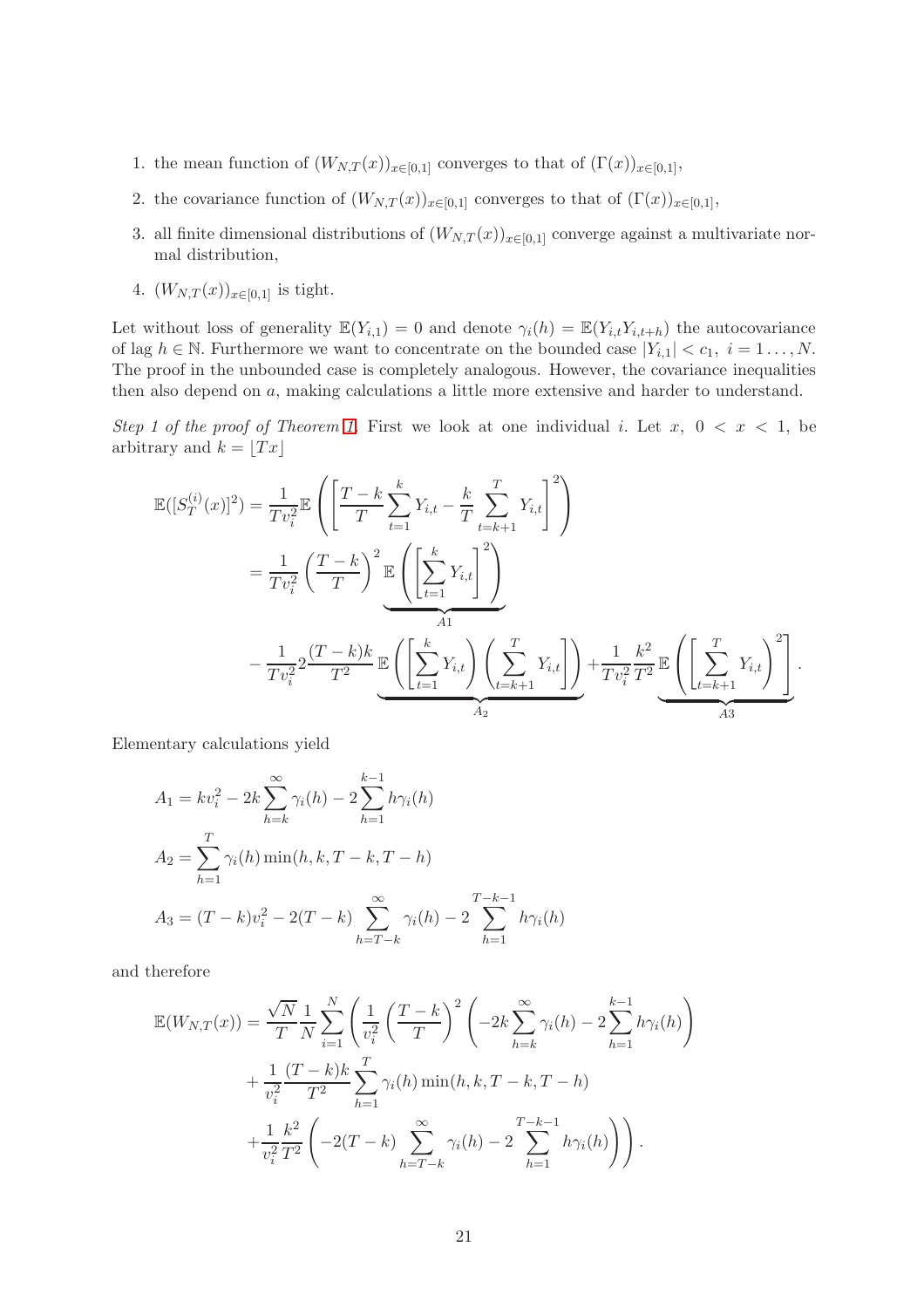Using Assumption 1 2) a) ii) one has:

$$
|\mathbb{E}(W_{N,T}(x))| \leq \frac{\sqrt{N}}{T} \frac{1}{N} \sum_{i=1}^{N} \frac{C_{15}}{\delta^2} \left( 5 \sum_{h=1}^{\infty} h(1+h)^{-b} + 2k \sum_{h=k}^{\infty} (1+h)^{-b} + 2(T-k) \sum_{h=T-k}^{\infty} (1+h)^{-b} \right)
$$

where by the integral criteria for sums

$$
B_1 \le \int_0^\infty (1+h)^{-b+1} dh = \frac{1}{b-2} \text{ and } B_2 \le k \int_{k-1}^\infty c(1+h)^{-b} dh = \frac{k^{-b+2}}{b-1} \le \frac{1}{b-1}.
$$

and analogously  $B_3 \leq \frac{(T-k)^{-b+2}}{b-1}$  $\frac{(k)^{-b+2}}{b-1}$ . By Assumption i) of Theorem [1](#page-6-0)  $|\mathbb{E}(W_{N,T}(x))| \to 0$  which gives the desired mean structure.

Step 2 of the proof of Theorem [1.](#page-6-0) Calculating the covariance structure is more tedious. By Assumption 1 1) we have

Cov
$$
(W_{N,T}(x), W_{N,T}(y)) = \frac{1}{N} \sum_{i=1}^{N} Cov([S^{(i)}(x)]^2, [S^{(i)}(y)]^2),
$$

so it is enough to compute the covariance structure of one individual  $i, i = 1, \ldots, N$ . We denote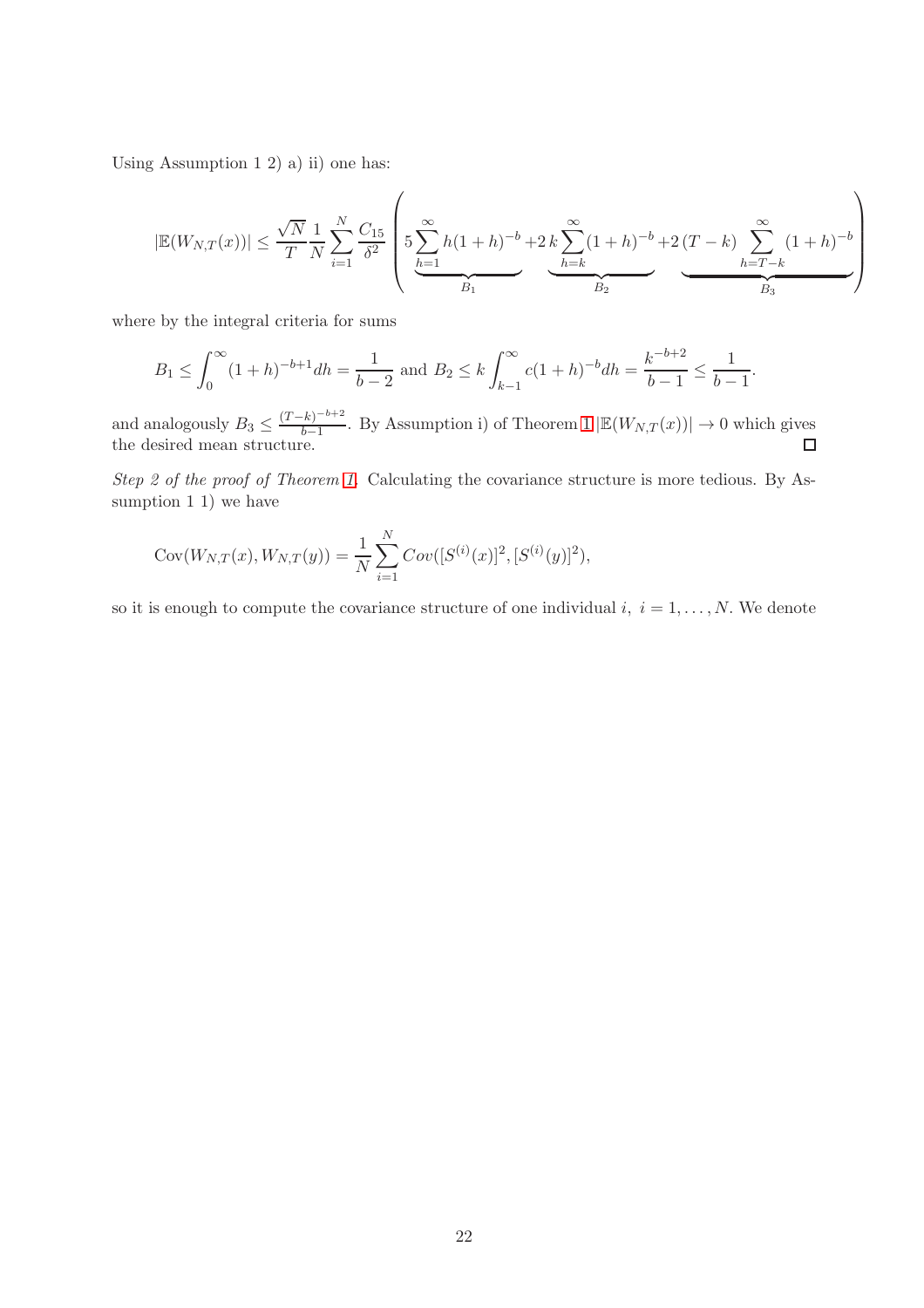therefore  $k = [xn] < [yn] = j$  and expand  $E([S^{(i)}(x)]^2[S^{(i)}(y)]^2)$  to obtain

$$
E([S^{(i)}(x)]^{2}[S^{(i)}(y)]^{2}) = \frac{(T-k)^{2}(T-j)^{2}}{T^{6}v_{i}^{4}} \mathbb{E} \left( \sum_{s,t,u,v=1}^{k,k,j} Y_{i,t}Y_{i,s}Y_{i,u}Y_{i,v} \right)
$$
  
\n
$$
-2 \frac{(T-k)^{2}(T-j)j}{T^{6}v_{i}^{4}} \mathbb{E} \left( \sum_{s,t,u=1,v=j+1}^{k,k,j,T} Y_{i,s}Y_{i,t}Y_{i,u}Y_{i,v} \right)
$$
  
\n
$$
+ \frac{(T-k)^{2}j^{2}}{T^{6}v_{i}^{4}} \mathbb{E} \left( \sum_{s,t,u=1,u,v=j+1}^{k,k,j,T} Y_{i,s}Y_{i,t}Y_{i,u}Y_{i,v} \right)
$$
  
\n
$$
-2 \frac{(T-k)k(T-j)^{2}}{T^{6}v_{i}^{4}} \mathbb{E} \left( \sum_{s=1,t=k+1,u,v=1}^{k,T,j,j} Y_{i,s}Y_{i,t}Y_{i,u}Y_{i,v} \right)
$$
  
\n
$$
+4 \frac{(T-k)k(T-j)j}{T^{6}v_{i}^{4}} \mathbb{E} \left( \sum_{s=1,t=k+1,u=1,v=j+1}^{k,T,j,T} Y_{i,s}Y_{i,t}Y_{i,u}Y_{i,v} \right)
$$
  
\n
$$
-2 \frac{(T-k)kj^{2}}{T^{6}v_{i}^{4}} \mathbb{E} \left( \sum_{s=1,t=k+1,u,v=j+1}^{k,T,T} Y_{i,s}Y_{i,t}Y_{i,u}Y_{i,v} \right)
$$
  
\n
$$
+ \frac{k^{2}(T-j)^{2}}{T^{6}v_{i}^{4}} \mathbb{E} \left( \sum_{s,t=k+1,u,v=j+1}^{T,T,j,T} Y_{i,s}Y_{i,t}Y_{i,u}Y_{i,v} \right)
$$
  
\n
$$
-2 \frac{k^{2}(T-j)j}{T^{6}v_{i}^{4}} \mathbb{E} \left( \sum_{s,t=k+1,u=1,v=j+1}^{T,T,j,T} Y_{i,s}Y_{i,t}Y_{i,u}Y_{i,v} \right)
$$
  
\n
$$
+ \frac{k^{2}j^{2}}{T^{6}v_{i}^{4}}
$$

Exemplarily we look at  $A_{i,1}$  which we divide into

$$
A_{i,1} = \frac{(T-k)^2(T-j)^2}{T^6 v_i^4} \left[ \mathbb{E} \left( \sum_{s,t,u,v=1}^{k,k,k,k} Y_{i,t} Y_{i,s} Y_{i,u} Y_{i,v} \right) + \mathbb{E} \left( \sum_{s,t=1,u,v=k+1}^{k,k,j,j} Y_{i,t} Y_{i,s} Y_{i,u} Y_{i,v} \right) \right]
$$
  
= 
$$
\frac{(T-k)^2 (T-j)^2}{T^6 v_i^4} (B_{i,1} + B_{i,2}).
$$

We split  $B_{1,i}$  further in parts which are substantial and parts which are negligible. Ordering such that  $t \leq s \leq u \leq v$  and substituting  $s - t = l$ ,  $u - s = m$ ,  $v - u = n$  yields

$$
B_{1,i} = \sum_{t+l+m+n \leq k} \mathbb{E} \left( Y_{i,t} Y_{i,t+s} Y_{i,t+s+m} Y_{i,t+s+m+n} \right) a(s,m,n)
$$

where  $a(s, m, n)$  equals the number of permutations of  $Y_{i,t}Y_{i,s+t}Y_{i,t+s+m}Y_{i,t+s+m+n}$ . Now we want to apply Proposition [3](#page-18-0) and split the expectations where the lag difference between the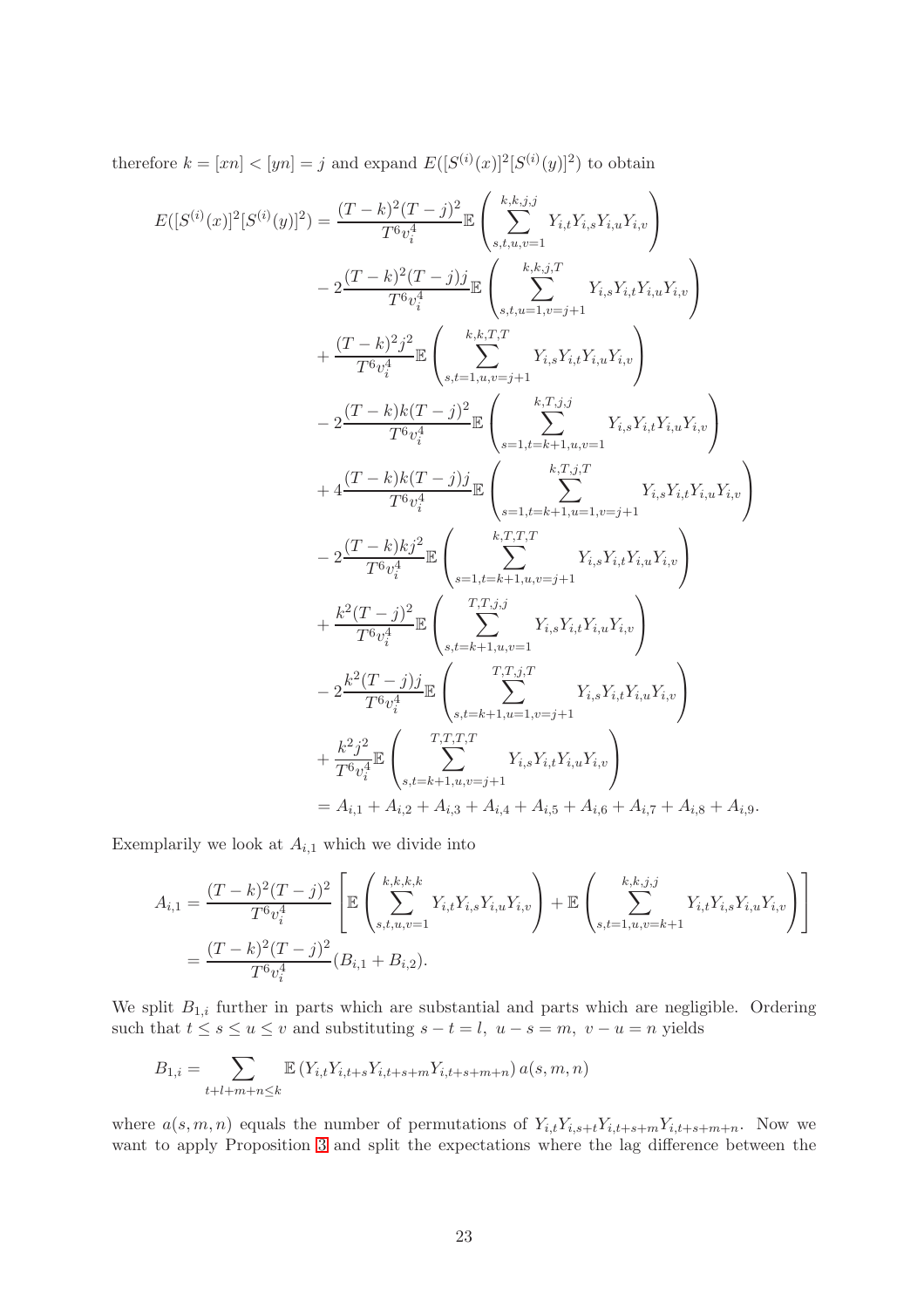random variables is largest:

$$
B_{1,i} = \sum_{t+s+m+n \leq k, \ m,n < s} \mathbb{E}(Y_{i,t}) \mathbb{E}(Y_{i,t+s} Y_{i,t+s+m} Y_{i,t+s+m+n}) a(s,m,n) + R_{1,i}
$$
\n
$$
+ \sum_{t+s+m+n \leq k, \ s,n \leq m} \mathbb{E}(Y_{i,t} Y_{i,t+s}) \mathbb{E}(Y_{i,t+s+m} Y_{i,t+s+m+n}) a(s,m,n) + R_{2,i}
$$
\n
$$
+ \sum_{t+s+m+n \leq k, \ s,m < n} \mathbb{E}(Y_{i,t} Y_{i,t+s} Y_{i,t+s+m}) \mathbb{E}(Y_{i,t+s+m+n}) a(s,m,n) + R_{3,i}
$$
\n
$$
= R_{1,i} + R_{2,i} + R_{3,i}
$$
\n
$$
+ \sum_{t+s+m+n \leq k, \ s,n \leq m} \mathbb{E}(Y_{i,t} Y_{i,t+s}) \mathbb{E}(Y_{i,t+s+m} Y_{i,t+s+m+n}) a(s,m,n)
$$

where by Proposition [3](#page-18-0) and the integral criteria

$$
|R_{1,i} + R_{2,i} + R_{3,i}| \le 3 \cdot 24C_{16} \sum_{\substack{t+s+m+n \le k, \ m,n \le s}} (1+s)^{-b}
$$
  
 
$$
\le 72kC_{16} \sum_{s=0}^{\infty} (s+1)^2 c (1+s)^{-b} \le \frac{kC_{17}}{b-3}
$$

and therefore  $\sup_{i=1,...,N} \frac{(T-k)^2 (T-j)^2}{T^6 v^4}$  $T_{T_{6}^{6}v_i^4}^{5}$   $|R_{1,i} + R_{2,i} + R_{3,i}| \rightarrow 0$ . Now we turn towards the non vanishing part of  $B_{1,i}$ . We change summation another time to arrive at

<span id="page-23-0"></span>
$$
\sum_{t+s+m+n\leq k, s,n\leq m} \mathbb{E}(Y_{i,t}Y_{i,t+s})\mathbb{E}(Y_{i,t+s+m}Y_{i,t+s+m+n})a(l,m,n)
$$
\n
$$
=\sum_{s=0}^{k} \sum_{n=0}^{k} 3 \sum_{m=\max(s,n)} (k-s-n-\max(s,n)-m)\gamma_i(s)\gamma_i(n)b(s,n)
$$
\n
$$
=3\sum_{s=0}^{k} \sum_{n=0}^{k} \gamma_i(s)\gamma_i(n)b(s,n) ((k-s-n-\max(s,n)+1)(k-s-n-\max(s,n))
$$
\n
$$
-\frac{(k-s-n+1)(k-s-n)}{2} + \frac{\max(s,n)(\max(s,n)-1)}{2} = \frac{3}{2}k^2v_i^4 + 3U_i
$$
\n(A.16)

where  $b(i, j) =$  $\int$  $\overline{a}$ 2 for  $(i, j) = (0, 1) \wedge (1, 0)$ 4  $i, j > 0$ 

and the factor 3 appears since there are three possibilities to partition four random variables into two pairs. The error  $U_i$  consists of a sum of autocovariances which do not appear in [A.16](#page-23-0) and one of autocovariances of improper quantity

$$
|U_i| \le 12k^2 \Big| \sum_{m=0}^{\infty} \sum_{n=k+1}^{\infty} \gamma_i(m)\gamma_i(n) \Big| + 12 \Big| \sum_{s=0}^k \sum_{n=0}^k \gamma(s)\gamma(n) \left[ 5k(s+n) + (s+n)^2 \right] \Big|
$$
  

$$
\le C_{18}k^2 \int_k^{\infty} (1+s)^{-b}ds + C_{19}k \left( \int_0^{\infty} (1+s)^{-b+1}ds \right)^2 + C_{20} \left( \int_0^{\infty} (1+s)^{-b+2}ds \right)^2
$$
  

$$
= C_{18} \frac{k^{-b+3}}{b-1} + C_{19}k \left( \frac{1}{b-2} \right)^2 + C_{20} \left( \frac{1}{b-3} \right)^2
$$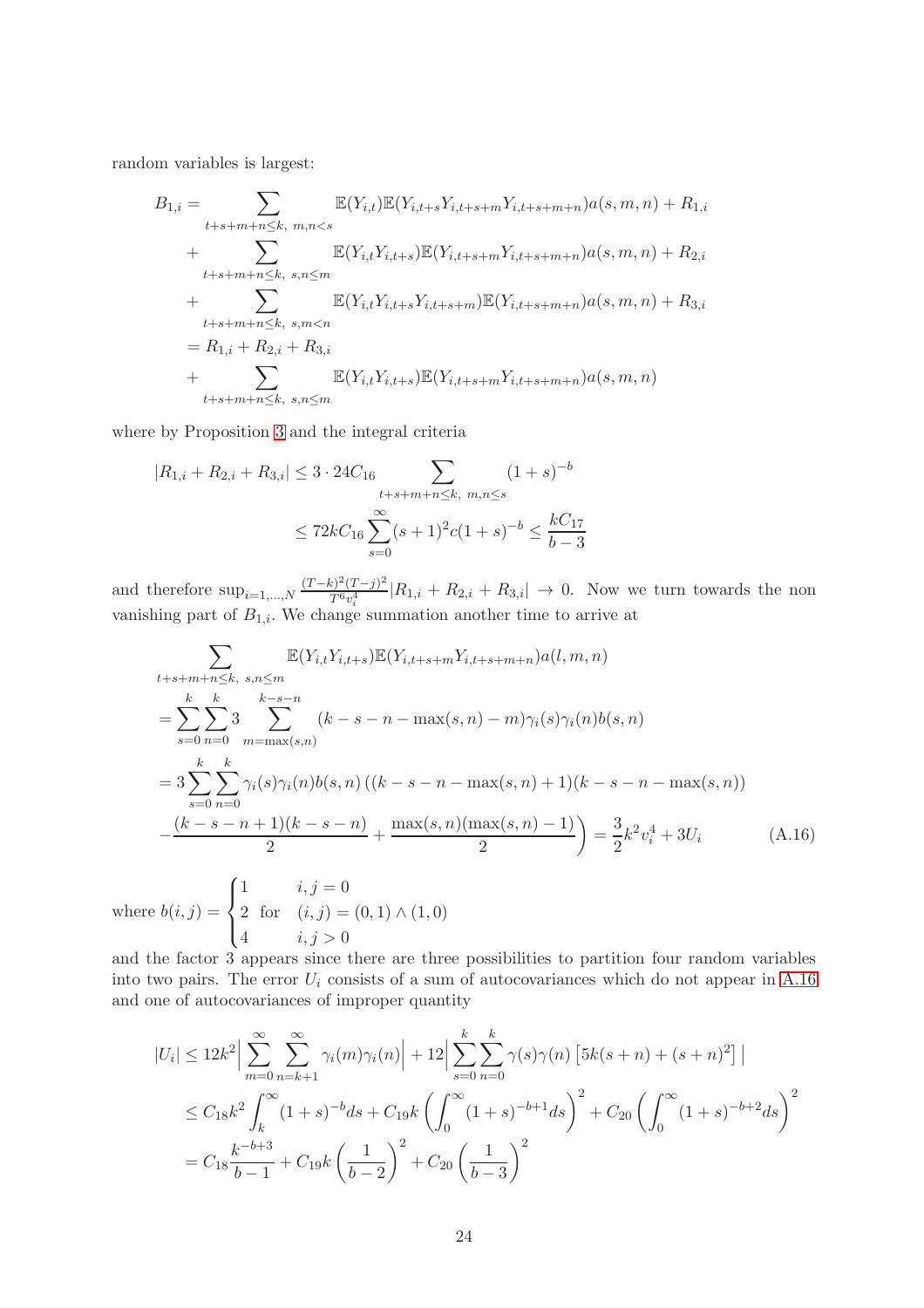where the squared integrals arise through the integral criteria applied to the separated sums. Therefore we get  $\sup_{i=1,\dots,N} \frac{(T-k)^2 (T-j)^2}{T^6 n^4}$  $\frac{\sum_{i=1}^{j-1} (I-j)^i}{T^6 v_i^4}$  |U<sub>i</sub>|  $\rightarrow$  0. By analogous calculations one gets

$$
A_{1,1} = \frac{(T-k)^2(T-j)^2(3k^2+k(j-k))}{2T^6} + R_{i,4}
$$
  
\n
$$
A_{i,2} = R_{i,5}
$$
  
\n
$$
A_{i,3} = \frac{(T-k)^2j^2k(T-j)}{2T^6} + R_{i,6}
$$
  
\n
$$
A_{i,4} = -2\frac{(T-k)k(T-j)^22k(j-k)}{2T^6} + R_{i,7}
$$
  
\n
$$
A_{i,5} = 4\frac{(T-k)k(T-j)^2jk}{2T^6} + R_{i,8}
$$
  
\n
$$
A_{i,6} = R_{i,9}
$$
  
\n
$$
A_{i,7} = \frac{k^2(T-j)^2((T-j)(j-k) + k(j-k) + (T-j)k + 3(j-k)^2)}{2T^6} + R_{i,10}
$$
  
\n
$$
A_{i,8} = -2\frac{k^2(T-j)^2j2(j-k)}{2T^6} + R_{i,11}
$$
  
\n
$$
A_{i,9} = \frac{k^2j^2(3(T-j)^2 + (T-j)(j-k))}{2T^6} + R_{i,12}
$$

with  $\sup_{i\in I,...,N}\sum_{k=4}^{12}|R_{i,k}|\to 0$ . Term manipulations yield the desired covariance structure.

Step 3 of the Proof of Theorem [1.](#page-6-0) We show convergence of finite dimensional distributions. Let  $k \in \mathbb{N}$  and  $x_1, \ldots, x_k$  be arbitrary, by the Cramer Wold device it is sufficient (and necessary) to show convergence of linear combinations for arbitrary  $\lambda_1, \ldots, \lambda_k$ . By change of summation we get

$$
\sum_{j=1}^{k} \lambda_j W_{N,T}(x_j) = \frac{1}{N} \sum_{i=1}^{N} \sum_{j=1}^{k} \lambda_j \left( \left( S_T^{(i)}(x_j) \right)^2 - \frac{\lfloor x_j T \rfloor (T - \lfloor x_j T \rfloor)}{T^2} \right)
$$

where  $D_i$  are independent but not identically distributed. Since  $D_i$  also depends on T, we apply a central limit theorem for random arrays of Lyapunov type (see for example [Serfling \(1980](#page-15-13)) p. 30). Therefore one has to show

<span id="page-24-0"></span>
$$
\frac{\sum_{i=1}^{N} \mathbb{E}\left(\sum_{j=1}^{k} \lambda_{j} [S_{i}^{2}(x_{j}) - \mathbb{E}\{S_{i}^{2}(x_{j})\}]\right)^{4}}{\left(\sum_{i=1}^{N} \mathbb{E}\left[\sum_{j=1}^{k} \lambda_{j} \{S_{i}^{2}(x_{j}) - \mathbb{E}(S_{i}^{2}(x_{j}))\}\right]^{2}\right)^{2}} \to 0.
$$
\n(A.17)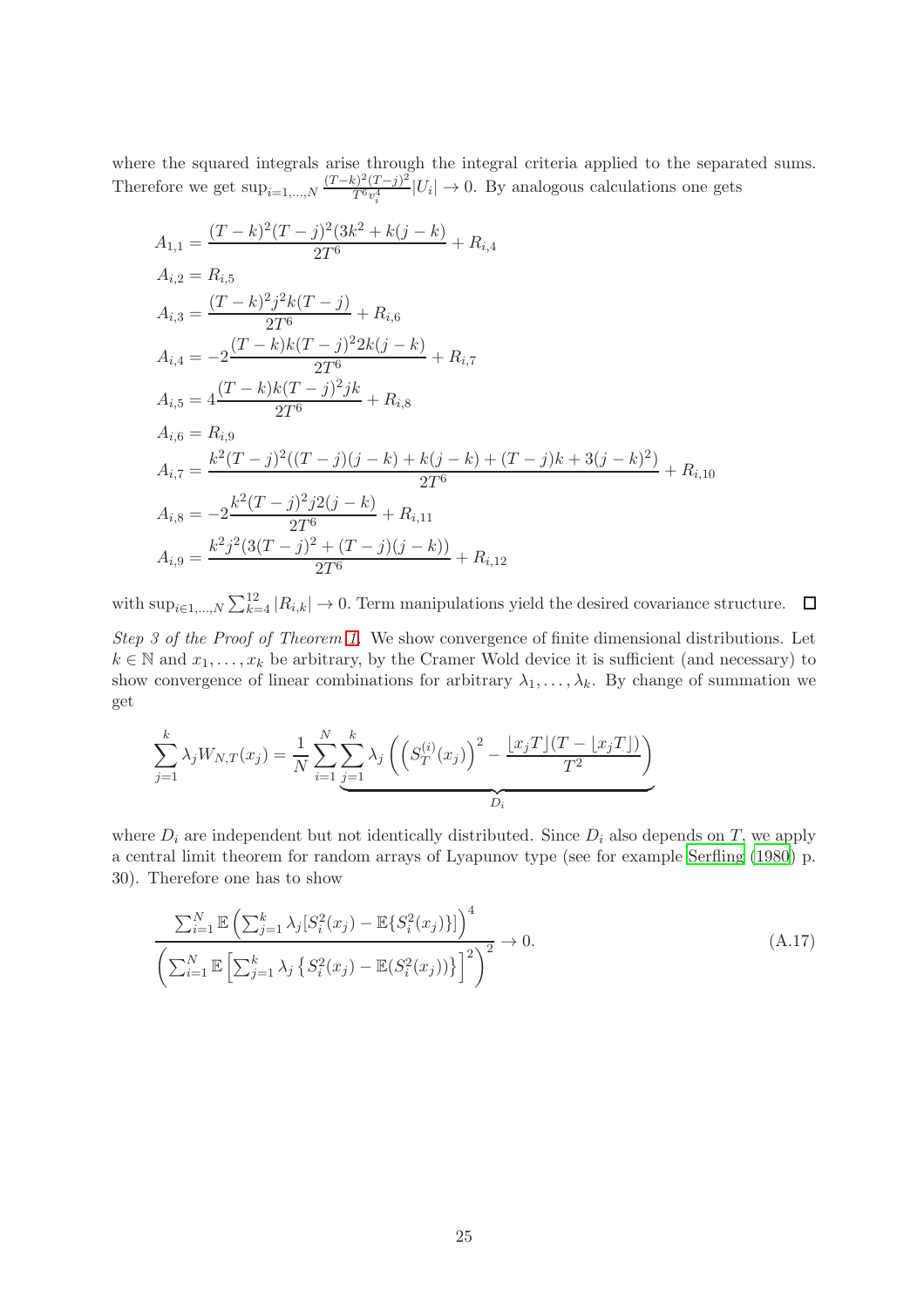For the nominator we repeatedly apply the  $c_r$  inequality and Proposition [6](#page-19-4) to get

$$
\sum_{i=1}^{N} \mathbb{E} \left( \sum_{j=1}^{k} \lambda_{j} [S_{i}^{2}(x_{j}) - \mathbb{E} \{ S_{i}^{2}(x_{j}) \}] \right)^{4}
$$
\n
$$
\leq 8^{k} \sum_{j=1}^{k} \lambda_{j}^{4} \sum_{i=1}^{N} \mathbb{E} (S_{i}^{2}(x_{j}) - \mathbb{E} [S_{i}^{2}\{x_{j}\}])^{4}
$$
\n
$$
\leq 8^{k+1} \sum_{j=1}^{k} \lambda_{j}^{4} \sum_{i=1}^{N} \mathbb{E} (S_{i}^{8}(x_{j})) + \mathbb{E} (S_{i}^{2}(x_{j}))^{4})
$$
\n
$$
\leq 8^{k+2} \sum_{j=1}^{k} \lambda_{j}^{4} \sum_{i=1}^{N} \left( \frac{1}{T^{4}} \mathbb{E} \left[ \sum_{t=1}^{x_{j}T} Y_{i,t} \right]^{8} + \frac{1}{T^{4}} \mathbb{E} \left[ \sum_{t=(x_{j}T)+1}^{T} Y_{i,t} \right]^{8}
$$
\n
$$
+ \frac{1}{T^{4}} \left[ \mathbb{E} \left( \sum_{t=1}^{x_{j}T} Y_{i,t} \right)^{2} \right]^{4} + \frac{1}{T^{4}} \left[ \mathbb{E} \left( \sum_{t=(x_{j}T)+1}^{T} Y_{i,t} \right)^{2} \right]^{4} \right)
$$
\n
$$
\leq 8^{k+2} \sum_{j=1}^{k} \lambda_{j}^{4} N(G_{2} + \tilde{G}_{2}^{4}).
$$

For the denominator we exploit the cross-sectional independence and arrives at

$$
\left(\sum_{i=1}^{N} \mathbb{E}\left(\sum_{j=1}^{k} \lambda_{j}(S_{i}^{2}(x_{j}) - \mathbb{E}(S_{i}^{2}(x_{j})))\right)^{2}\right)^{2} = \left(\sum_{i=1}^{N} \sum_{j,l=1}^{k} \lambda_{j} \lambda_{l} \text{Cov}(S_{i}^{2}(x_{j}), S_{i}^{2}(x_{l}))\right)^{2}
$$

$$
= \left(\sum_{i=1}^{N} \sum_{j,l=1}^{k} \lambda_{j}, \lambda_{l} \text{Cov}(\Gamma(x_{j}), \Gamma(x_{l})) + R_{i}\right)^{2}
$$

$$
= M^{2}N^{2} + 2MN \sum_{i=1}^{N} R_{i} + (\sum_{i=1}^{N} R_{i})^{2}
$$

where  $R_i$  denotes the remainder fulfilling  $\sup_{i=1,\dots,N} R_i \to 0$ , see the second step of the proof of Theorem 1. Since the Gaussian process Γ possesses a positive definite covariance function, we have  $M > 0$  and the denominator grows of the order  $N^2$  while the nominator only grows linearly in  $N$ , which proofs  $(A.17)$  and hence the asymptotic normality. Together with step 1 and step 2 this proves that the finite dimensional distributions of  $(W_{N,T}(x))_{x\in[0,1]}$  converge against that of  $(\Gamma(x))_{x\in[0,1]}$ . of  $(\Gamma(x))_{x\in[0,1]}$ .

Step 4 of the Proof of Theorem [1.](#page-6-0) We want to apply the moment criteria of [Billingsley \(1968](#page-14-22)) (see page 95) and therefore look at the difference between  $W_{N,T}(x)$  and  $W_{N,T}(y)$ . By an expan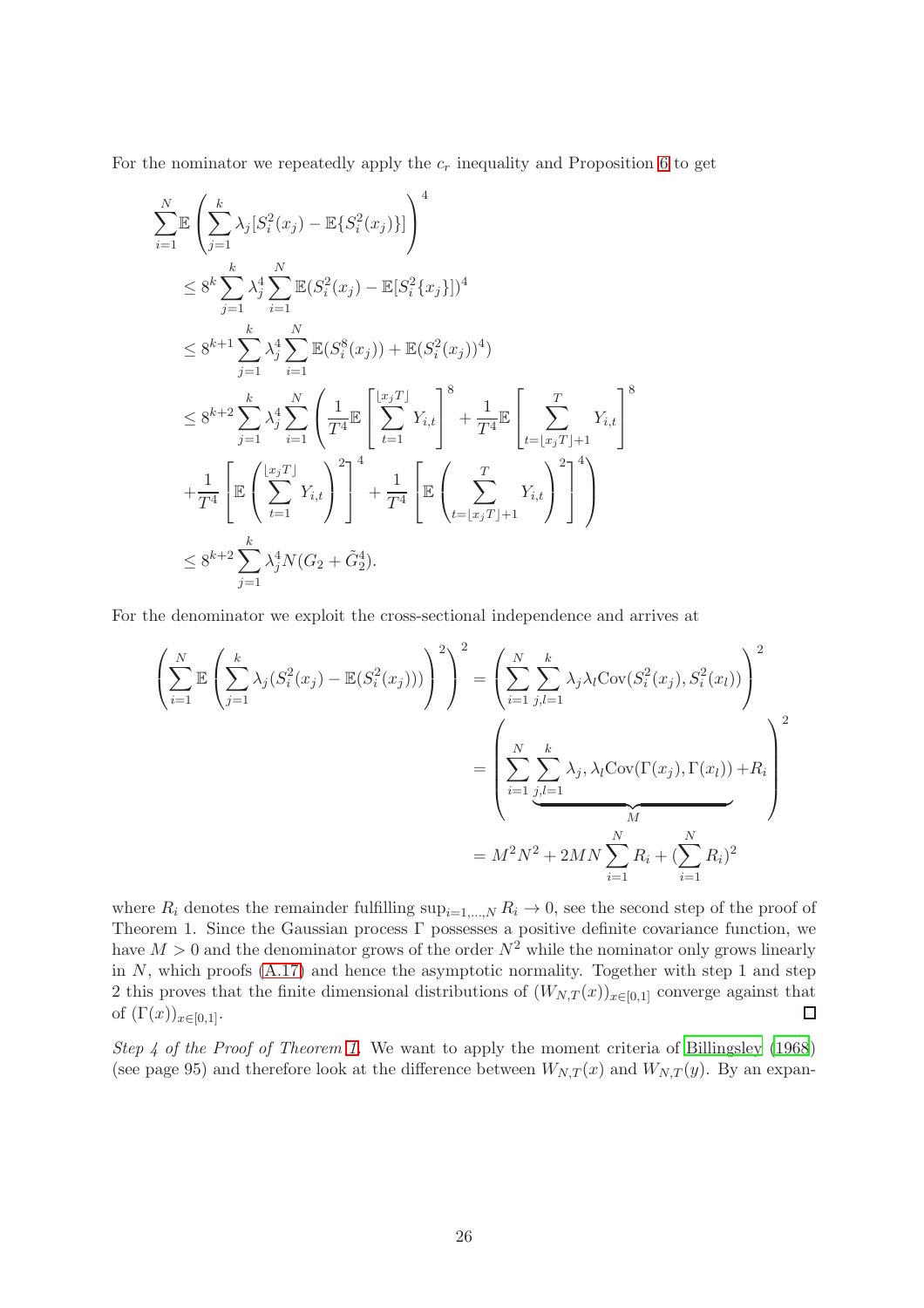sion we see that we need bounds for four different moments

$$
\mathbb{E}([W_{N,T}(x) - W_{N,T}(y)]^4) = \frac{1}{N^2} \mathbb{E} \left( \left[ \sum_{i=1}^N S_i^2(x) - \frac{\lfloor xT \rfloor (T - \lfloor xT \rfloor)}{T^2} - S_i^2(x) + \frac{\lfloor xT \rfloor (T - \lfloor xT \rfloor)}{T^2} \right]^4 \right)
$$
  
\n
$$
= \frac{1}{N^2} \sum_{i \neq j \neq k \neq l} \mathbb{E}(M_i) \mathbb{E}(M_j) \mathbb{E}(M_k) \mathbb{E}(M_l) + \frac{1}{N^2} \sum_{i \neq j \neq k} \mathbb{E}(M_i^2) \mathbb{E}(M_j) \mathbb{E}(M_k)
$$
  
\n
$$
+ \frac{1}{N^2} \sum_{i \neq j} \mathbb{E}(M_i^3) \mathbb{E}(M_j) + \frac{1}{N^2} \sum_{i \neq j} \mathbb{E}(M_i^2) \mathbb{E}(M_j^2) + \frac{1}{N^2} \sum_{i=1}^N \mathbb{E}(M_i^4).
$$

In the first step of the proof of Theorem [1](#page-6-0) it it shown that

$$
|\mathbb{E}(M_i)| \leq \left| \mathbb{E}\left(S_i^2(x) - \frac{\lfloor xT \rfloor(T - \lfloor xT \rfloor)}{T^2}\right) \right| + \left| \mathbb{E}\left(S_i^2(y) + \frac{\lfloor yT \rfloor(T - \lfloor yT \rfloor)}{T^2}\right) \right| \leq \frac{C_{21}}{T},
$$

where  $C_{21}$  is independent of i, x and y. Let  $[Tx] = u < [Ty] = v$ , for  $\mathbb{E}(M_i^2)$  we apply Cauchy-Schwarz and  $c_r$  inequality to get

$$
\mathbb{E}(M_i^2) \le 2\mathbb{E}([S_i(x)^2 - S_i(y)^2]^2) + 2\left(\frac{\lfloor xT\rfloor(T - \lfloor xT\rfloor)}{T^2} - \frac{\lfloor yT\rfloor(T - \lfloor yT\rfloor)}{T^2}\right)^2
$$
  

$$
\le \sqrt{\mathbb{E}([S_i(x) - S_i(y)]^4)}\sqrt{8\mathbb{E}([S_i(x)]^4) + 8\mathbb{E}([S_i(y)]^4)} + 2\left(\frac{(v - u)(u - T - v)}{T^2}\right)^2.
$$

Using Proposition [6](#page-19-4) one has

$$
|\mathbb{E}(S_i(x)^4)| \le \frac{8}{T^2 \delta^4} \mathbb{E}\left(\frac{T-u}{T}\sum_{t=1}^u Y_{i,t}\right)^4 + \frac{8}{T^2 \delta^4} \mathbb{E}\left(\frac{u}{T}\sum_{t=u+1}^T Y_{i,t}\right)^4 \le C_{22}
$$

and also

$$
\mathbb{E}([S_i(x) - S_i(y)]^4) = \frac{8}{T^2 \delta^4} \mathbb{E}\left(\left[\sum_{t=u+1}^v Y_{i,t}\right]^4 \delta^4\right) + \frac{8(v-u)^4}{T^6} \mathbb{E}\left(\sum_{t=1}^T Y_{i,t}\right)^4 \le C_{23} \frac{(u-v)^2}{T^2}.
$$

Together we have  $\mathbb{E}(M_i^2) \leq C_{24} \frac{v-u}{T}$  $\frac{-u}{T}$  and analogously  $\mathbb{E}(M_i^4) \leq C_{25} \frac{(v-u)^2}{T^2}$  respectively  $|\mathbb{E}(M_i^3)| \leq$  $C_{26}\frac{(v-u)^{3/2}}{T^{3/2}}$  $\frac{(-u)^{3/2}}{T^{3/2}}$  $\frac{(-u)^{3/2}}{T^{3/2}}$  $\frac{(-u)^{3/2}}{T^{3/2}}$ . Since  $N/T \to 0$ , there is  $C_{27}$  such that  $N/T \leq C_{27}^2$  and we arrive at

$$
\mathbb{E}([W_{N,T}(x) - W_{N,T}(y)]^4) \le \frac{1}{N^2} N^4 \left(\frac{C_{21}}{T}\right)^4 + \frac{1}{N^2} N^3 C_{24} \frac{v - u}{T} \left(\frac{C_{21}}{T}\right)^2 \n+ \frac{1}{N^2} N^2 C_{26} \frac{(v - u)^{3/2}}{T^{3/2}} \frac{C_{21}}{T} + \left(C_{24} \frac{v - u}{T}\right)^2 + \frac{C_{25}}{N} \frac{(v - u)^2}{T^2} \n\le C_{28} \frac{(v - u)^2}{T^2} + \frac{C_{29}}{T^2} + \frac{C_{30}(v - u)}{T^2} + \frac{C_{31}(v - u)^{3/2}}{T^{5/2}} \le C_{32} |x - y|^2
$$

 $\Box$ 

which proves tightness of the process.

<span id="page-26-0"></span><sup>&</sup>lt;sup>2</sup>To emphasise that N, T jointly tend to infinity it is maybe more convenient to use  $N(T)$  instead of N (respectively  $T(N)$  instead of T). We have forgone on it for a better readability. However, the more elaborate notation is here superior. Since what is meant and used is that  $N(T)/T \leq C_{27}$ ,  $\forall T \in \mathbb{N}$ .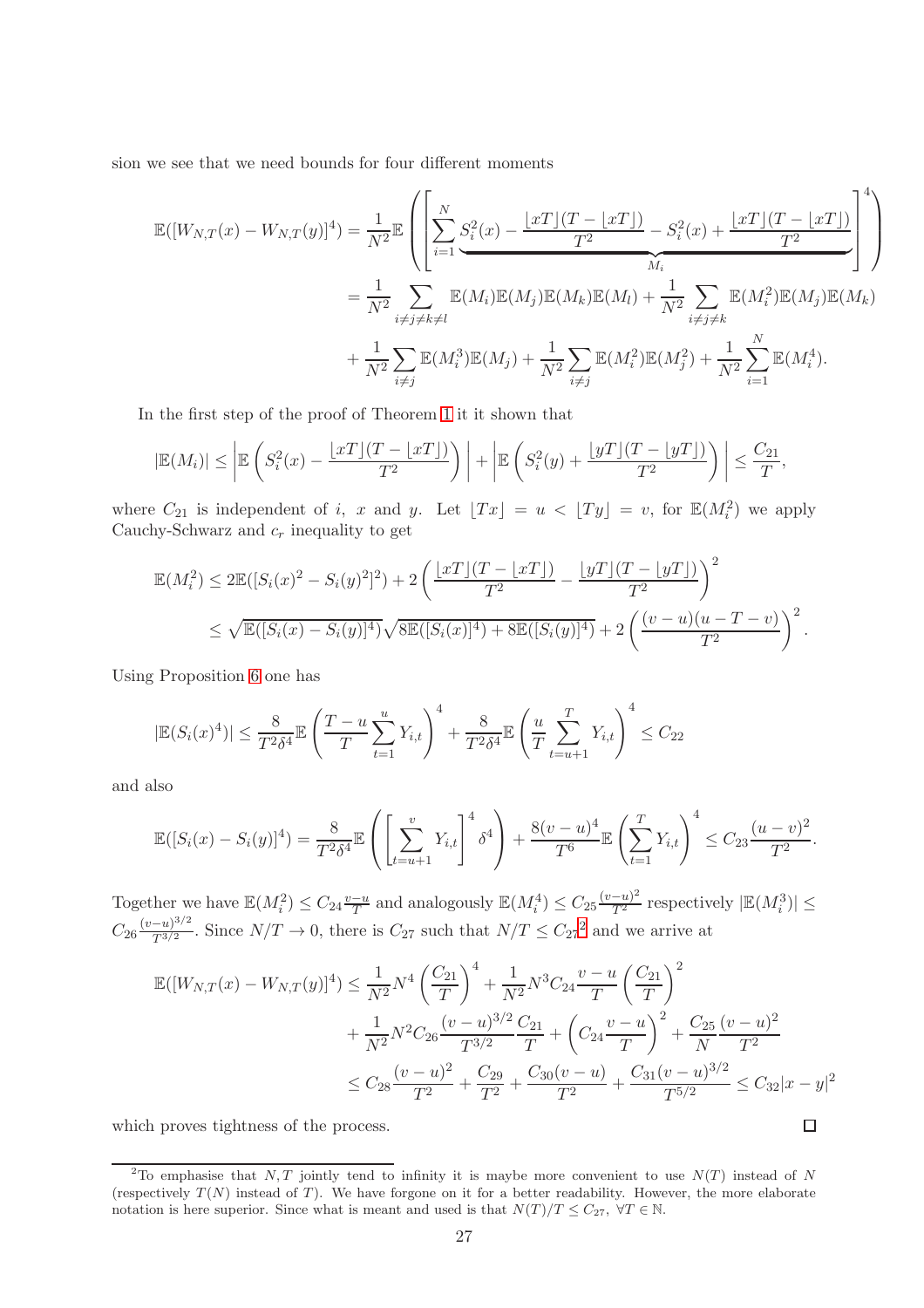*Proof of Theorem [2.](#page-7-1)* We assume that  $|Y_{i,1}| \leq c_1$ ,  $i = 1, \ldots, N$ , though the proof is completely analogous in the unbounded case. We first calculate the mean squared error of  $\hat{v}_i$ . Equations for variance and bias of  $\hat{v}_i$  are already known, see for example [Anderson \(1971](#page-14-14)) chapters eight and nine, though these are for known location. Denote therefore

$$
\tilde{v}_i = \tilde{\gamma}_{i,0} + 2 \sum_{h=1}^{b} \tilde{\gamma}_{i,h} k\left(\frac{h}{b_T}\right) \text{ with } \tilde{\gamma}_i(h) = \frac{1}{T} \sum_{t=1}^{N-h} \left(Y_{i,t} - \mathbb{E}(Y_{i,1})\right) \left(Y_{i,t+h} - \mathbb{E}(Y_{i,1})\right)
$$

the long run variance with known location, where we continue to assume that  $\mathbb{E}(Y_{i,1})=0, i=$  $1, \ldots, N$ . We denote  $\overline{Y}_i = \frac{1}{T} \sum_{t=1}^T Y_{i,t}$  and describe  $\hat{v}_i$  by  $\tilde{v}_i$ :

$$
\hat{v_i}^2 = \tilde{v_i}^2 - \frac{1}{T} \sum_{t=1}^T Y_{i,t} \overline{Y}_i - 2 \sum_{h=1}^{b_T} \frac{1}{T} \sum_{t=1}^{T-h} Y_{i,t+h} \overline{Y}_i k\left(\frac{h}{b_T}\right)
$$
  

$$
- \frac{1}{T} \sum_{t=1}^T Y_{i,t} \overline{Y}_i - 2 \sum_{h=1}^{b_T} \frac{1}{T} \sum_{t=1}^{T-h} Y_{i,t} \overline{Y}_i k\left(\frac{h}{b_T}\right) + \sum_{h=-b_T}^{b_T} \frac{1}{T} \overline{Y}_i^2 k\left(\frac{h}{b_T}\right)
$$
  

$$
= \tilde{v_i}^2 + R_1 + R_2 + R_3 + R_4 + R_5.
$$

Following the calculations of step 2 of the proof of Theorem [1](#page-6-0) one finds upper bounds for the errors  $R_1 + R_2$  respectively  $R_3 + R_4$ 

$$
E([R_1 + R_2]^2) \le \frac{1}{T^4} 6 \sum_{h=0}^{b_T} \sum_{k=-b_T}^{b_T} (T^2 v_i^2 + C_{33} T) k \left(\frac{h}{b_T}\right) k \left(\frac{k}{b_T}\right) \le C_{34} \frac{b_T^2}{T^2}
$$

and Proposition [6](#page-19-4) yields

$$
E(R_3^2) \le \frac{1}{T^6} \sum_{h=-b_T}^{b_T} \sum_{k=-b_T}^{b_T} T^2 C_{35} k\left(\frac{h}{b_T}\right) k\left(\frac{k}{b_T}\right) \le \frac{b_T^2}{T^4} C_{36}.
$$

Therefore we get

<span id="page-27-0"></span>
$$
\mathbb{E}\left( [\hat{v}_i^2 - \tilde{v}_i^2]^2 \right) \le C_{37} \frac{b_T^2}{T^2}.
$$
\n(A.18)

In the next step we calculate the bias of  $\tilde{v}_i^2$ , straightforward calculations yield:

$$
|E(\tilde{v}_{i}^{2}) - v_{i}^{2}| = \left| E\left(\frac{1}{T} \sum_{t=1}^{T} Y_{i,t}^{2} + 2\frac{1}{T} \sum_{h=1}^{b_{T}} \sum_{t=1}^{T-h} Y_{i,t} Y_{i,t+h} k\left(\frac{h}{b_{T}}\right) \right) - \sum_{h=-\infty}^{\infty} \gamma_{i}(h) \right|
$$
  
\n
$$
\leq \left| 2 \sum_{h=1}^{b_{T}} \left( \left(1 - \frac{h}{T}\right) k\left(\frac{h}{b_{T}}\right) - 1 \right) \gamma_{i}(h) \right| + 2 \left| \sum_{h=b_{T}+1}^{\infty} \gamma_{i}(h) \right|
$$
  
\n
$$
\leq 2 \left| \sum_{h=1}^{b_{T}} \left(1 - k\left(\frac{h}{b_{T}}\right)\right) \gamma_{i}(h) \right| + 2 \left| \sum_{h=1}^{b_{T}} \gamma_{i}(h) k\left(\frac{h}{b_{T}}\right) \frac{h}{T} \right| + 2 \left| \sum_{h=b_{T}+1}^{\infty} \gamma_{i}(h) \right|
$$
  
\n
$$
= A_{1} + A_{2} + A_{3}.
$$

The sum  $A_1$  describes the error which is generated by the kernel. To bound the error, we develop the kernel k around 0. Since the first  $m-1$  derivatives are 0 by Assumption 2 iv), the first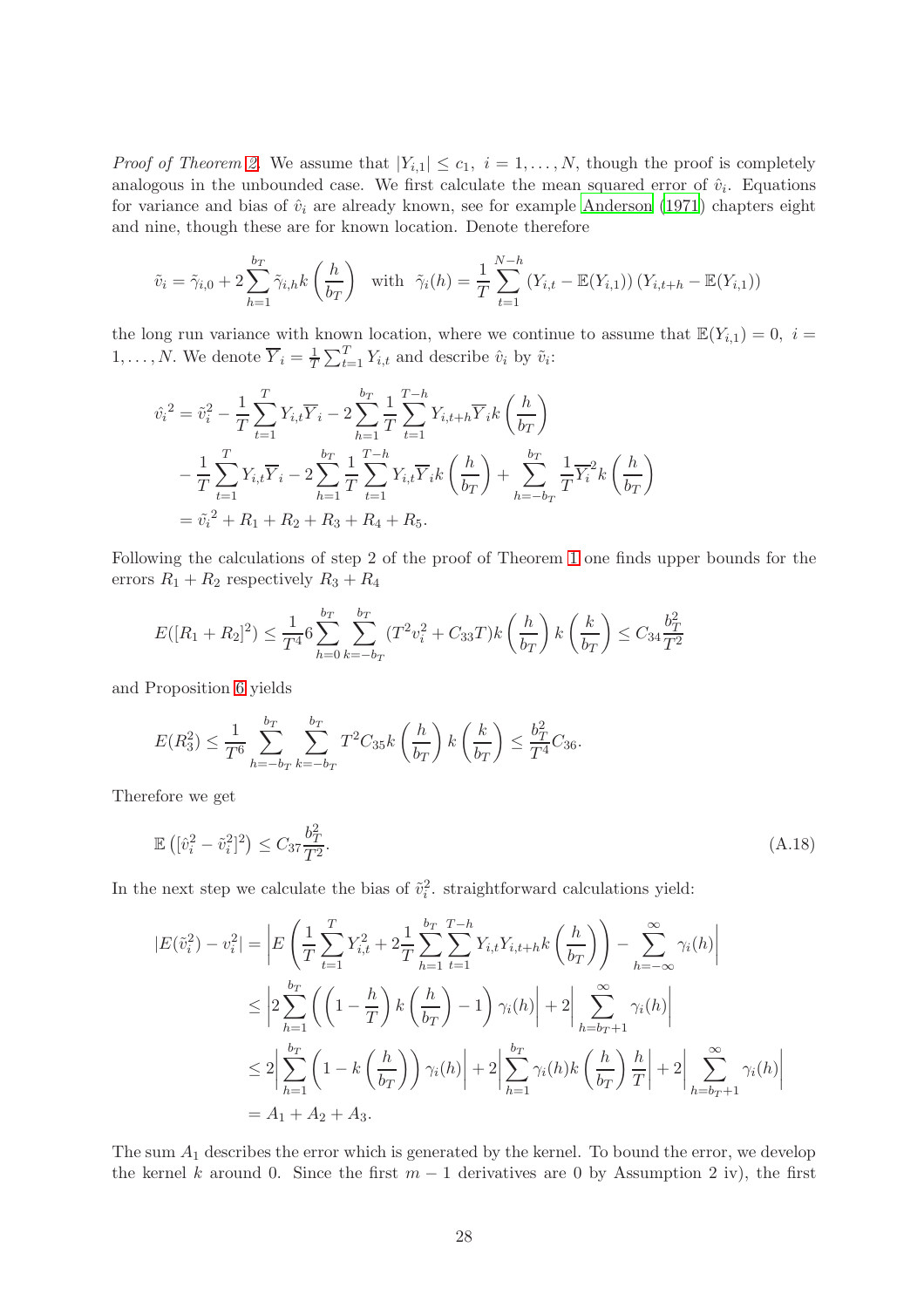non-vanishing term is of order m. However to ensure that the remainder is negligible, we only develop the Taylor series up to order  $s - 1$ :

$$
|A_1| \le \sum_{h=1}^{b_T} C_{38} (1+h)^{-b} \left(\frac{h}{b_T}\right)^s \le \frac{1}{b_T^s} C_{39} \sum_{h=1}^{\infty} (1+h)^{-b+s} = \frac{1}{b_T^s} C_{40}.
$$
 (A.19)

Assumption 1 2) a) ii) and the integral criterion yields  $|A_2| \leq \frac{C_{41}}{T}$  and  $|A_3| \leq C_{42}b_T^{-b+1}$  $T^{b+1}$  and therefore

<span id="page-28-0"></span>
$$
|E(\tilde{v}_i^2) - v_i^2| \le \frac{1}{b_T^s} C_{40} + \frac{C_{41}}{T} + C_{42} b_T^{-b+1}.
$$
\n(A.20)

Now we turn our attention to the variance of  $\tilde{v}_i$ , where the following expansion is known (see for example [Anderson \(1971](#page-14-14)), page 528, chapter 9.3.3)

$$
Var(\tilde{v}_i) = \frac{1}{T} \sum_{g,h=-b_T}^{b_T} k\left(\frac{h}{b_T}\right) k\left(\frac{g}{b_T}\right) \sum_{r=-T+1}^{T-1} \phi(r, g, h)
$$

$$
\cdot \left(\gamma_i(r)\gamma_i(r+h-g) + \gamma_i(r-g)\gamma_i(r+g) + \kappa_i(h, -r, g-r)\right)
$$

$$
= B_1 + B_2 + B_3
$$

where  $\kappa_i(r, s, t) = \mathbb{E}(Y_{i,1}Y_{i,r+1}Y_{i,s+1}, Y_{i,t+1}) - \gamma(r)\gamma(t-r) - \gamma(s)\gamma(t-r) - \gamma(t)\gamma(s-r)$  for  $r, s, t \in \mathbb{N}$ is the fourth order cumulant and the formal definition of  $\phi(r, g, h)$  can be found on page 528 of [Anderson \(1971](#page-14-14)). For us it is only important that  $|\phi(r, g, h)| \leq 1$ . Following the calculations in [Anderson \(1971\)](#page-14-14) we get

$$
|B_2| \le \left| \frac{1}{T} \sum_{g,h=-b_T}^{b_T} \sum_{r=\max(g-b_T,h-b_T,-T+1)}^{\min(g+b_T,h+b_T,T-1)} \phi_T(r,r-g,h-r)k\left(\frac{r-g}{b_T}\right)k\left(\frac{h-r}{b_T}\right)\gamma_i(g)\gamma_i(h) \right|
$$

$$
+\left(\frac{8b_T}{T} + \frac{4}{b_T T}\right) \sum_{g=-\infty}^{\infty} \sum_{h=b_T+1}^{\infty} R|\gamma_i(g)\gamma_i(h)| = D_1 + D_2
$$

where Proposition [3](#page-18-0) yields  $|D_1| \leq C_{43} \frac{b_T}{T}$ ,  $|D_2| \leq C_{44} \frac{b_T}{T}$  and similar arguments reveal  $|B_1| \leq$  $C_{45}\frac{b_T}{T}$ . We rearrange the sum of cumulants and split the expectation with Proposition [3](#page-18-0) where the lag difference is largest

$$
|B_{3}| \leq \frac{8R}{T} \sum_{r,s,t=0}^{\infty} |\kappa(r,s,t)|
$$
  
\n
$$
\leq \frac{24R}{T} \sum_{r,s,t=0}^{\infty} |\kappa(r,r+s,r+s+t)|
$$
  
\n
$$
\leq \frac{24R}{T} \sum_{r=0}^{\infty} \sum_{s,t \leq r} |\mathbb{E}(Y_{i,1})\mathbb{E}(Y_{i,1+r}Y_{i,1+r+s}Y_{i,1+r+s+t}) - \gamma_{i}(r)\gamma_{i}(t)|
$$
  
\n
$$
+ \frac{24R}{T} \sum_{s=0}^{\infty} \sum_{r,t \leq s} |\mathbb{E}(Y_{i,1}Y_{i,r+1})\mathbb{E}(Y_{i,1+r+s}Y_{i,1+r+s+t}) - \gamma_{i}(r)\gamma_{i}(t)|
$$
  
\n
$$
+ \frac{24R}{T} \sum_{t=0}^{\infty} \sum_{r,s \leq t} |\mathbb{E}(Y_{i,1}Y_{i,r+1}Y_{i,1+r+s})\mathbb{E}(Y_{i,1+r+s+t}) - \gamma_{i}(r)\gamma_{i}(t)|
$$
  
\n
$$
+ \frac{24R}{T} \sum_{r,s,t=0}^{\infty} |\gamma_{i}(r+s)\gamma_{i}(s+t)| + \frac{24R}{T} \sum_{r,s,t=0}^{\infty} |\gamma_{i}(r+s+t)\gamma_{i}(s)| = F_{1} + F_{2} + F_{3} + F_{4} + F_{5}.
$$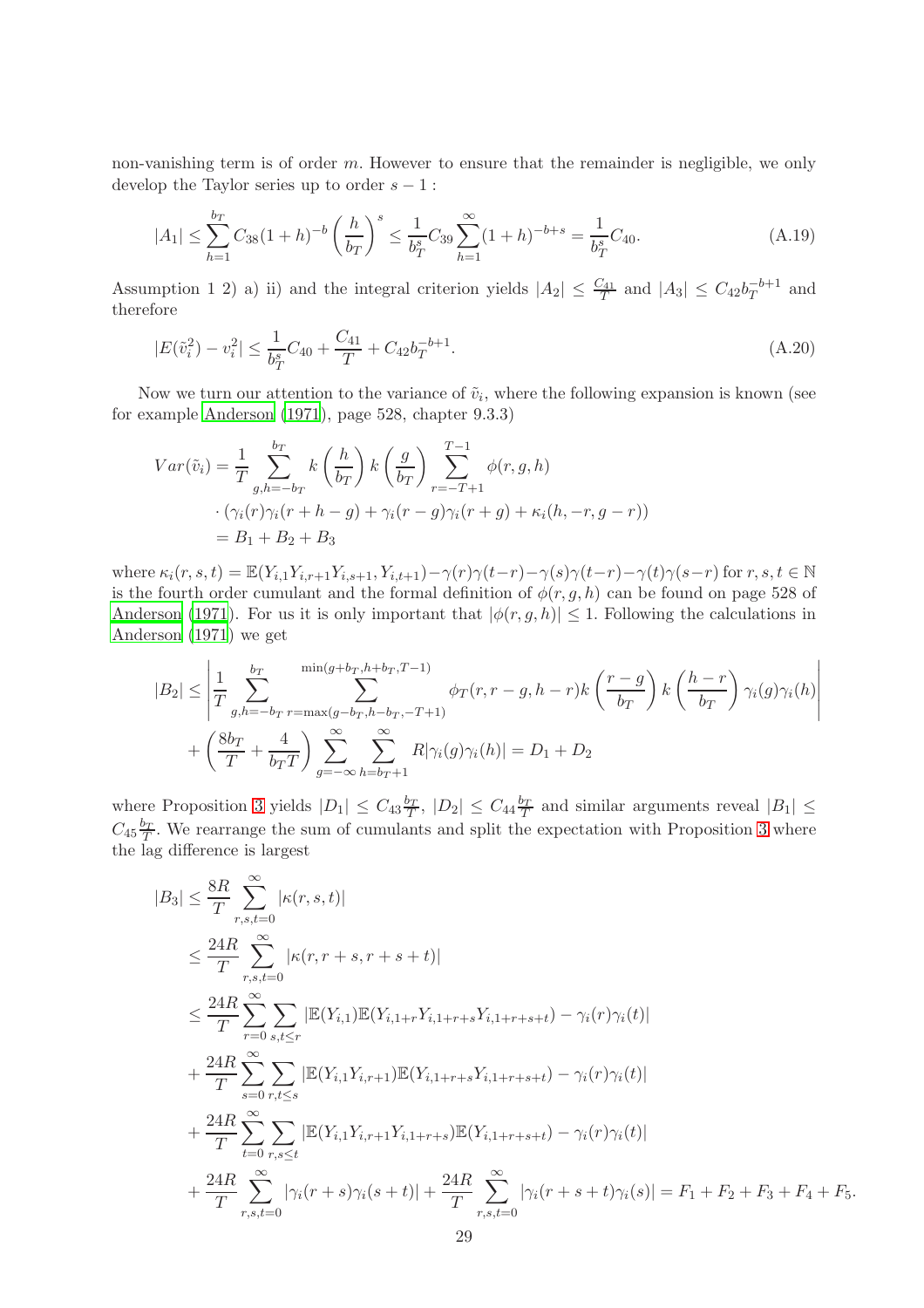We look exemplarily at  $F_1, F_2$  and  $F_4$ :

$$
F_1 \leq \frac{C_{46}}{T} \sum_{r=0}^{\infty} r^2 (1+r)^{-b} + \frac{C_{47}}{T} \sum_{r=0}^{\infty} r (1+r)^{-b} \leq \frac{C_{48}}{T}
$$
  
\n
$$
F_2 \leq \frac{C_{49}}{T} \sum_{s=0}^{\infty} r^2 (1+s)^{-b} + \frac{C_{50}}{T} \sum_{s=0}^{\infty} \sum_{r=s+1}^{\infty} (1+r)^{-b} \sum_{t=0}^{\infty} (1+t)^{-b}
$$
  
\n
$$
\leq \frac{C_{51}}{T} + \sum_{s=0}^{\infty} \frac{C_{52}}{T} (1+s)^{-b+1} \leq \frac{C_{53}}{T}
$$
  
\n
$$
F_4 = \frac{C_{54}}{T} \sum_{s=0}^{\infty} \sum_{r=s+1}^{\infty} (1+r)^{-b+1} \sum_{t=s+1}^{\infty} (1+t)^{-b+1} \leq \frac{C_{55}}{T}
$$

So we finally arrive at

<span id="page-29-0"></span>
$$
\text{Var}(\tilde{v}_i) \le \frac{C_{56}b_T}{T} \tag{A.21}
$$

and therefore by [\(A.18\)](#page-27-0), [\(A.20\)](#page-28-0) and [\(A.21\)](#page-29-0)

<span id="page-29-2"></span>
$$
\mathbb{E}([\hat{v}_i^2 - v_i^2]^2) \le C_{57} \frac{b_T^2}{T^2} + C_{58} b_T^{-2s} + C_{59} b_T^{-2b+2} + C_{60} \frac{b_T}{T}.
$$
\n(A.22)

Now we show that the long run variance estimations  $\hat{v}_i$  are bounded from below for large  $T, N$ . Denote by  $D_{N,T}$  the event that  $\hat{v}_i^2 > v_i^2/2$ ,  $i = 1, ..., N$ , then

$$
P(D_{N,T}) \ge 1 - \sum_{i=1}^{N} P(\hat{v}_i^2 < v_i^2/2)
$$
\n
$$
\ge 1 - \sum_{i=1}^{N} P(|\hat{v}_i^2 - v_i^2| \ge v_i^2/2)
$$
\n
$$
\ge 1 - 4\left(C_{57}\frac{b_T^2}{T^2} + C_{58}b_T^{-2m} + C_{59}b_T^{-2b+2} + C_{60}\frac{b_T}{T}\right)\sum_{i=1}^{N}\frac{1}{v_i^4} \to 1
$$

and therefore it is enough to prove Theorem 2 on  $D_{N,T}$ . In the following we show that the difference between  $W_{N,T}(x)$  and  $\tilde{W}_{N,T}(x)$  is negligible for every  $x \in [0,1]$ . By an expansion one can extract the error of the long run variance estimation from the difference

$$
W_{N,T}(x) - \tilde{W}_{N,T}(x)
$$
  
=  $\frac{1}{\sqrt{N}} \sum_{i=1}^{N} \left( \frac{1}{\hat{v}_i^2} - \frac{1}{v_i^2} \right) \left( \frac{1}{T} \left[ \sum_{t=1}^{[Tx]} Y_{i,t} - \frac{[Tx]}{T} \sum_{t=1}^{T} Y_{i,t} \right]^2 - v_i^2 \frac{[Tx](T - [Tx])}{T^2} \right)$   
+  $\frac{[Tx](T - [Tx])}{T^2} \frac{1}{\sqrt{N}} \sum_{i=1}^{N} \frac{v_i^2 - \hat{v}_i^2}{\hat{v}_i^2} = G_1 + G_2.$  (A.23)

The second term of  $(A.23)$  can be bounded by  $(A.18)$ ,  $(A.20)$  and  $(A.22)$ 

<span id="page-29-1"></span>
$$
\mathbb{E}\left(G_2^2\right) \leq \frac{1}{N} \sum_{i \neq j} \frac{4}{v_i^2 v_j^2} |\mathbb{E}(\hat{v}_i^2 - v_i^2)\mathbb{E}(\hat{v}_j^2 - v_j^2)| + \frac{1}{N} \sum_{i=1}^N \frac{4}{v_i^4} \mathbb{E}(\hat{v}_i^2 - v_i^2)^2
$$
  

$$
\leq C_{61} N \left(\frac{b_T^2}{T^2} + \frac{1}{b_T^{2s}} + \frac{1}{T^2} + b_T^{-2b+2}\right) + C_{62} \left(\frac{b_T^2}{T^2} + b_T^{-2s} + b_T^{-2b+2} + \frac{b_T}{T}\right) \to 0.
$$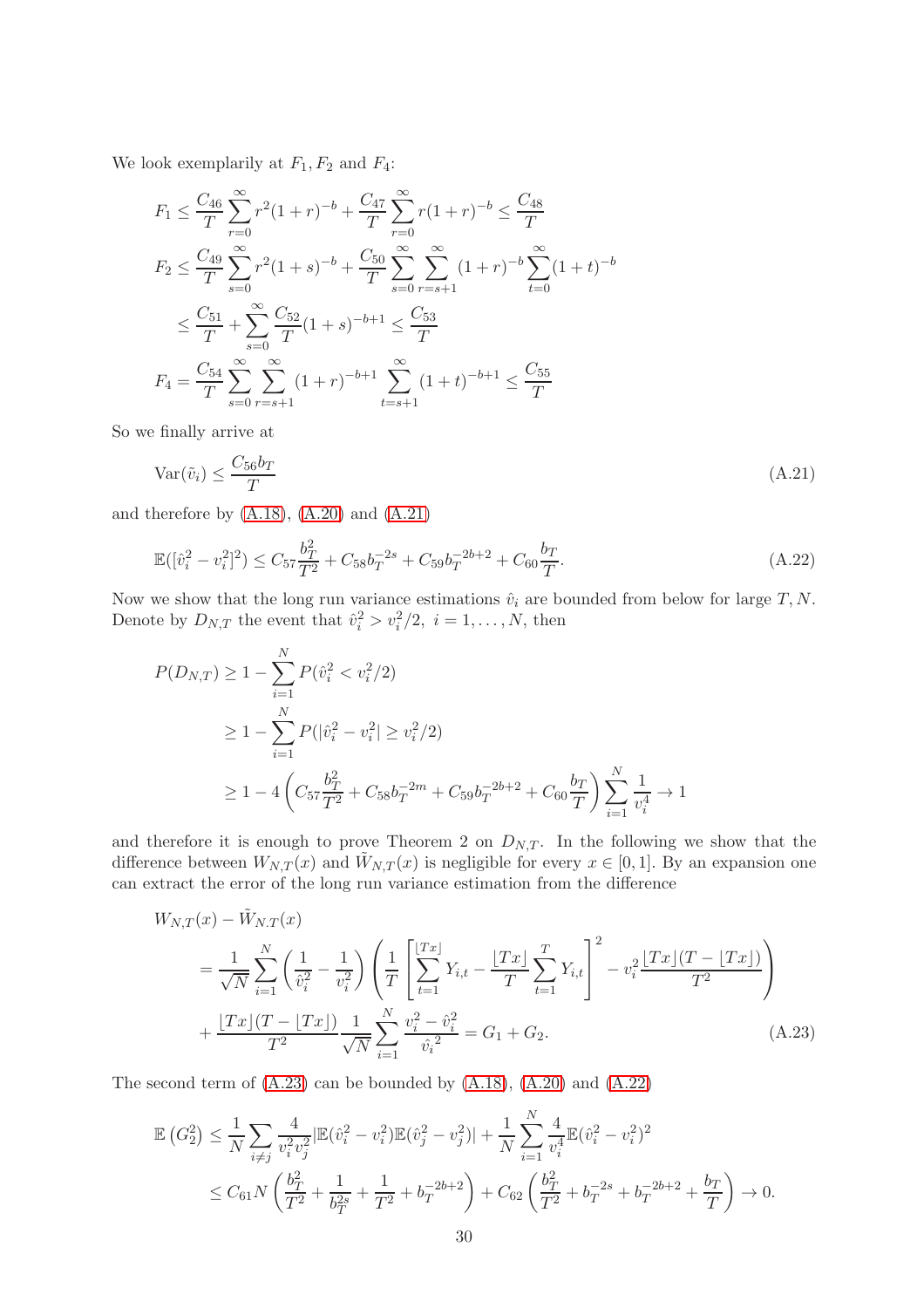Using the Cauchy-Schwarz inequality and  $(A.22)$  one gets for  $E_1$ :

$$
\mathbb{E}(|E_1|) \leq \frac{1}{\sqrt{N}} \sum_{i=1}^N \frac{4}{\delta^4} \sqrt{\mathbb{E}([\hat{v}_i^2 - v_i^2]^2)} \\
\sqrt{\mathbb{E}\left(\left[\frac{1}{T}\left\{\sum_{t=1}^{|Tx|} Y_{i,t} - \frac{|Tx|}{T}\sum_{t=1}^T Y_{i,t}\right\}^2 - v_i^2 \frac{|Tx|(T - |Tx|)}{T^2}\right]^2\right)} \\
\leq \sqrt{N} \sqrt{C_{62} \left(\frac{b_T^2}{T^2} + b_T^{-2s} + b_T^{-2b+2} + \frac{b_T}{T}\right)} \sqrt{\left(1 + \frac{C_{63}}{T^2}\right)} \to 0
$$

where  $C_{63}$  can be calculated based on step 1 and 2 of the Proof of Theorem 1. The tightness of  $(\tilde{W}_{N,T}(x) - W_{N,T}(x))_{x \in [0,1]}$  can be proved like the tightness of  $W_{N,T}(x)$  using that  $\hat{v}_i$  is bounded from below, which completes the proof.  $\Box$ 

The proof of Theorem [3](#page-8-0) consists of three steps:

- showing pointwise convergence  $\check{W}_{N,T}(x) \check{W}_{N,T}(x) \to 0$ ,  $\forall x \in [0,1]$ , under known long run variances,
- proving tightness of  $(\check{W}_{N,T}(x) \check{W}_{N,T}(x))_{x \in [0,1]}$  under known long run variances,
- verifying  $\sup_{x\in[0,1]} |\check{W}_{N,T}(x)-\check{W}_{N,T}(x)|\to 0$  under estimated long run variances.

First denote  $E_{N,T}$  the event that  $\hat{\sigma}_i \geq \sigma_i/2$  for  $i = 1, \ldots, N$ , then

<span id="page-30-0"></span>
$$
P(E_{N,T}) \ge 1 - \sum_{i=1}^{N} P(|\hat{\sigma}_i - \sigma_i| > \sigma_i/2) \ge 1 - c_2 NT^{-\alpha}.
$$
 (A.24)

We use [A.24](#page-30-0) to bound the probability  $F_{N,T}$ , which is the event that  $|\hat{\mu}_i - \mu_i| \leq c_1 T^{-\beta}$  and  $|\frac{1}{\hat{\sigma}}$  $\frac{1}{\hat{\sigma}_i} - \frac{1}{\sigma_i} \leq 4 \frac{c_1}{\delta^2} T^{-\beta}$  for  $i = 1, \ldots, N$ :

$$
P(F_{N,T}) \ge 1 - \sum_{i=1}^{N} c_2 T^{-\alpha} - \sum_{i=1}^{N} \left[ P\left(\frac{\hat{\sigma}_i - \sigma_i}{\sigma_i \hat{\sigma}_i} | E_{N,T}\right) P(E_{N,T}) - P\left(\frac{\hat{\sigma}_i - \sigma_i}{\sigma_i \hat{\sigma}_i} | \overline{E}_{N,T}\right) P(\overline{E}_{N,T}) \right]
$$
  
 
$$
\ge 1 - c_2 N T^{-\alpha} - c_2 N T - \alpha - c_2 N T^{-\alpha} \to 0
$$

and so we can proof Theorem [3](#page-8-0) under  $F_{N,T}$ . Let furthermore w.l.o.g  $\mu_i = 0, \sigma_i = 1, i = 1, ..., N$ . Proof of step 1 of Theorem [3.](#page-8-0) The expansion

$$
\Psi_i\left(\frac{X_{i,t} - \hat{\mu}_i}{\hat{\sigma}_i}\right) = \Psi_i\left(X_{i,t} + X_{i,t}\left(\frac{1}{\hat{\sigma}} - 1\right) - \hat{\mu}_i\left(\frac{1}{\hat{\sigma}_i} - 1\right) - \hat{\mu}_i\right)
$$

is almost impossible to work with, since  $\hat{\mu}_i$  and  $\hat{\sigma}_i$  depend on  $(X_{i,t})_{t=1,\dots,T}$ . Instead one can look at  $\Psi_i(X_{i,t} + X_{i,t}dT^{-\beta} + eT^{-\beta}) = Z_{i,T}(d,e)$ , where d and e are non random with  $|d| \leq c_1$ respectively  $e \le \max(c_1, 4\frac{c_1}{\delta^2})$ , since we are in the case of  $D_{N,T}$ . Denote

$$
\bar{S}_{T,d,e}^{(i)}(x) = \frac{1}{\sqrt{T}v_i} \left( \sum_{t=1}^{\lfloor Tx \rfloor} Z_{i,t}(d,e) - \frac{\lfloor Tx \rfloor}{T} \sum_{t=1}^T Z_{i,t}(d,e) \right), \quad x \in [0,1]
$$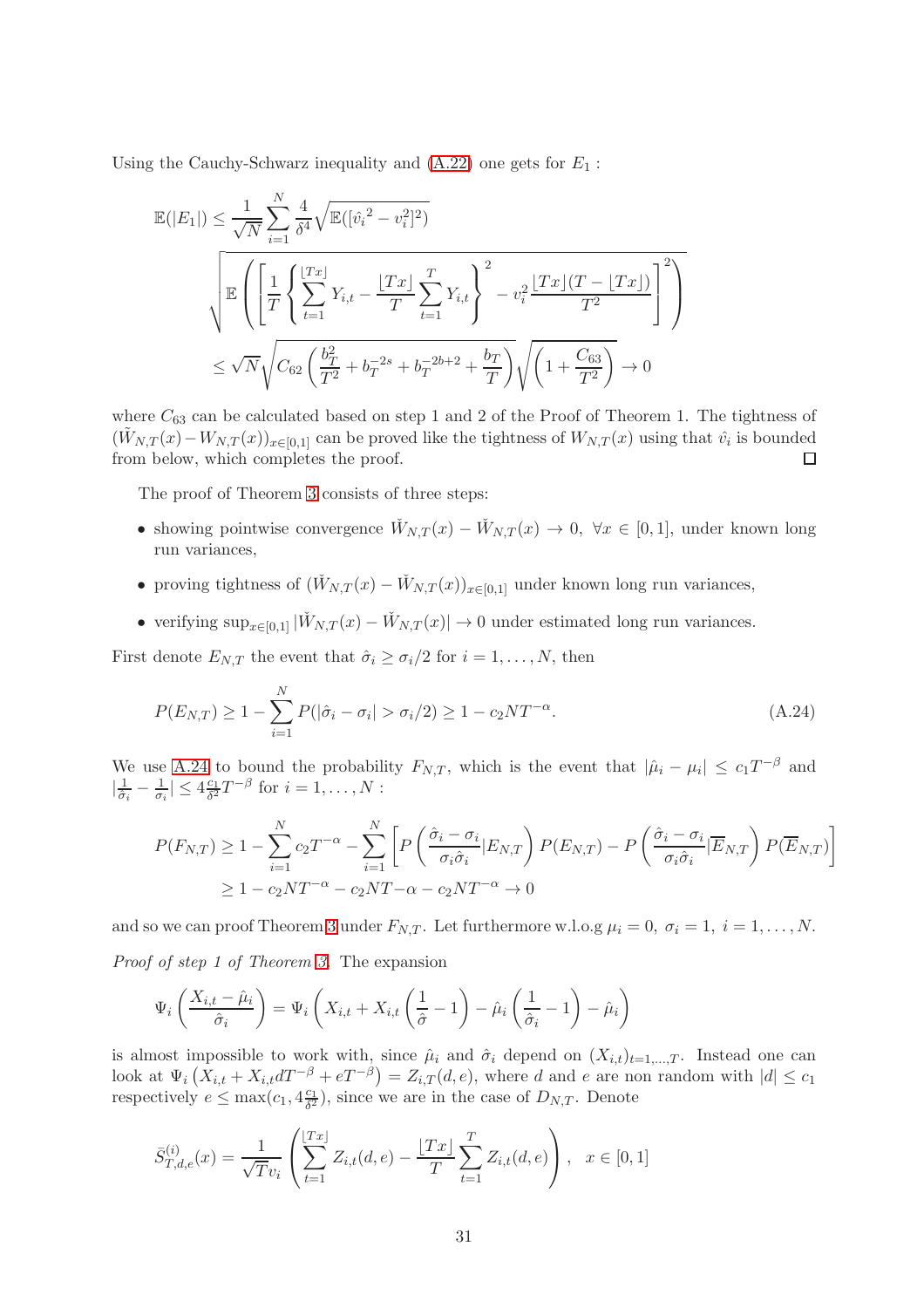the disturbed CUSUM-statistic

$$
\bar{W}_{N,T,d,e}(x) = \frac{1}{\sqrt{N}} \sum_{i=1}^{N} \left( \left( \bar{S}_{T,d,e}^{(i)}(x) \right)^2 - \frac{\lfloor xT \rfloor (T - \lfloor xT \rfloor)}{T^2} \right), \quad x \in [0,1]
$$

the related panel-CUSUM. To prove

$$
\sup_{d,e \in [-c_1,c_1]} |W_{N,T}(x) - \bar{W}_{N,T,d,e}(x)| \to 0, \quad x \in (0,1)
$$

we have to bound the difference between the squared individual CUSUM-statistics

$$
\left(\bar{S}_{T,d,e}^{(i)}(x)\right)^{2} - \left(S^{(i)}(x)\right)^{2}
$$
\n
$$
= \frac{1}{\sqrt{T}v_{i}} \left(\sum_{t=1}^{k} Z_{i,T}(d,e) - \frac{k}{T} \sum_{t=1}^{T} Z_{i,T}(d,e) - \sum_{t=1}^{k} \Psi_{i}(X_{i,t}) + \frac{k}{T} \sum_{t=1}^{T} \Psi_{i}(X_{i,t})\right)
$$
\n
$$
\cdot \frac{1}{\sqrt{T}v_{i}} \left(\sum_{t=1}^{k} Z_{i,T}(d,e) - \frac{k}{T} \sum_{t=1}^{T} Z_{i,T}(d,e) + \sum_{t=1}^{k} \Psi_{i}(X_{i,t}) - \frac{k}{T} \sum_{t=1}^{T} \Psi_{i}(X_{i,t})\right) = A_{i}B_{i}.
$$

We will show that  $\mathbb{E}(B_i^2)$  is bounded while  $\mathbb{E}(A_i^2)$  converges to 0 sufficiently fast. Essential in both calculations is a Taylor expansions of order m for  $Z_{i,t}(d, e)$  around  $X_{i,t}$  for  $t = 1, \ldots, T$ :

<span id="page-31-0"></span>
$$
Z_{i,t}(d,e) = \Psi_i(X_{i,t}) + \sum_{k=1}^m \frac{\Psi_i(X_{i,t})^{(m)}}{m!} \left(X_{i,t}dT^{-\beta} + eT^{-\beta}\right)^m + \frac{\Psi_i(\xi_{i,t})^{(m+1)}}{(m+1)!} \left(X_{i,t}dT^{-\beta} + eT^{-\beta}\right)^{m+1}
$$
\n(A.25)

for some  $\xi_{i,t} \in [X_{i,t} - X_{i,t}dT^{-\beta} - eT^{-\beta}, X_{i,t} + X_{i,t}dT^{-\beta} + eT^{-\beta}]$ . Denote

$$
U_i^{(r,s)}(k) = \begin{cases} \sum_{t=1}^k \Psi_i^{(r)}(X_{i,t}) X_{i,t}^s - \frac{k}{T} \sum_{t=1}^T \Psi_i^{(r)}(X_{i,t}) X_{i,t}^s & r = 0, \dots, m \\ \sum_{t=1}^k \Psi_i^{(r)}(\xi_{i,t}) X_{i,t}^s - \frac{k}{T} \sum_{t=1}^T \Psi_i^{(r)}(\xi_{i,t}) X_{i,t}^s & r = m+1 \end{cases}, s \le m
$$

the non standardized CUSUM statistics which arises from the  $r-th$  Taylor-summand in [\(A.25\)](#page-31-0). In  $A_i$  the original CUSUM  $U_i^{(0,0)}$  $i^{(0,0)}(k)$  cancels out and by repeated application of the  $c_r$  inequality we obtain:

$$
\mathbb{E}(A_i^2) \le \sum_{r=1,\dots,m+1,s \le m} \frac{2^{(m+1)(m+2)/2-1}}{Tv_i^2} d^{2s} e^{2(r-s)} T^{-2\beta r} \frac{\binom{r}{s}}{r!} \mathbb{E}\left(\left[U_i^{(r,s)}(k)\right]^2\right)
$$

Because of assumption i) of Theorem [3](#page-8-0) the processes  $(\Psi_i(X_{i,t})^{(r)} X_{i,t}^s)_{t \in \mathbb{N}}$  is also P-NED for  $r = 1, \ldots, m$  and  $s \leq m$ , so we can apply the same calculations as in step 1 of the proof of Theorem [1](#page-6-0) and receive  $\frac{1}{T}\mathbb{E}\left(\left[U_i^{(r,s)}\right]\right)$  $\left[\begin{matrix}(r,s)\ (k)\end{matrix}\right]^2$  $\leq C_{63} + \frac{C_6 4}{T}$  for  $r = 1, \ldots, m$ . For  $m + 1$  we use the upper bounds c and d of assumption i) and ii) of Theorem [3](#page-8-0) to obtain  $\frac{1}{T^2}\mathbb{E}\left( \left[ U_i^{(r,s)} \right] \right)$  $\left[\begin{matrix}(r,s)\ (k)\end{matrix}\right]^2$  $\leq C_{63}.$ So we have  $\mathbb{E}(A_i^2) \leq C_{65}T^{-2\beta} + 2C_{64}T^{-2\beta(m+1)+1}$  and by the same calculations  $\mathbb{E}(B_i^2) \leq C_{66} + C_{66}T^{-2\beta(m+1)+1}$  $C_{67}T^{-2\beta} + C_{68}T^{-2\beta(m+1)+1}$ . Finally we apply the Cauchy-Schwarz inequality to obtain

$$
\sup_{d,e \in [-c_1,c_1]} E(|W_{N,T}(x) - \bar{W}_{N,T,d}(x)|) \le \frac{1}{\sqrt{N}} \sum_{i=1}^N \left( C_{69} T^{-\beta} + C_{70} T^{-(m+1)\beta + 1/2} \right) \to 0
$$

which implies pointwise convergence.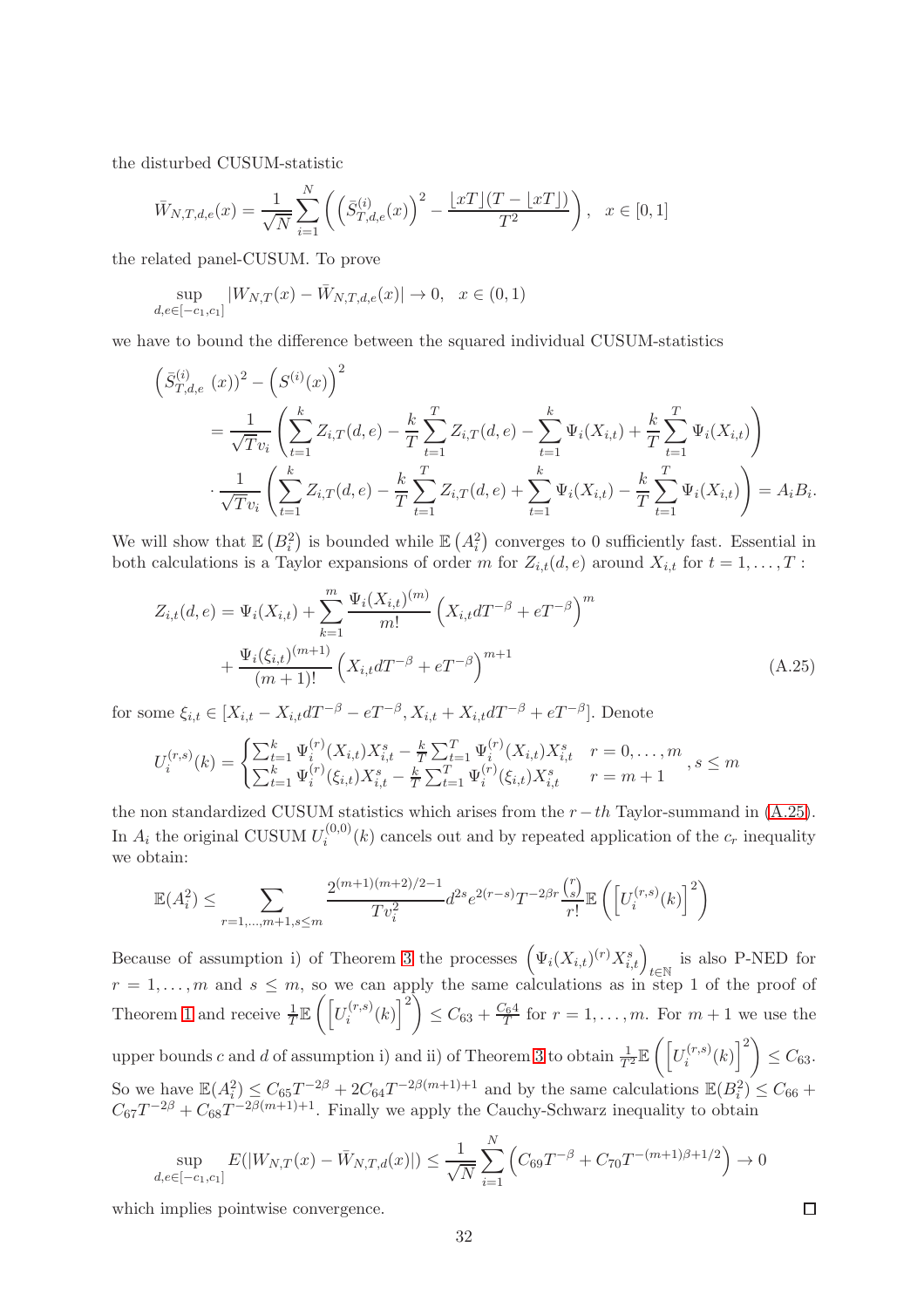Step 2 of the proof of Theorem [3.](#page-8-0) Denote  $Tx = u > v = Ty$ , like in step 4 of the proof of Theorem [1,](#page-6-0) we want to apply the tightness critierion of [Billingsley \(1968](#page-14-22)). But before we use the Taylor expansion [\(A.25\)](#page-31-0)

$$
W_{N,T}(x) - \bar{W}_{N,T,d}(x) = \frac{1}{\sqrt{N}} \sum_{i=1}^{N} \left[ \frac{1}{T v_i^2} U_i^{(0,0)}(u)^2 - \frac{1}{T v_i^2} \left( \sum_{r=0,\dots,m+1,s \le r} a_{r,s} U_i^{(r,s)}(u) \right)^2 \right]
$$
  

$$
= \sum_{r=0,\dots,m+1,s \le r} \sum_{n=0,\dots,m+1,p \le n} \frac{1}{\sqrt{N}} \sum_{i=1}^{N} \frac{1}{T v_i^2} a_{r,s} a_{n,p} U_i^{(r,s)}(u) U_i^{(n,p)}(u)
$$

where  $a_{r,s} = \frac{d^s e^{r-s} T^{-\beta r} {r \choose s}}{r!}$  $\frac{t}{r!}$  to see that we only need to proof tightness for the individual summands

$$
(A_{N,T}(x)^{rsnp})_{x \in [0,1]} = \left(\frac{1}{\sqrt{N}} \sum_{i=1}^{N} \frac{1}{Tv_i^2} a_{r,s} a_{n,p} U_i^{(r,s)}(\lfloor Tx \rfloor) U_i^{(n,p)}(\lfloor Tx \rfloor) \right)_{x \in [0,1]}
$$

for  $r, n = 1, \ldots, m + 1, s \leq r$  and  $p \leq n$ . Denote

$$
M_i^{(rsnp)} = \frac{1}{Tv_i^2} a_{r,s} a_{n,p} U_i^{(r,s)}(u) U_i^{(n,p)}(u) - \frac{1}{Tv_i^2} a_{r,s} a_{n,p} U_i^{(r,s)}(v) U_i^{(n,p)}(u),
$$

then we expand the difference of the fourth moment to

$$
\mathbb{E}(|A_{N,T}(x)^{rsnp} - A_{N,T}(y)^{rsnp}|^4)
$$
\n
$$
= \frac{1}{N^2} \sum_{t \neq u \neq v} \mathbb{E}(M_t^{(rsnp)}) \mathbb{E}(M_u^{(rsnp)}) \mathbb{E}(M_v^{(rsnp)}) \mathbb{E}(M_w^{(rsnp)})
$$
\n
$$
+ \frac{1}{N^2} \sum_{t \neq u \neq v} \mathbb{E}\left(\left[M_t^{(rsnp)}\right]^2\right) \mathbb{E}(M_u^{(rsnp)}) \mathbb{E}(M_v^{(rsnp)}) + \frac{1}{N^2} \sum_{t \neq u} \mathbb{E}\left(\left[M_t^{(rsnp)}\right]^3\right) \mathbb{E}(M_u^{(rsnp)})
$$
\n
$$
+ \frac{1}{N^2} \sum_{t \neq u} \mathbb{E}\left(\left[M_t^{(rsnp)}\right]^2\right) \mathbb{E}\left(\left[M_u^{(rsnp)}\right]^2\right) + \frac{1}{N^2} \sum_{t=1}^N \mathbb{E}\left(\left[M_t^{(rsnp)}\right]^4\right).
$$

Exemplarily we look at  $\mathbb{E}(M_i^{(jk)})$  $i^{(j,k)}$ . If  $j, k < m+1$  we can apply Proposition [6](#page-19-4) to get

$$
|\mathbb{E}(M_i^{(rsnp)})| = \left| \frac{a_{r,s}a_{n,p}}{Tv_i^2} \mathbb{E}\left(\left[\sum_{t=1}^{\lfloor Tx \rfloor} \Psi_i^{(r)}(X_{i,t})X_{i,t}^s - \frac{\lfloor Tx \rfloor}{T} \sum_{t=1}^T \Psi_i^{(r)}(X_{i,t})X_{i,t}^s\right] \right) \right|
$$
  

$$
\cdot \left[\sum_{t=\lfloor Ty \rfloor+1}^{\lfloor Tx \rfloor} \Psi_i^{(n)}(X_{i,t})X_{i,t}^p - \frac{\lfloor Tx \rfloor - \lfloor Ty \rfloor}{T} \sum_{t=1}^T \Psi_i^{(n)}(X_{i,t})X_{i,t}^p\right]
$$
  

$$
- \left[\sum_{t=1}^{\lfloor Ty \rfloor} \Psi_i^{(n)}(X_{i,t})X_{i,t}^p - \frac{\lfloor Ty \rfloor}{T} \sum_{t=1}^T \Psi_i^{(n)}(X_{i,t})X_{i,t}^p\right]
$$
  

$$
\cdot \left[\sum_{t=\lfloor Ty \rfloor+1}^{\lfloor Tx \rfloor} \Psi_i^{(r)}(X_{i,t})X_{i,t}^s - \frac{\lfloor Tx \rfloor - \lfloor Ty \rfloor}{T} \sum_{t=1}^T \Psi_i^{(r)}(X_{i,t})X_{i,t}^s\right]\right)\right|
$$
  

$$
\leq \frac{a_{r,s}a_{n,p}}{\delta} \left(\sqrt{C_{71}[Tx]} \sqrt{C_{72}[Tx] - \lfloor Ty \rfloor} + \sqrt{C_{73}[Tx]} \sqrt{C_{74}[Tx] - \lfloor Ty \rfloor}\right)
$$
  

$$
\leq C_{78}T^{-\beta(r+n)} \sqrt{x-y}
$$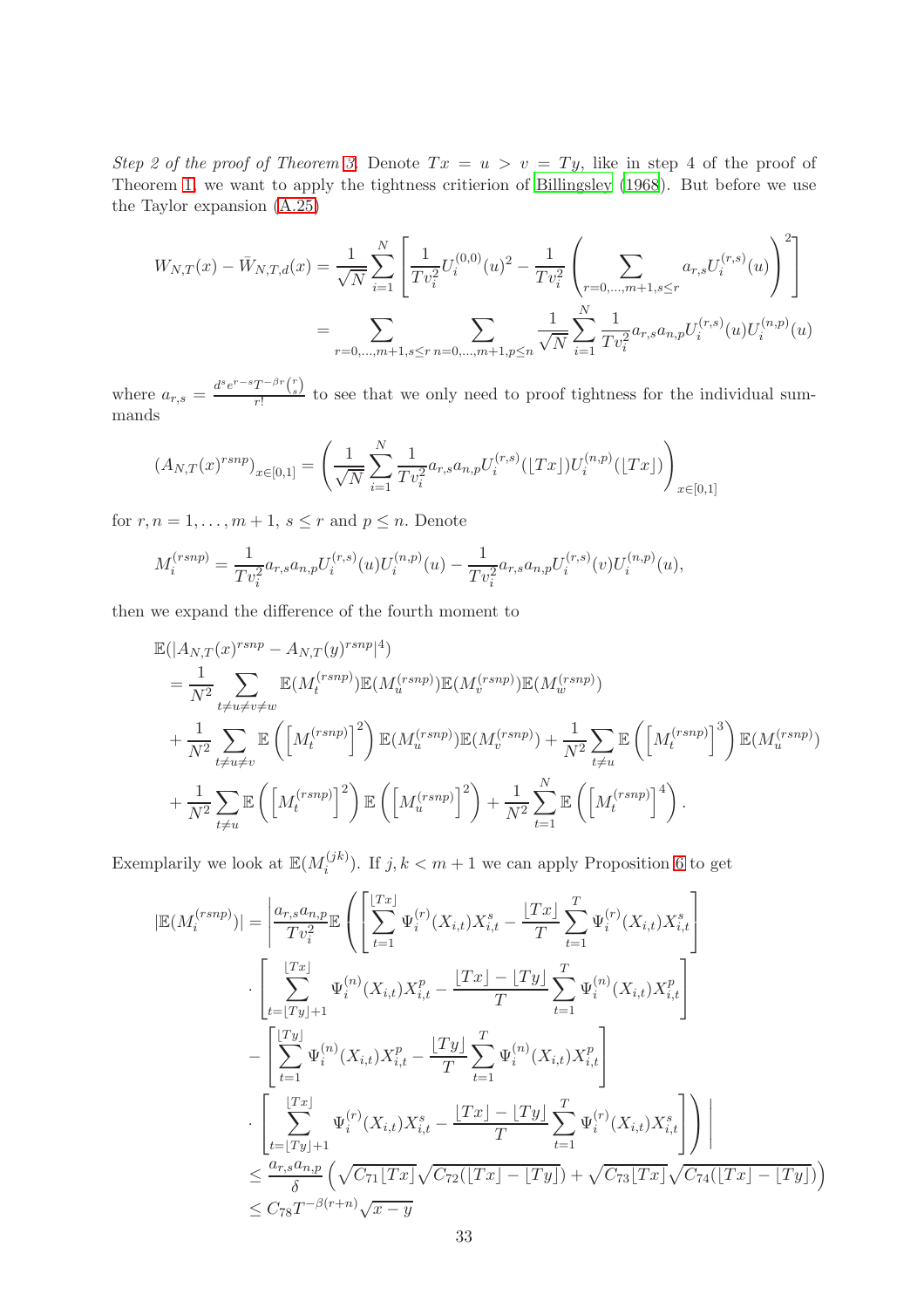Analogously one can prove  $\mathbb{E}([M_{i}^{(rsnp)}])$  $\mathbb{E}[(\text{sup})]^2] \leq T^{-2\beta(n+p)}C_{79}(x-y), |\mathbb{E}([M_i^{rsnp}]^3)| \leq C_{80}T^{-3\beta(j+k)}(x-y)$  $(y)^{\frac{3}{2}}$  and  $\mathbb{E}([M_i^{rsnp}]^4) \leq C_{81}T^{-4\beta(n+p)}(x-y)^2$  so that

$$
\mathbb{E}(|A_{N,T}(x)^{rsnp} - A_{N,T}(y)^{rsnp}|^4) \leq C_{82}T^{-4\beta(j+k)}(x-y)^2\left(N^2+N+1+\frac{1}{N}\right) \to 0
$$

which proves tightness. We cannot use Proposition [6](#page-19-4) for the Taylor-remainders which occur if  $j = m + 1$  or  $k = m + 1$ . In this cases we use assumption ii) of Theorem [3](#page-8-0) to get

<span id="page-33-1"></span>
$$
\mathbb{E}\left\{\left[\sum_{i=1}^{T}\Psi_i^{(m+1)}(\xi_{i,t})X_{i,t}^s\right]^k\right\} \le T^k d. \tag{A.26}
$$

So if only one of  $r, n$  equals  $m + 1$  we have

$$
\mathbb{E}(|B_{N,T}(x)^{rs(m+1)p} - B_{N,T}(y)^{rs(m+1)p}|^4) \leq C_{83}T^{-4\beta(r+m+1)+2}(x-y)^2\left(N^2+N+1+\frac{1}{N}\right) \to 0
$$

respectively if both are  $m + 1$ 

$$
\mathbb{E}(|B_{N,T}(x)^{(m+1)s(m+1)p} - B_{N,T}(y)^{(m+1)s(m+1)p}|^4)
$$
  
\n
$$
\leq C_{84}T^{-8\beta(m+1)+4}(x-y)^2\left(N^2+N+1+\frac{1}{N}\right) \to 0.
$$

Step 3 of the proof of Theorem [3.](#page-8-0) We continue to assume that w.l.o.g.  $\mu_i = 0, \sigma_i = 1$  for  $i =$  $1, \ldots, N$ . The proof follows that of Theorem [2.](#page-7-1) We first show that the difference between the long run variance with known standardization  $\hat{v}_i$  and the long run variance with estimated standardization

$$
\check{v}_i = \check{\gamma}_{i,0} + 2\sum_{i=0}^{b_{i,T}} \check{\gamma}_{i,h} k\left(\frac{h}{b_T}\right), \ i = 1,\ldots,N,
$$

with

$$
\check{\gamma}_i(h) = \frac{1}{T} \sum_{t=1}^{N-h} \left( \Psi_i \left[ \frac{X_{i,t} - \mu_T^{(i)}}{\sigma_T^{(i)}} \right] - \check{Y}_i \right) \left( \Psi_i \left[ \frac{X_{i,t} - \mu_T^{(i)}}{\sigma_T^{(i)}} \right] - \check{Y}_i \right), \ h = 0, \dots, T-1,
$$

and  $\check{Y}_i = \frac{1}{7}$  $\frac{1}{T} \sum_{t=1}^T \Psi_i$  $\left( \frac{X_{i,t}-\mu_T^{(i)}}{T}\right)$  $\sigma_T^{(i)}$  $\setminus$ converge with rate  $T^{-\min(2\beta,2\beta(m+1)-1)}$ . We use the Taylor series [\(A.25\)](#page-31-0) and denote  $Z_{i,t}^{(k,l)} = \Psi_i (X_{i,t})^{(k)} X_{i,t}^l - \frac{1}{T}$  $\frac{1}{T} \sum_{r=1}^{T} \Psi_i (X_{i,r})^{(k)} X_{i,t}^l$  to obtain

<span id="page-33-0"></span>
$$
\hat{v}_i^2 - \check{v}_i^2 = \frac{1}{T} \sum_{s.t=1}^T \left( \Psi_i(X_{i,t}) - \frac{1}{T} \sum_{r=1}^T \Psi_i(X_{i,r}) \right) \left( \Psi_i(X_{i,s}) - \frac{1}{T} \sum_{r=1}^T \Psi_i(X_{i,r}) \right) k \left( \frac{s-t}{b_T} \right) \n- \sum_{k=0,l \le k}^{m+1} \sum_{n=0,p \le n}^{m+1} a_{k,l} a_{n,p} \frac{1}{T} \sum_{s.t=1}^T Z_{i,t}^{(k,l)} Z_{i,t}^{(n,p)} k \left( \frac{s-t}{b_T} \right).
$$
\n(A.27)

So by  $(A.27)$  and the  $c_r$  inequality we see

$$
\mathbb{E}\left(\left[\hat{v}_{i}^{2}-\check{v}_{i}^{2}\right]^{2}\right) \leq 2^{\frac{(m+2)(m+1)}{2}-1} \sum_{k=0,l \leq k}^{m+1} \sum_{n=0,p \leq n}^{m+1} a_{k,l}^{2} a_{n,p}^{2} \frac{1}{T^{2}} \mathbb{E}\left(\left[\sum_{s,t=1}^{T} Z_{i,t}^{(k,l)} Z_{i,s}^{(n,p)} k\left(\frac{s-t}{b_{T}}\right)\right]^{2}\right)
$$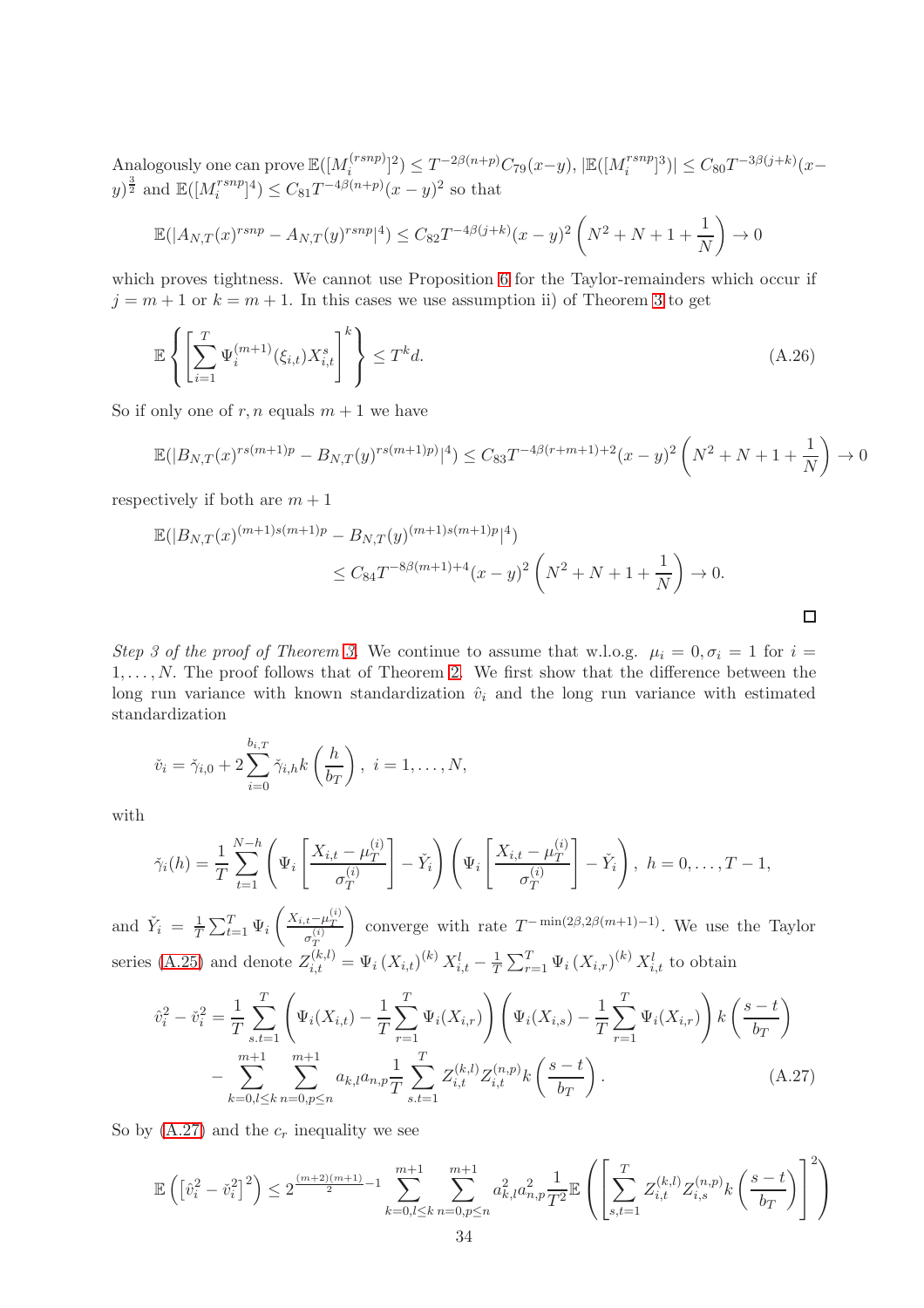and

$$
\frac{1}{T^{2}}\mathbb{E}\left(\left[\sum_{s,t=1}^{T} Z_{i,t}^{(k,l)} Z_{i,s}^{(n,p)} k\left(\frac{s-t}{b_T}\right)\right]^{2}\right) \n\leq \frac{2^{4}}{T^{2}}\mathbb{E}\left(\left[\sum_{s,t=1}^{T} \Psi(X_{i,t})^{(k)} X_{i,t}^{l} \Psi(X_{i,s})^{(n)} X_{i,s}^{p} k\left(\frac{s-t}{b_T}\right)\right]^{2}\right) \n+ \frac{2^{4}}{T^{4}}\mathbb{E}\left(\left[\sum_{s,t,r=1}^{T} \Psi(X_{i,t})^{(k)} X_{i,t}^{l} \Psi(X_{i,r})^{(n)} X_{i,r}^{p} k\left(\frac{s-t}{b_T}\right)\right]^{2}\right) \n+ \frac{2^{4}}{T^{4}}\mathbb{E}\left(\left[\sum_{s,t,r=1}^{T} \Psi(X_{i,r})^{(k)} X_{i,r}^{l} \Psi(X_{i,s})^{(n)} X_{i,s}^{p} k\left(\frac{s-t}{b_T}\right)\right]^{2}\right) \n+ \frac{2^{4}}{T^{6}}\mathbb{E}\left(\left[\sum_{s,t,r,u=1}^{T} \Psi(X_{i,r})^{(k)} X_{i,r}^{l} \Psi(X_{i,u})^{(n)} X_{i,u}^{p} k\left(\frac{s-t}{b_T}\right)\right]^{2}\right) = A_1 + A_2 + A_3 + A_4.
$$

We exemplarily look at  $A_1$ . Let  $r, n < m+1$ , like in the proof of Proposition [5](#page-18-1) we want to rearrange the summands and split the expectations where the time lag is largest by applying Proposition [4.](#page-18-5) Here we have the problem that we apply two different functions  $g_1(x) = \Psi^{(k)}(x) x^l$ and  $g_2(x) = \Psi^{(n)}(x)x^p$  to the random variables  $X_{i,t}$ , so after the rearrangement we have six different sums, the one where  $g_1$  is applied to the two random variables with two smallest indices and  $g_2$  to the other and so on:

$$
A_{1} \leq 4 \sum_{\substack{a,b,c,d \in \{1,2\} \\ a+b+c+d=6}} \sum_{1 \leq s \leq t \leq u \leq v \leq T} |\mathbb{E}[g_{a}(X_{i,s}), g_{b}(X_{i,t}), g_{c}(X_{i,u}), g_{d}(X_{i,v})]|
$$
  
\n
$$
a+b+c+d=6 \sum_{a,b,c,d \in \{1,2\}} \sum_{s,t,u,v=1} |\mathbb{E}[g_{a}(X_{i,s}), g_{b}(X_{i,s+t}), g_{c}(X_{i,s+t+u}), g_{d}(X_{i,s+t+u+v})]|
$$
  
\n
$$
a+b+c+d=6 s+t+u+v \leq T
$$
  
\n
$$
\leq 4T \sum_{\substack{a,b,c,d \in \{1,2\} \\ a+b+c+d=6}} \left( \sum_{u,v \leq t} |\mathbb{E}[g_{a}(X_{i,s}), g_{b}(X_{i,s+t}), g_{c}(X_{i,s+t+u}), g_{d}(X_{i,s+t+u+v})]| \right)
$$
  
\n
$$
+ \sum_{t,v \leq u} |\mathbb{E}[g_{a}(X_{i,s}), g_{b}(X_{i,s+t}), g_{c}(X_{i,s+t+u}), g_{d}(X_{i,s+t+u+v})]| \right) = B_{1} + B_{2} + B_{3}.
$$

Proposition [4](#page-18-5) yields

$$
B_1 \le C_{85}T \sum_{t=1}^{n} t^2 (1+t)^{-b} = TC_{86} \ge B_3
$$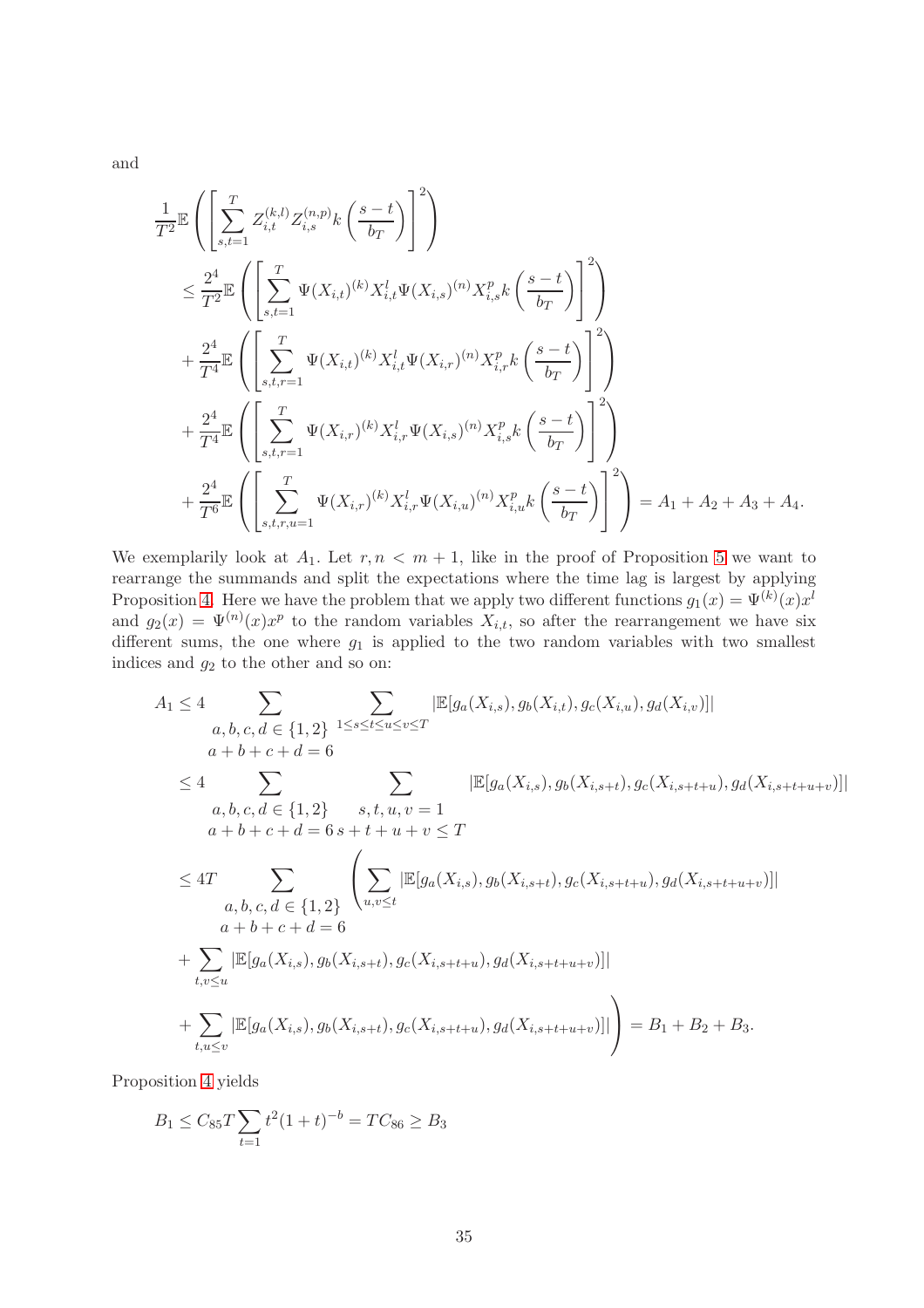and

$$
B_2 \le TC_{86} + C_{87} \sum_{\substack{a, b, c, d \in \{1, 2\} \\ a+b+c+d=6}} \sum_{u,v=1}^T \mathbb{E}[g_a(X_{i,s}), g_b(X_{i,s+t})] \sum_{u,v=1}^T \mathbb{E}[g_c(X_{i,s}), g_d(X_{i,s+t})]
$$
  

$$
\le TC_{86} + C_{87}T^2.
$$

If  $r = m + 1$  or  $n = m + 1$  one can use [\(A.26\)](#page-33-1) which yields  $A_1 \leq C_{88}T^3$  respectively  $A_1 \leq C_{88}T^4$ if  $r = n = m + 1$ . Together we obtain

$$
\mathbb{E}\left(\left[\hat{v}_i^2 - \check{v}_i^2\right]^2\right) \le C_{89}T^{-2\beta} + C_{90}T^{-2\beta(m+1)+1} + C_{91}T^{-4\beta(m+1)+2},
$$

from now on we follow the proof of Theorem [2.](#page-7-1)

*Proof of Theorem 6.* First we show that  $I_{\{X_i \leq x\}}$  is P-NED for  $x \in \mathbb{R}$  with approximating constants  $\tilde{a}_k = a_k^{\kappa} + \Phi(a_k^{\kappa})a_k$  and error function  $\tilde{\Phi}(x) = I_{(0,1)}(x)$ . Denote therefore  $R = \sup_{x \in \mathbb{R}} f(x)$ , then

$$
P(|I_{\{X_0 \le x\}} - I_{\{f_k(Z_{-k},...,Z_k) \le x\}}| > \epsilon)
$$
  
=  $P(|I_{\{X_0 \le x\}} - I_{\{f_k(Z_{-k},...,Z_k) \le x\}}| > \epsilon ||X_0 - x| \le a_k^{\kappa} \cdot P(|X_0 - x| \le a_k^{\kappa})$   
+  $P(|I_{\{X_0 \le x\}} - I_{\{f_k(Z_{-k},...,Z_k) \ge x\}}| > \epsilon ||X_0 - x| \le a_k^{\kappa} \cdot P(|X_0 - x| \ge a_k^{\kappa})$   
 $\le 2a_k^{\kappa} R + \Phi(a_k^{\kappa}) a_k$ 

and above probability is 0 for  $\epsilon \geq 1$ , so we can choose  $\tilde{\Phi}(x) = I_{(0,1)}(x)$  for  $x > 0$ . Now we follow the proof in [Serfling \(1980\)](#page-15-13), except for using Markov's inequality in combination with Proposition [6](#page-19-4) instead of Hoeffding's inequality. Let  $F$  denote the distribution function of  $X_1$ , then

$$
P(|\hat{\mu} - \mu| > \epsilon) = P(\hat{\mu} > \mu + \epsilon) + P(\hat{\mu} < \mu - \epsilon).
$$
\n(A.28)

For the first summand in [\(A.28\)](#page-35-0) one has

$$
P(\hat{\mu} > \mu + \epsilon) = P(1/2 > \hat{F}_n(\mu + \epsilon)) = P\left(\sum_{t=1}^T I_{\{X_t > \mu + \epsilon\}} > T/2\right)
$$
  

$$
\leq P\left(\sum_{t=1}^T \{I_{\{X_t > \mu + \epsilon\}} - \mathbb{E}\left[I_{\{X_t > \mu + \epsilon\}}\right]\} > T[F(\mu + \epsilon) - 1/2]\right)
$$
  

$$
\leq \frac{G_2 T^{[p/2]}}{T^p F(\mu + \epsilon - 1/2)^p} \leq \frac{G_2}{T^{p/2} \epsilon^p M^p}
$$

where the last inequality is due to the mean value theorem. The same calculation for the second summand in  $(A.28)$  yields  $(8)$ . Now we proof the inequality for the MAD in the same way as the one for the median. Denote G the distribution function of  $Y_1$ , then

<span id="page-35-1"></span>
$$
P(|\hat{\sigma} - \sigma| > \epsilon) = P(\hat{\sigma} > \sigma + \epsilon) + P(\hat{\sigma} < \sigma - \epsilon).
$$
 (A.29)

<span id="page-35-0"></span> $\Box$